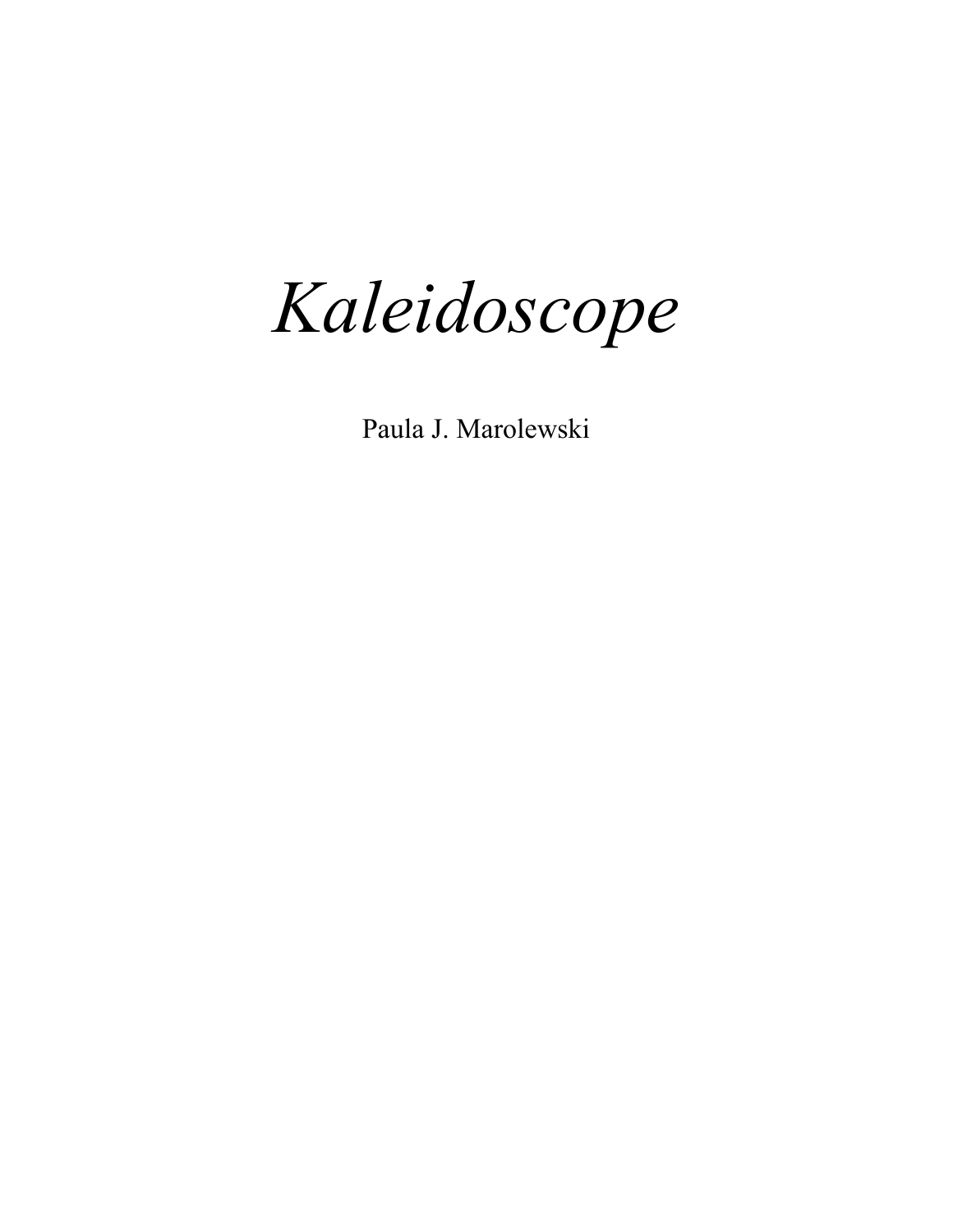www.SinkYourRoots.com

Copyright © 2008 by Paula Marolewski All rights reserved.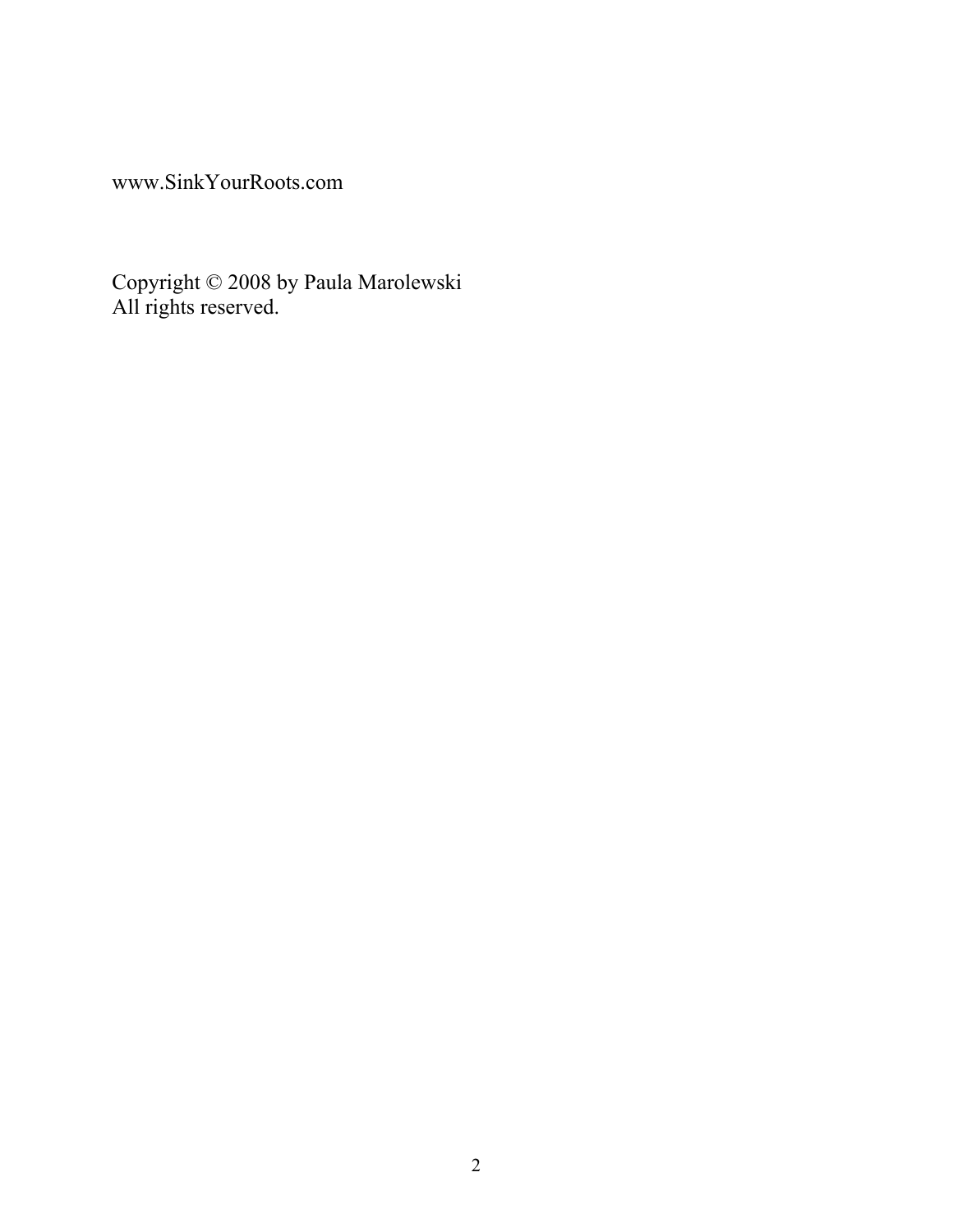# Table of Contents

|  | <b>A Miscellany of Poems</b> |  |  |  |
|--|------------------------------|--|--|--|
|--|------------------------------|--|--|--|

| <b>Christmas</b>                      |  |
|---------------------------------------|--|
|                                       |  |
|                                       |  |
|                                       |  |
|                                       |  |
| <b>Easter</b>                         |  |
|                                       |  |
|                                       |  |
|                                       |  |
|                                       |  |
|                                       |  |
|                                       |  |
| <b>Poems from the Word</b>            |  |
|                                       |  |
|                                       |  |
|                                       |  |
|                                       |  |
|                                       |  |
| <b>Devotionals</b>                    |  |
|                                       |  |
|                                       |  |
|                                       |  |
|                                       |  |
| <b>Thoughts on the Christian Life</b> |  |
|                                       |  |
|                                       |  |
|                                       |  |
|                                       |  |
| <b>Humor</b>                          |  |
|                                       |  |
|                                       |  |
|                                       |  |
|                                       |  |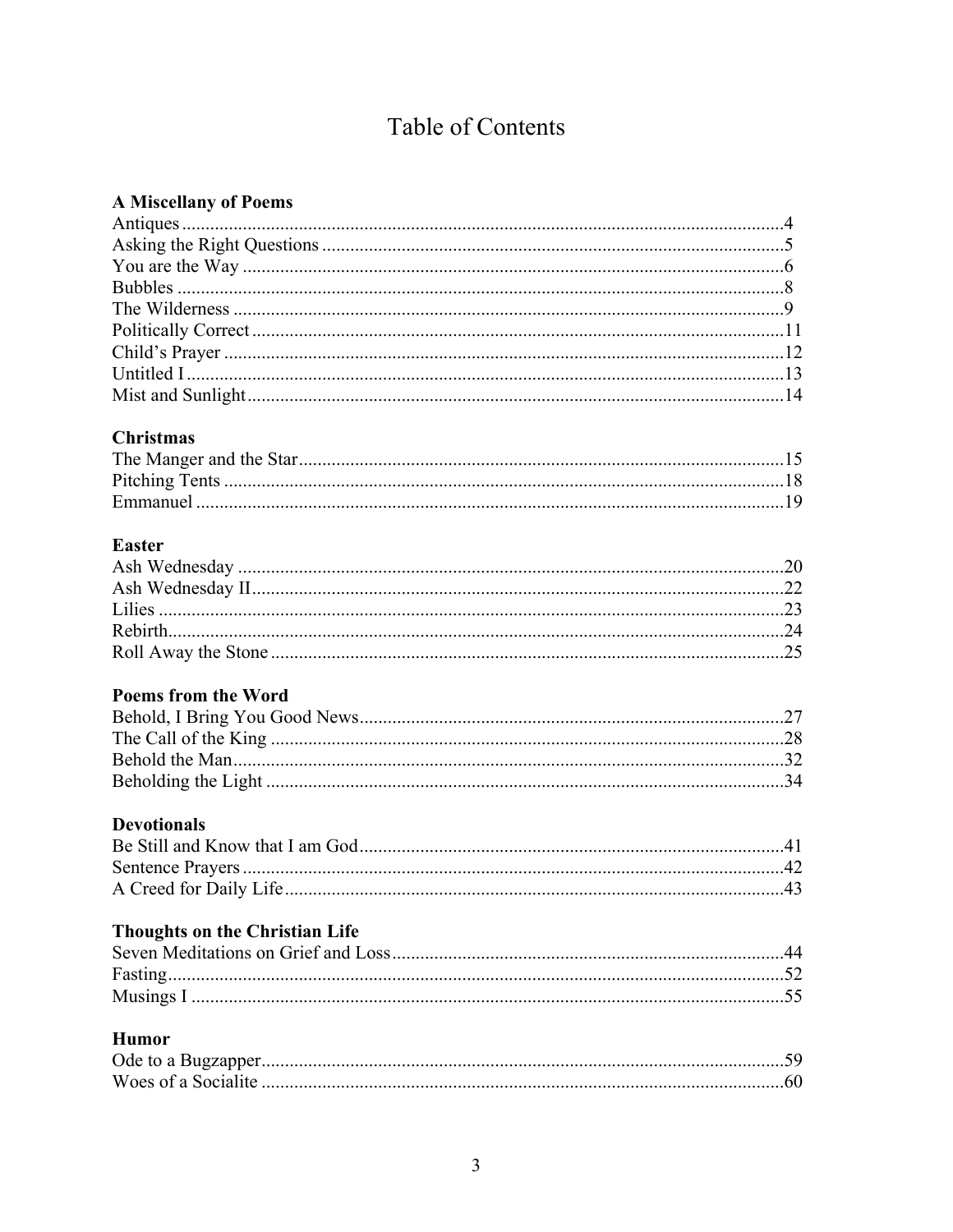#### **Antiques**

I found it. – Lying between a cracked gravy boat china flowers faded gilt edging flaked and a bowl of dusty marbles each globe once bright and color-full as a child's eye now dull brown finely sprinkled in dust and maybe ashes. But I found it. – Even then I lifted it reverently waiting to see what I held as if I had never seen the like. And maybe I hadn't. Dark in shadow dusty dull I lifted it to the sun and found I held a crimson glass a chalice for flame faceted to scatter light not of fire but of Presence.

I found it. – Amidst shelves of dishes boxes of clutter remnants of riches I found a lamp to realize a fire to comfort a flicker to remember dancing flame beautiful simplicity dancing joy glorious Presence the secret always waiting unhidden upon every dusty shelf that there is One who finds.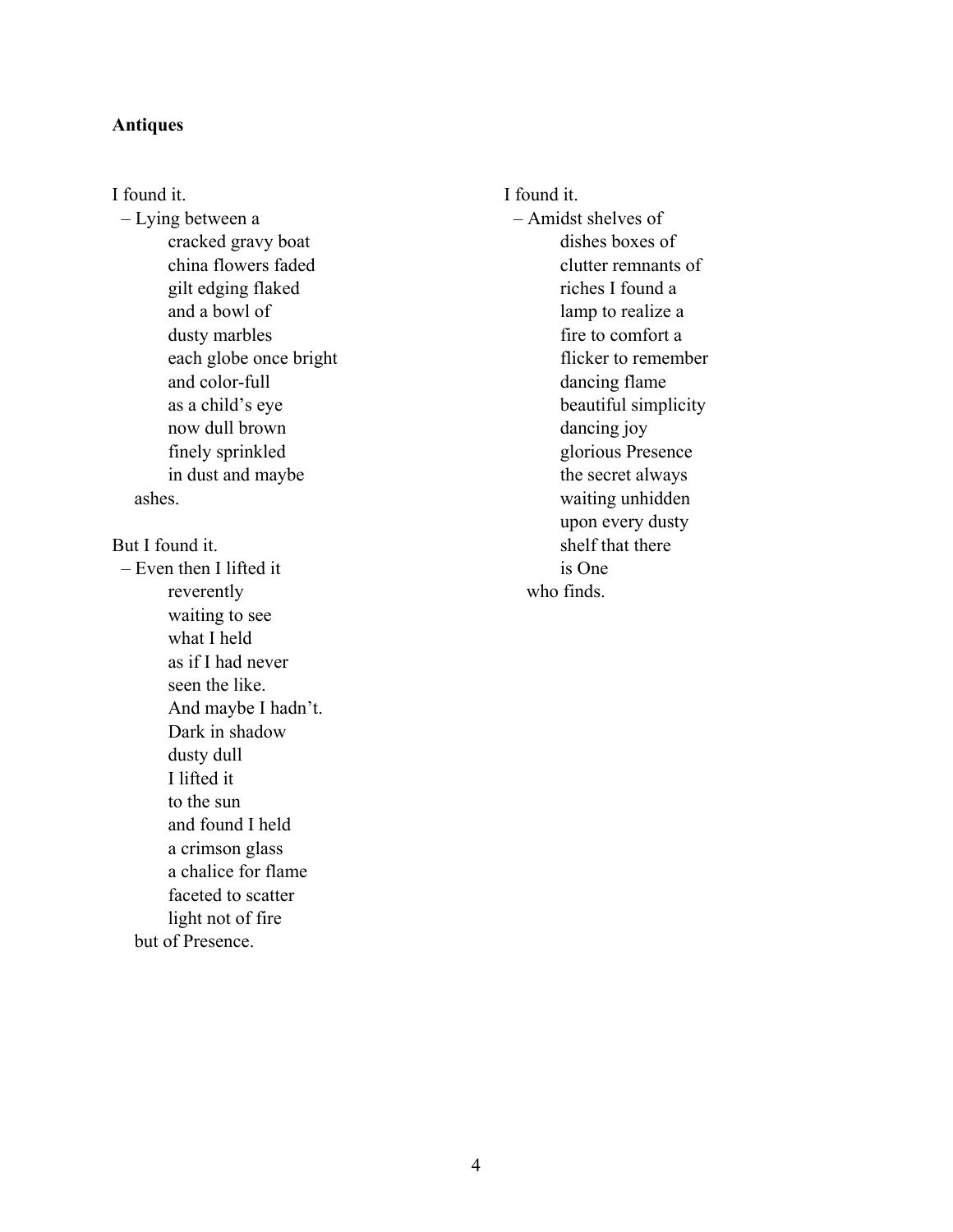## **Asking the Right Questions**

The question is not . . . Do you bow your head before you eat? but rather, Do you bow your knees before your Father? The question is not . . . Do you curse when you're mad? but rather, Do you bless when you're angry? The question is not . . . How many times did you go to confession last year? but rather, Have you confessed your sin today? The question is not . . . Do you go to church on Sunday? but rather, Are you the church every day? The question is not . . . Do you read your Bible? but rather, Do you obey God's Word? The question is not . . . Did you take communion this month? but rather, Do you have communion with Jesus? The question is not . . . What did you do for Christ last year? but rather, What are you doing for him today? The question is not . . . What we do not do. but rather, All that we do. The question is not . . . How little we can get by with. but rather, How much we can sacrifice. The answer is not ... Whenever it is convenient, and whatever is easy. but rather, All that I have, all that I am, every day of my life, with every ounce of my strength. For we must live for God –

And God alone.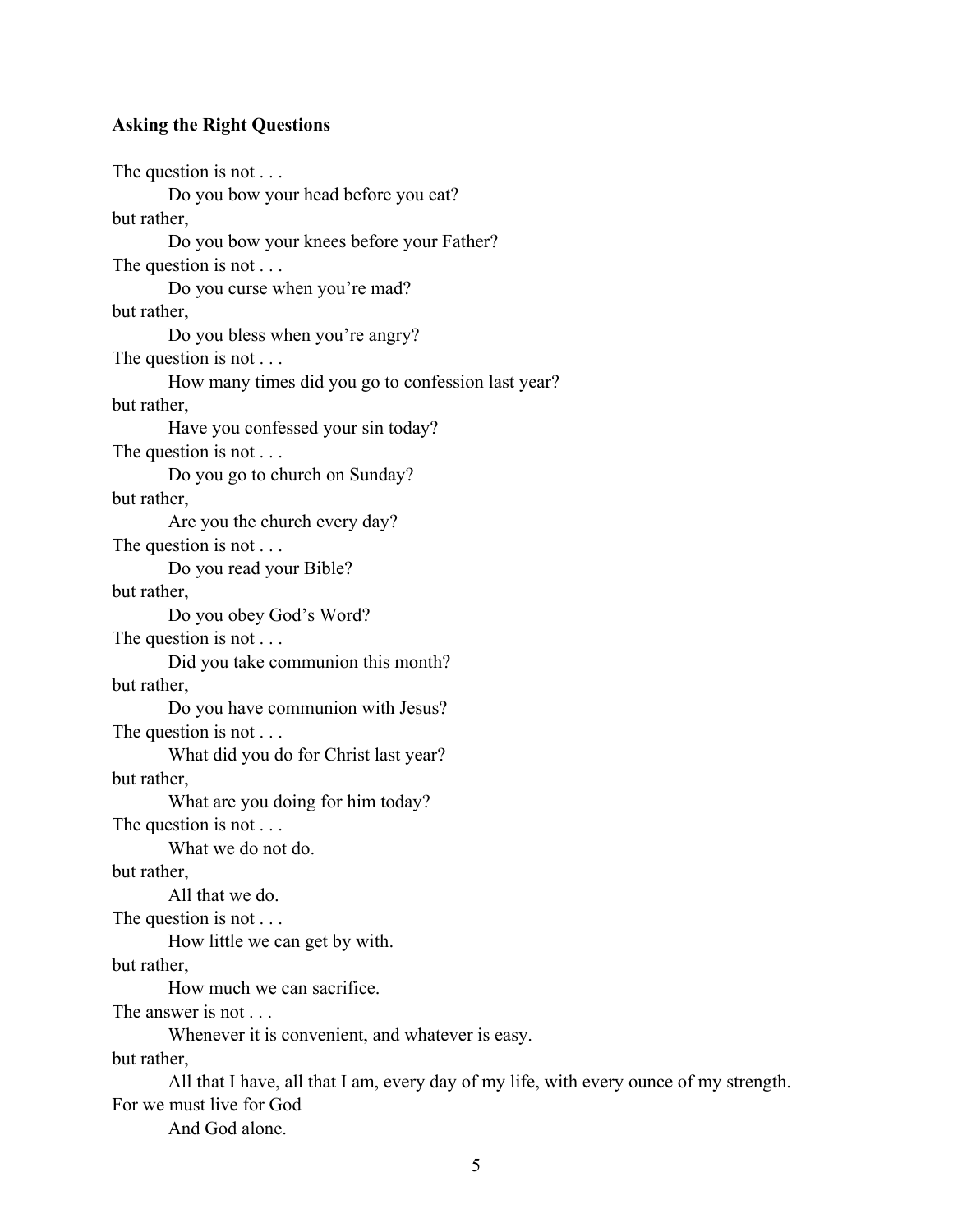#### **You are the Way**

Without you, I am lost, disoriented. I stumble on rocks I cannot see I fall in snares that hide in darkness.

In a maze of paths a labyrinth of choices I have no wisdom, nor reason. I only choose the wrong; I but compound my errors. You are my hope, for you are not only Light for my way the Companion on my way You are my Way.

You are the Truth.

It is not only by the world I am deceived, But in my own mind.

I ask questions and falsehood answers. I pursue thoughts that only entangle. I dream dreams and they change into nightmares.

It is in your Word that my confusion is calmed. It is in your Wisdom that my questions find surcease. And it is in your Mind that I place my trust.

You are the Life.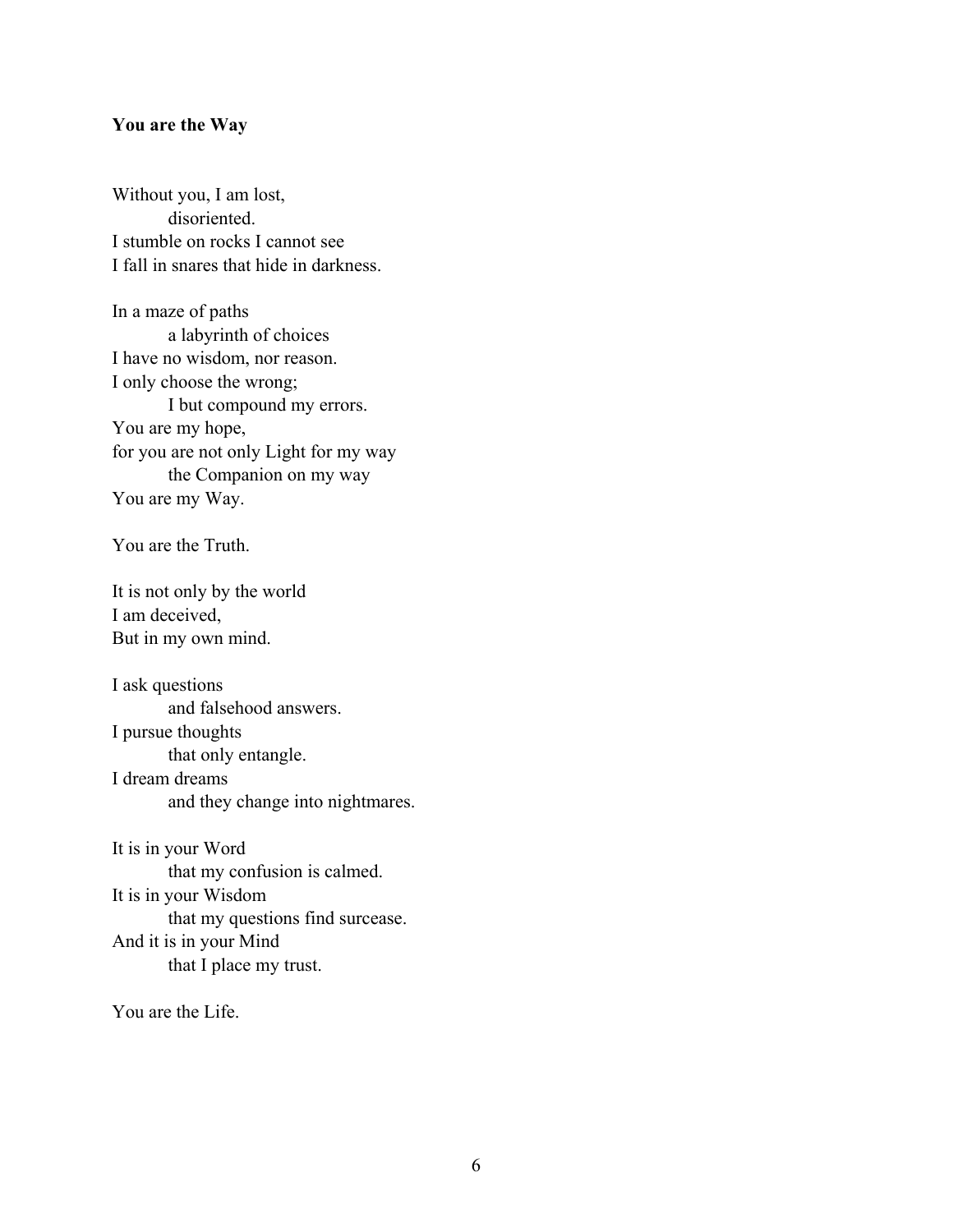I am dead. I walk a corpse, and breathe stagnation. My best actions merely rot where they lay, and I cannot heal myself.

But you – you are the Life. You breathe into me the breath of your Spirit. You heal my brokenness you wash clean my soul.

You give me legs to run wings to fly You fill me with life not only here-and-now But you have given me hope everlasting, Life eternal –

You are my Life.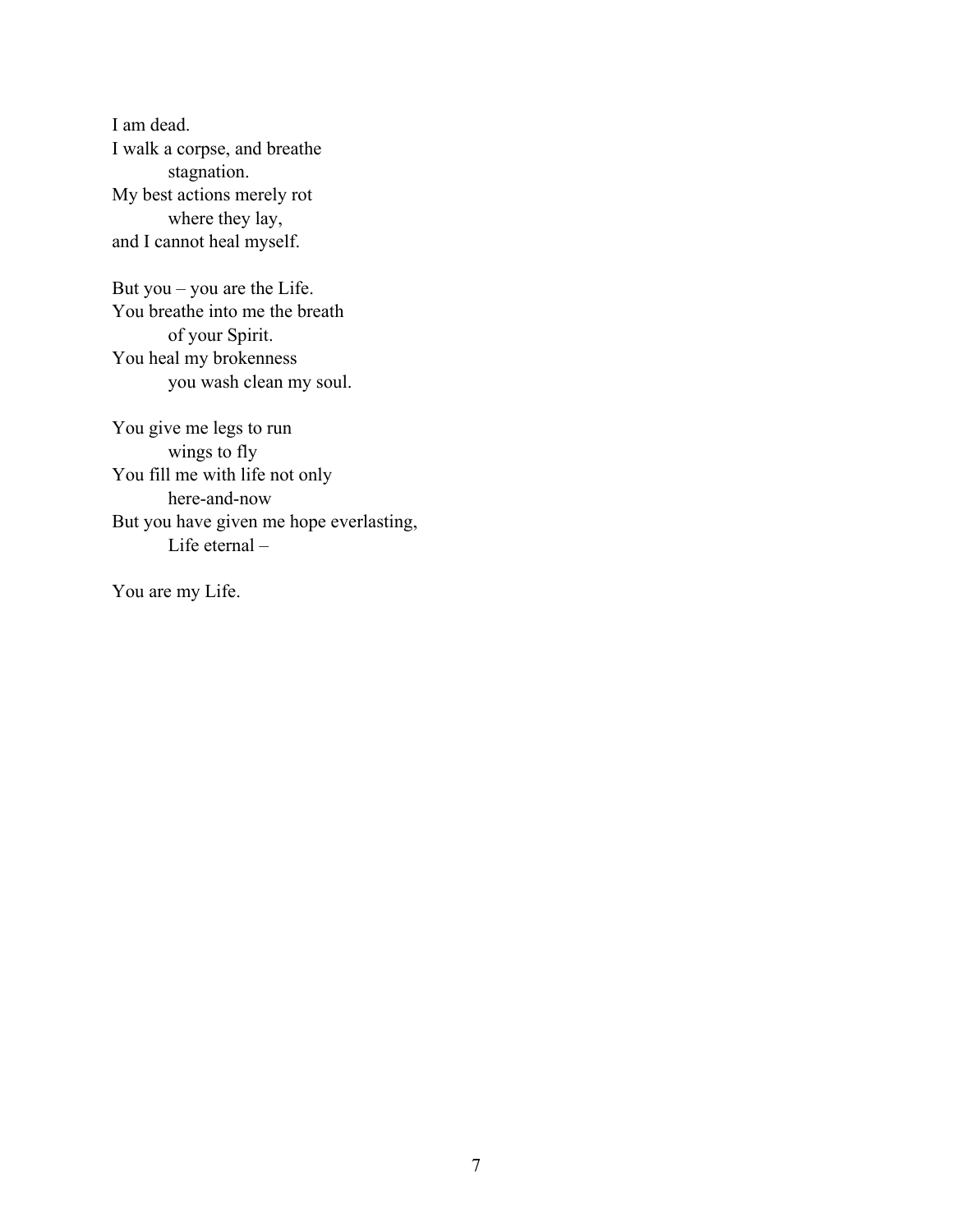## **Bubbles**

"Mommy! Mommy! Can I have it? Please?" A child sitting on the steps, warm sun touching, caressing arms and face and the playful wind teasing her hair and whisking the myriads of bubbles in swirling races of bubble and bubble and bubble and child as she dances, her hands outstretched to catch the incarnation of her joyous laughter.

"I'll be outside for a while." She is a young dreamer standing quietly on the steps. A slow stream of bubbles is released into the sultry air and then cut off as her eyes track each rainbow wanderer in its flight rise and descent. Each fades from reality into a world she cannot see but imagines and longs for in the stillness and excitement of her soul.

"I am here." Her finger wipes the dust off the old bottle and she tentatively raises the ring to her lips, allowing a single bubble to escape. The chill air soon takes the life from the fragile craft and a swirling tear falls to the ground in final tribute. Tears sting in her own eyes and the silence begs for redemption. Winter is coming and I look toward the eternal – to the season that welcomes Bubbles.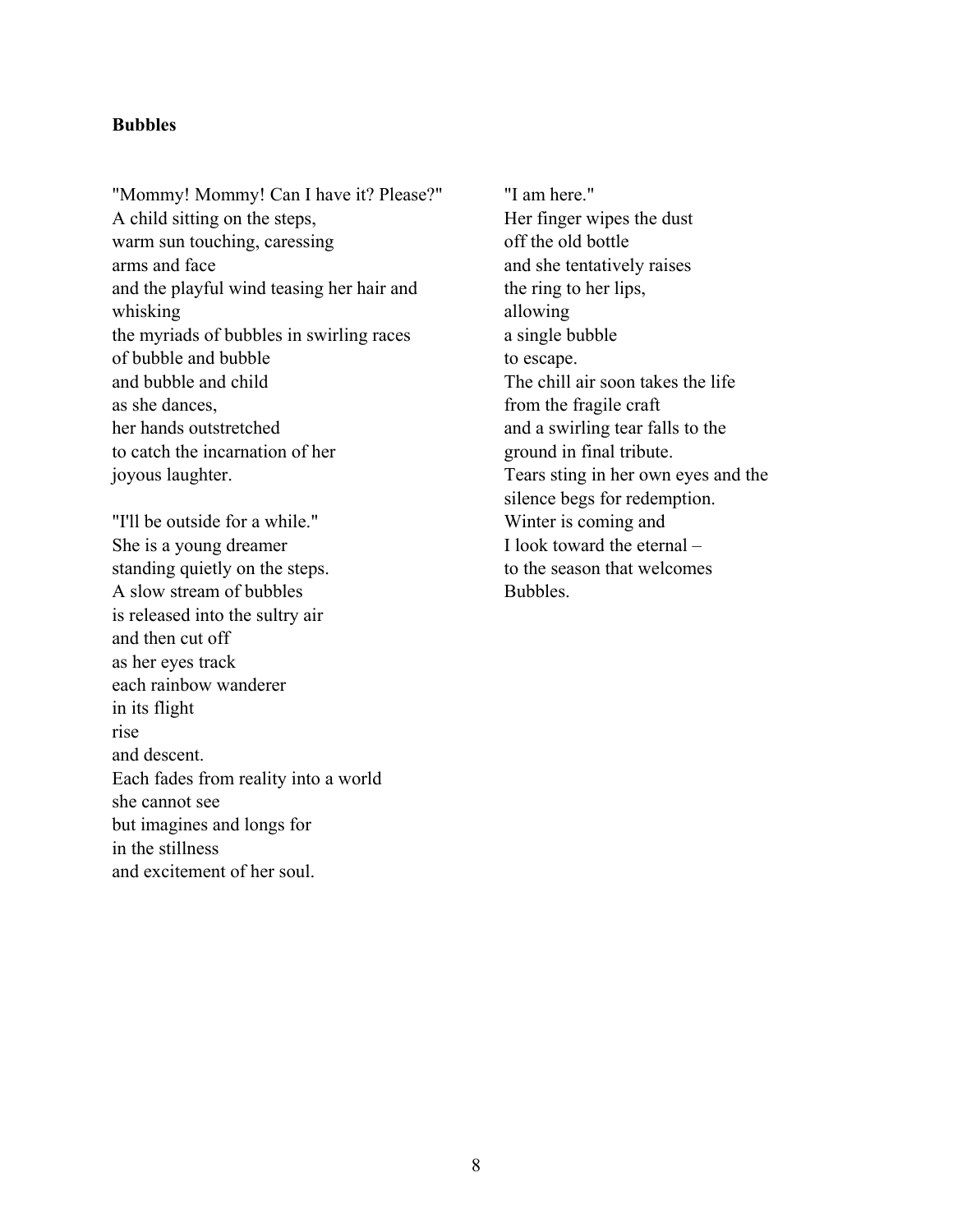#### **The Wilderness**

I know the manna in the wilderness. I have tasted it lived on it gathered it and while the children of Israel were wrong to grumble I understand them. I have grumbled, too.

Manna is the trickle of God's grace sustaining life in the wilderness. It is daily bread daily breath daily life line. And in the beginning when our tender feet are bleeding this grace is sweet as honey and we hungrily fall upon it.

But you know – it can't be stored. Grace rots in hoarded memory. It is fresh only with the dew

And for a while we daily wait and find he is faithful faithful grace honey-sweet manna. Nourishing every day but it is day by day.

And we fret. And are anxious.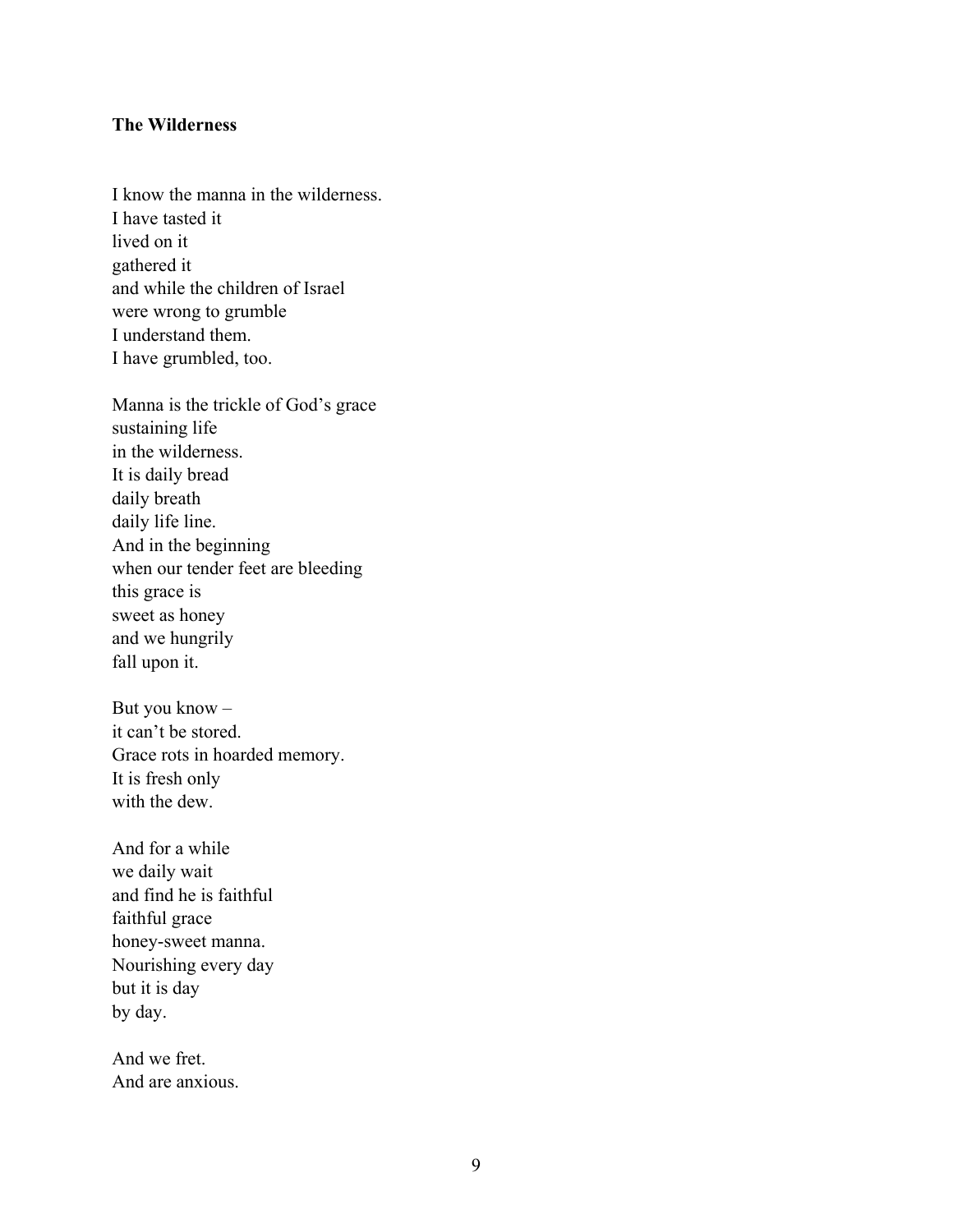But we learn.

I understand Israel's grumbling. I, too, want more than daily bread. I want security: not trust. I want a stocked refrigerator – not the daily gathering on hands and knees for daily bread.

But then, while the grumbling was wrong there remains something right. For God did not destine us for manna. Manna is the sweet and satisfying *foretaste* of the promised Land. Daily grace whets our appetite for the river flowing down the streets of New Jerusalem. Manna is the simple, quiet teacher that disciplines us in strength to enter Canaan. Sustaining teaching promising that the Manna is but a moment

and the Banquet is forever.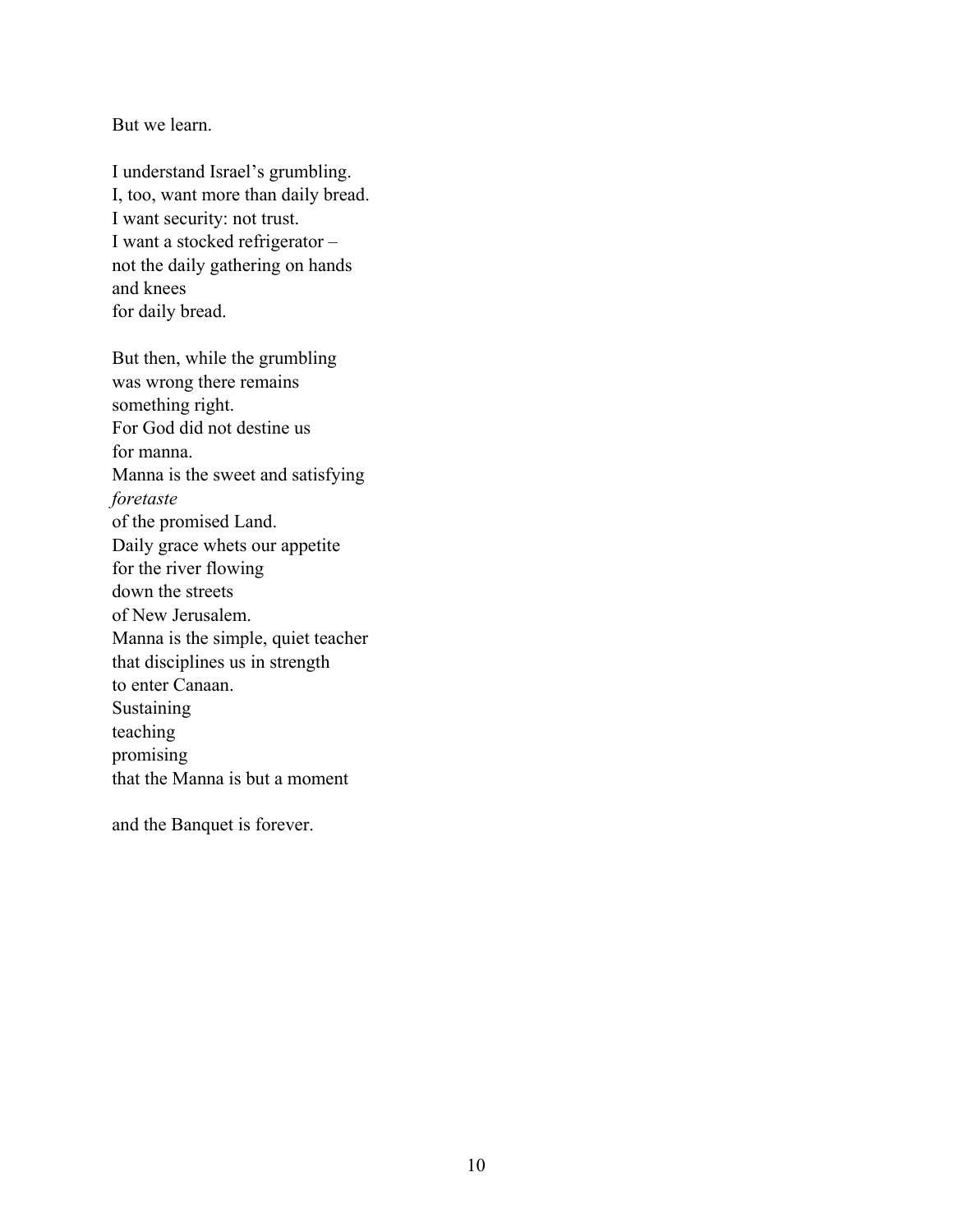## **Politically Correct**

They said he was "ethically damaged." Some small matter of his statements not corresponding to reality.

Then there was the trivial situation involving trivial amounts of money. But possession is nine-tenths of the law and he was most certainly in possession.

There was a question as to the propriety in which various affairs of state were conducted. However, private acts have no correlation to public conduct.

Some alleged that his view of his constituency was that they constituted his guaranteed income. The voice of the people had spoken in election; they need say no more until he retired.

All told, there was concern that he was "ethically damaged." But there was no dispute that he was politically correct.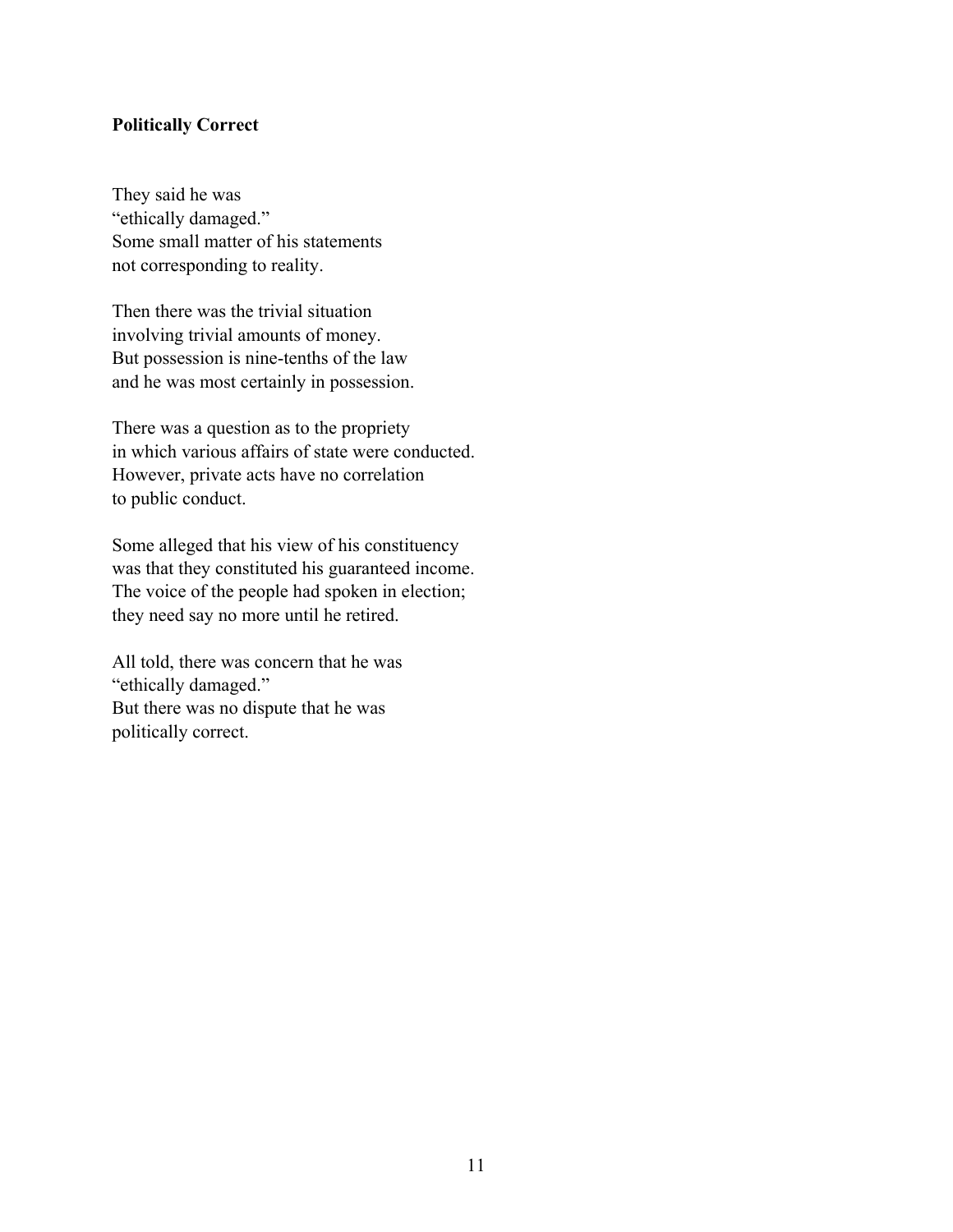# **Child's Prayer**

When I grow up I want to be a tree. With tall, spreading branches – and helicopters! that will whirl down from me when the wind blows.

I want to be a seagull and fly above the blue and frothy foam, and swells and waves – and soar and dive.

I want to be a bunny. I want to nibble violets and I want my whiskers to touch grass blades. I want to hop through pine and sit in oak shade.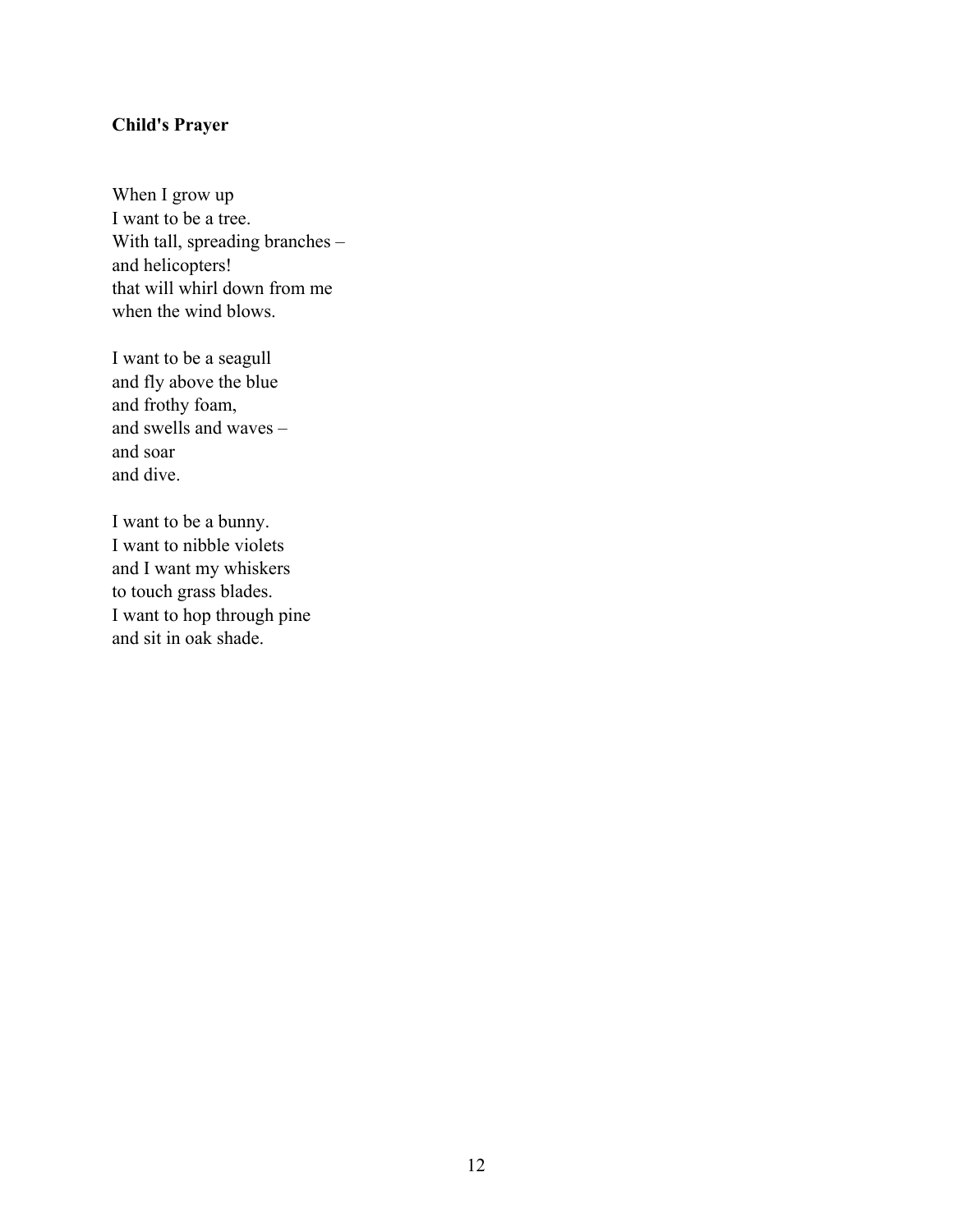# **Untitled I**

Yes, I understand you. I understand the borderland of things the reality that becomes unfocused at the edge of your mind. I understand the step you are half-terrified half-wish to take. I understand the strength of your mind frenzied in its desire too strong to break yet breaking beneath the load it carries. I understand the depth of sense. I understand the heights only you seem to climb to  $$ unbelievable communion intoxicating songs.

I understand the fury – not at the everyday but at the shallow. And I understand the engulfing sorrow

the turgid whirlpool that no one seems to comprehend except you.

It is there – here – that I speak. I understand the confined rage the hidden tears the taut hands raised to heaven. I understand the ceaseless cries the unwillingness to be silent or to be hopeless.

For you who would ride on the wings of the dawn – I understand.

I understand the loneliness of the night.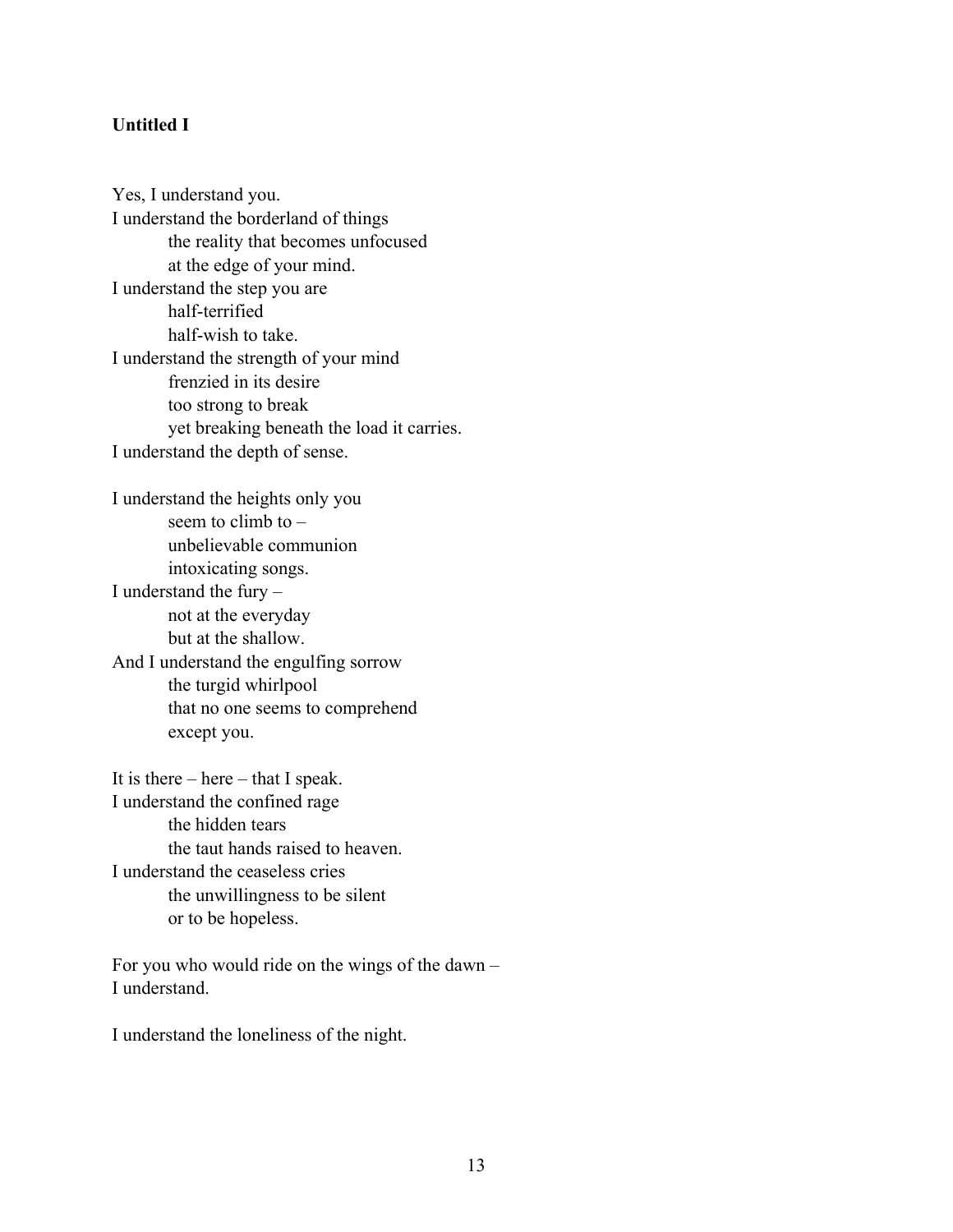#### **Mist and Sunlight**

Watching. Just watching. Swift flowing, the water glides and flies to its joyful plummet Throwing surging spray lightward Catching and reflecting in a brilliant fountain Downward with exulting abandon an evermoving, white water lace to grace the deep and shadowed green that hides as a cup of life between walls of curving, vertical rock.

Watching. Just watching. This is incomprehensible. My finite, closed, feeble mind looks and sees; sees as in a picture sees as in a book sees as in a painting Cannot see at all. Blinded. Blinded. Blinded. I see only the mist, dancing free in the sunlight. That I see. That I understand.

Looking. And crying. Deep in my soul and welling up to my heart. I see the mist, Father, and I know that it must come from the waterfall. God, forgive me, I cannot yet see the waterfall. Then look, my precious child, the waterfall sends the mist to caress your face. Could you understand the mist without the fall? Must you understand the fall to accept the mist? It is in accepting that you begin to understand.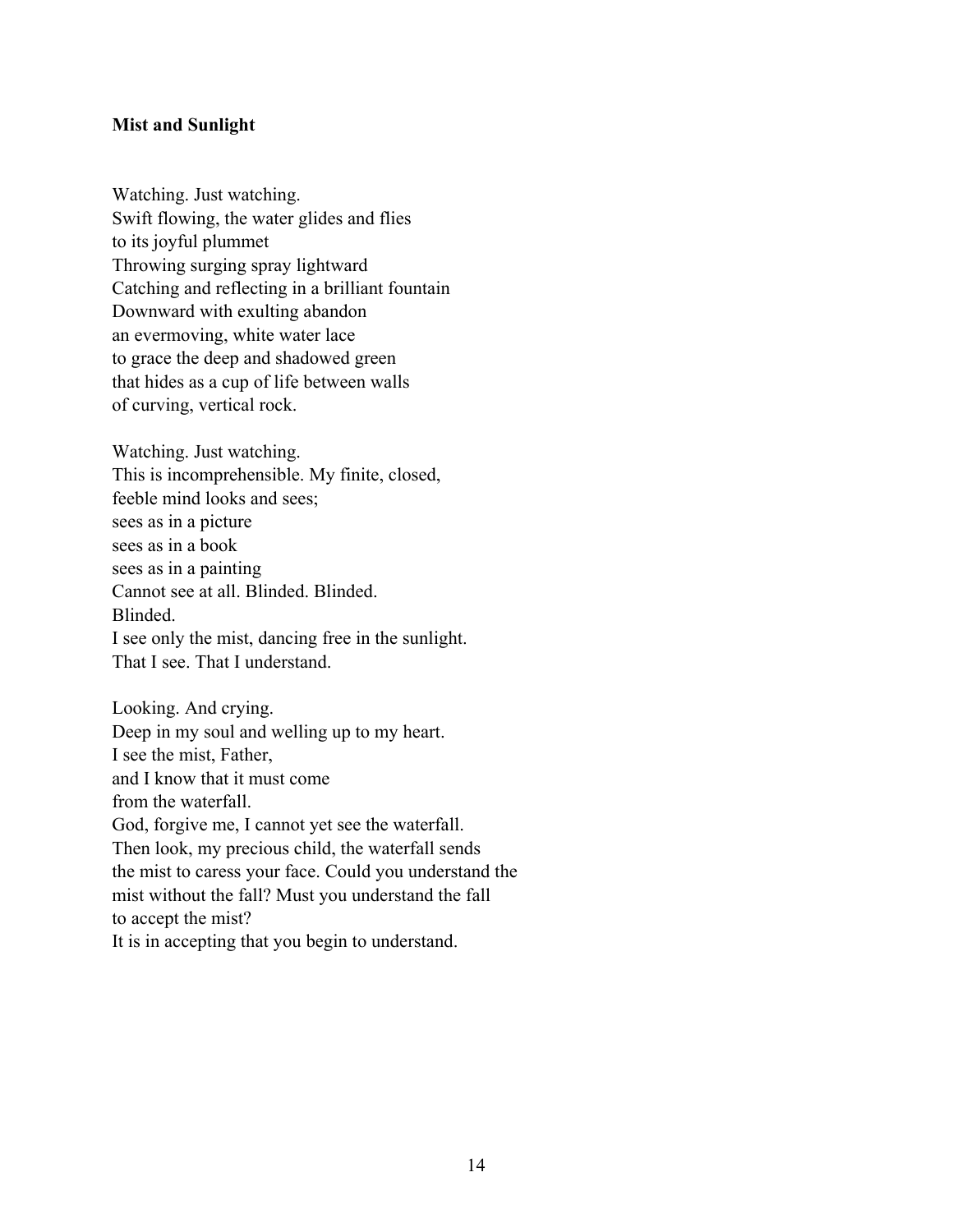# **The Manger and the Star**

*This dramatic dialogue is set up between two speakers: Speaker 1 restores the human element to the poetic passages quoted by Speaker 2. They begin on opposite sides of the stage.*

## Speaker 1:

It was hard to believe what the angel said – that God Himself would come to dwell among men, and that He would do so as a man, born out of my body [touch abdomen]. Joseph turned his back on me and would have divorced me . . . though a kinder fate than stoning, which would have been his right from what it seemed. He wonders now, and sometimes he gives a glance of awe at the woman he took as his wife, yet he knows I am not perfect. [hurt] He supported me when my family didn't understand, and when . . . when the women I saw day after day assumed I carried some other man's son. What a world this tiny Babe was born into! One . . . like us.

## Speaker 2:

My soul exalts the Lord, And my spirit has rejoiced in God my Savior. For He has had regard for the humble state of His bondslave; For behold, from this time on all generations will count me blessed. For the Mighty One has done great things for me; And holy is His name. And His mercy is upon generation after generation Toward those who fear Him. He has done mighty deeds with His arm; He has scattered those who were proud in the thoughts of their heart. He has brought down rulers from their thrones, And has exalted those who were humble. He has filled the hungry with good things; And sent away the rich empty-handed. He has given help to Israel His servant, In remembrance of His mercy, As He spoke to our fathers, To Abraham and his offspring forever.

## Speaker 1:

We were the outcasts in society – the ones who were scorned as non-religious rustics. Scorned because we didn't keep the Sabbath. Well, sheep don't keep the Sabbath. Scorned because we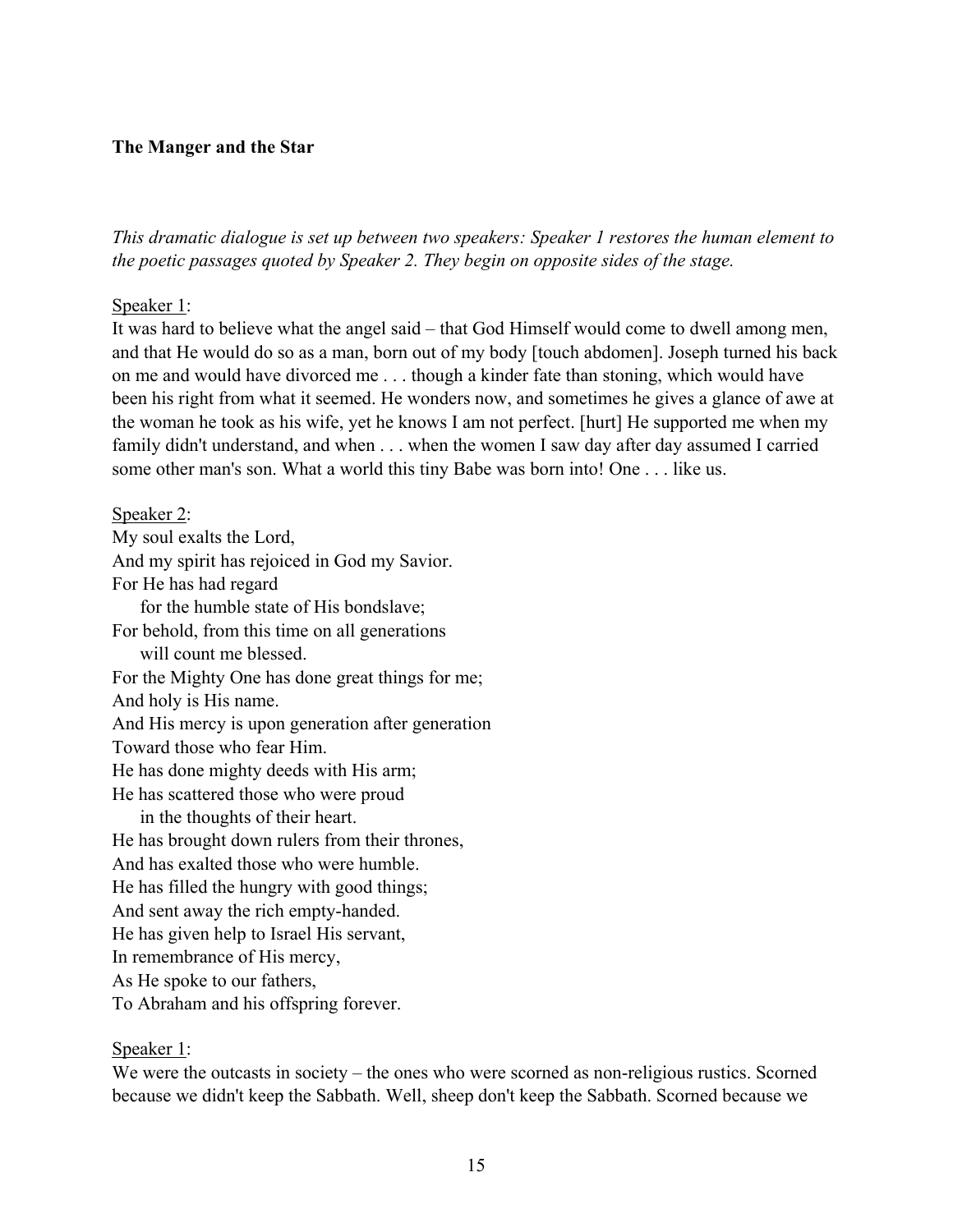were uneducated. It's hard to be educated unless they bring the synagogue to the fields. Scorned because we didn't join in the festivals. And yet we were raising the very sheep they used in the Temple sacrifices and Passover meals. There. Outside Bethlehem. But someone – Someone thought we were worthy . . .

# Speaker 2:

Do not be afraid! For behold, I bring you good news of great joy – which shall be for all the people; for today in the city of David there has been born for you a Savior, who is Christ the Lord. And this will be a sign for you: you shall find a baby wrapped in cloths and lying in a manger. Rejoice and sing! Glory to God in the highest! and on earth peace among men with whom He is pleased! [point in direction of shepherd]

# Speaker 1:

My wife bore a child not my own, and yet, it is no other man's. The baby she gave birth to is a tiny life placed in my hands – and it is my hands that are to guide, teach, and comfort a child named Jesus: God is salvation. My wife and I shall share the toil, and the joy, of raising a child who is . . . and shall ever be [wonder] . . . the Son of God.

# Speaker 2:

Therefore the Lord Himself will give you a sign: Behold, a virgin will be with child and bear a son, and she will call His name Immanuel. And see! The people who walk in darkness will see a great light; those who live in a dark land, the light will shine on them. And His name will be called Wonderful Counselor, Mighty God, Everlasting Father, Prince of Peace.

# Speaker 1:

Where is He who has been born King of the Jews? We saw His star in the east, and have come to worship him … And so we knelt before a Baby, and adored this Child. I gave gold, for I saw a scepter in His hands. My friend placed there frankincense, for he beheld a High Priest to come – One who would intercede for all men, for He would offer . . . would offer Himself. And so our third companion gave myrrh, and his sorrowing eyes beheld a dark day that must soon come – before the joy that we cannot understand, but look for.

# Speaker 2:

It is too small a thing that You should be My Servant To raise up the tribes of Jacob, and to restore the preserved ones of Israel; I will also make You a light of the nations So that My salvation may reach to the end of the earth.

*[walk closer together]*

Speaker 1: But as for you, Bethlehem Ephrathah, Too little to be among the clans of Judah –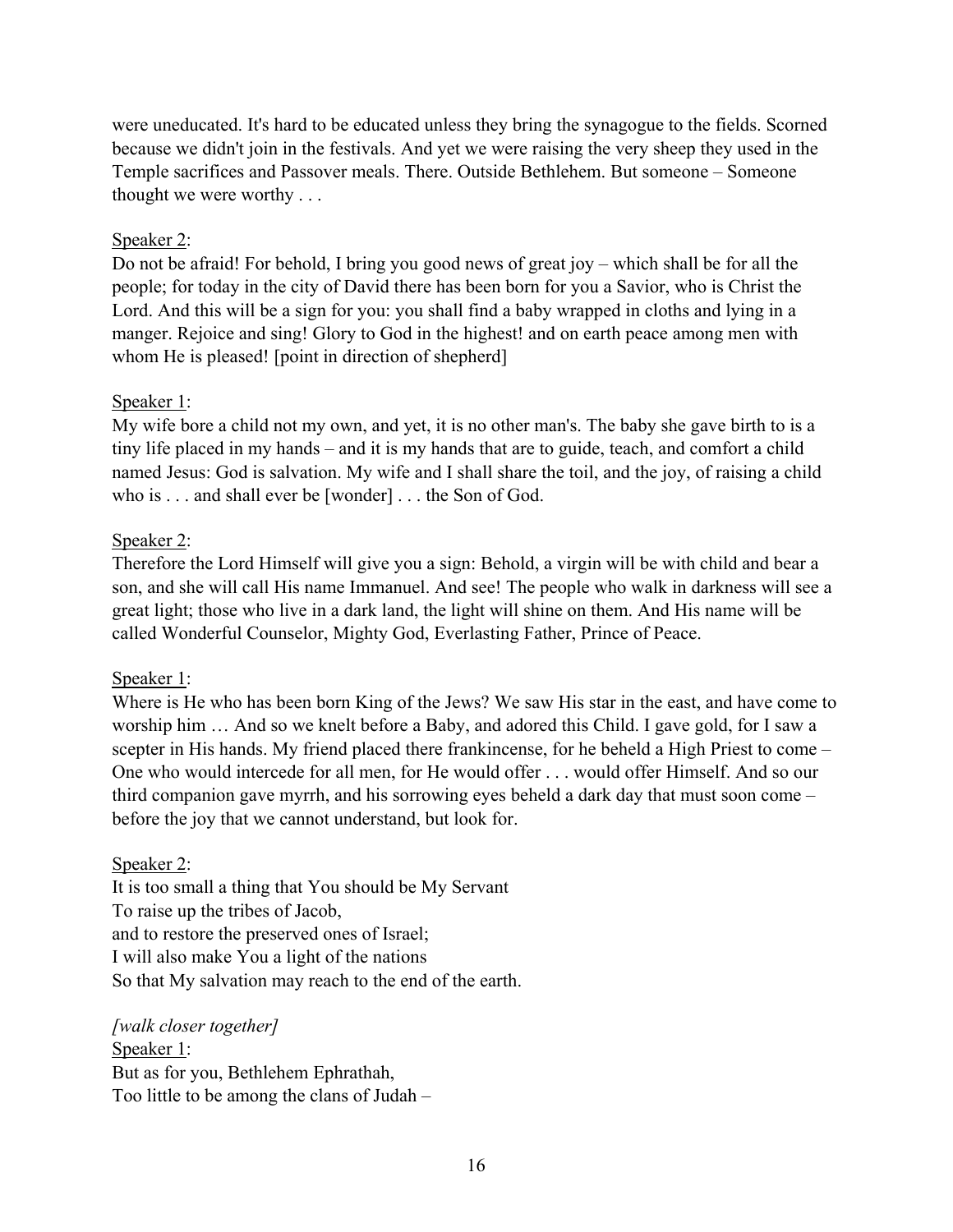*[side by side]* Speaker 2: From you One will go forth for Me to be Ruler in Israel.

Both together: His goings forth are from long ago, From the days of eternity.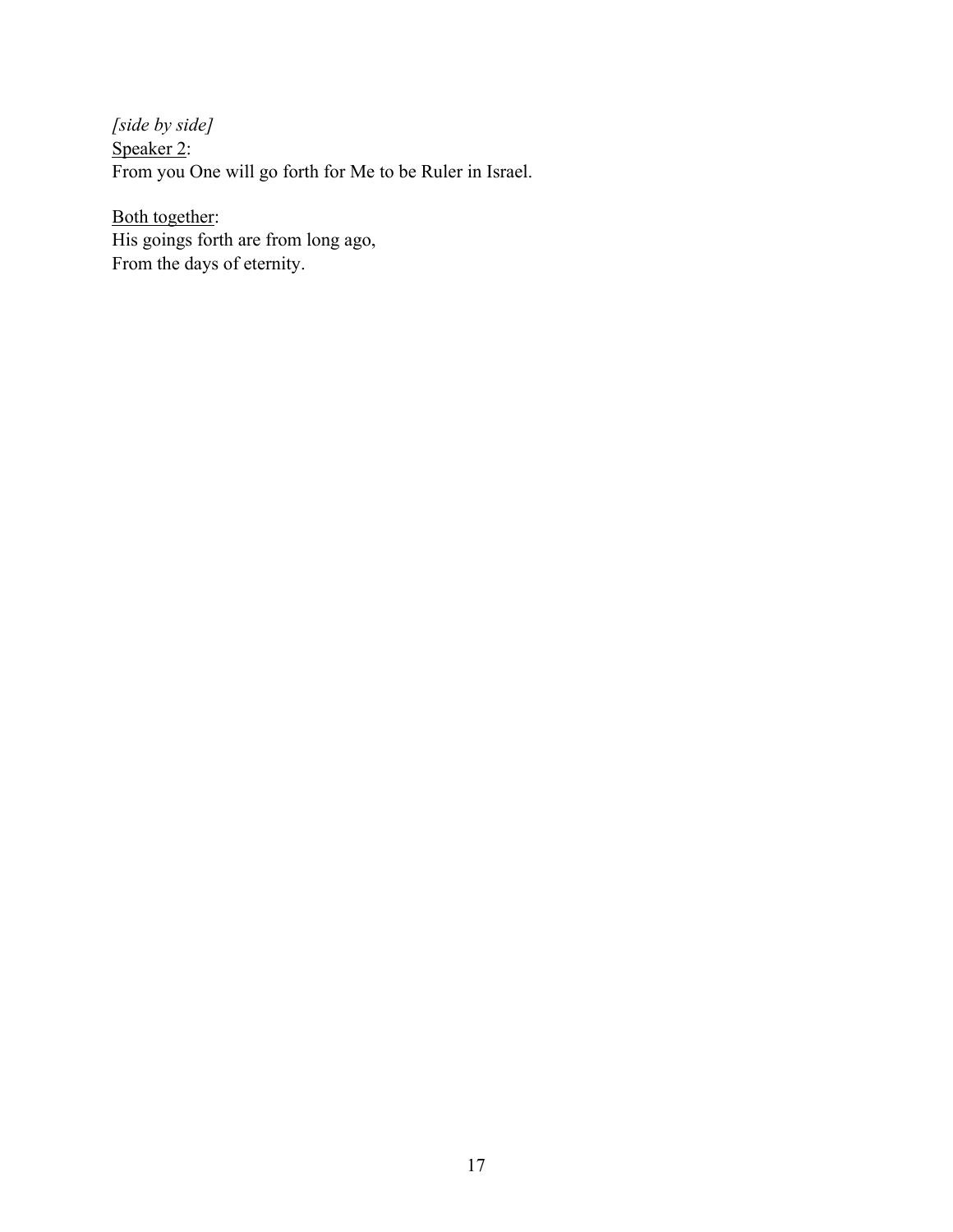# **Pitching Tents**

# *"He came and dwelt among us." (John 1:14)*

That is how we read it. "He abided with us." And indeed, the thought is fantastic: amazing. That God Himself should come to dwell among his people. But were we to read closer, we would find that John had even more in mind in that unbelievable verse.

The Greek word calls to mind a picture image: it is not only that God should visit with his people. He did not appear as some Olympian demigod, clothed in splendor and departing at whim in a cloud of golden dust. Instead, he came "and pitched his tent among us." He was willing to live with us. To pitch his tent with the sweat of his hands and the strain of his back; to set aside the riches of heaven and become a nomad with his nomadic people, who had wandered so far from his love.

It is the fantastic fulfillment of those four blessed words: "The Word became flesh." He became flesh. And as he did so, he came and pitched his tent among us. Nothing would keep him from his lost sheep. Not flesh. Not poverty. Not even death.

Yet there is something else there . . . the ghost of a remembrance, the whisper of everything the people of Israel had once heralded with trumpets. It comes in that small phrase which follows the crescendo of the Word becoming flesh, of Jesus Christ come to dwell among the tents of his people. And that is, that "we beheld his glory . . ." The two images, coming as they do back to back, separated only by a breath, complete the picture that John sets forth: lest we in any fashion forget who it is that has come among us to dwell. "He pitched his tent . . . and we beheld his glory . . ." It is nothing less than the *shekinah* glory of God. For this was not the first time that God had pitched his tent among us. He had already done so, in the form of a tabernacle in the wilderness, a tented temple holy to the Lord, a tent he had inhabited with his glory as a pillar of cloud by day, and a pillar of fire by night.

God always seeks to dwell among his people. And when he pitches his tent, he brings his glory with him: the glory of his holiness, the glory of his power, the glory of his love. We, too, are each described as "a temple of the Holy Spirit." God once again seeking to pitch his tent among us. Once again, now and forever, seeking to bring the fullness of his glory to his beloved children.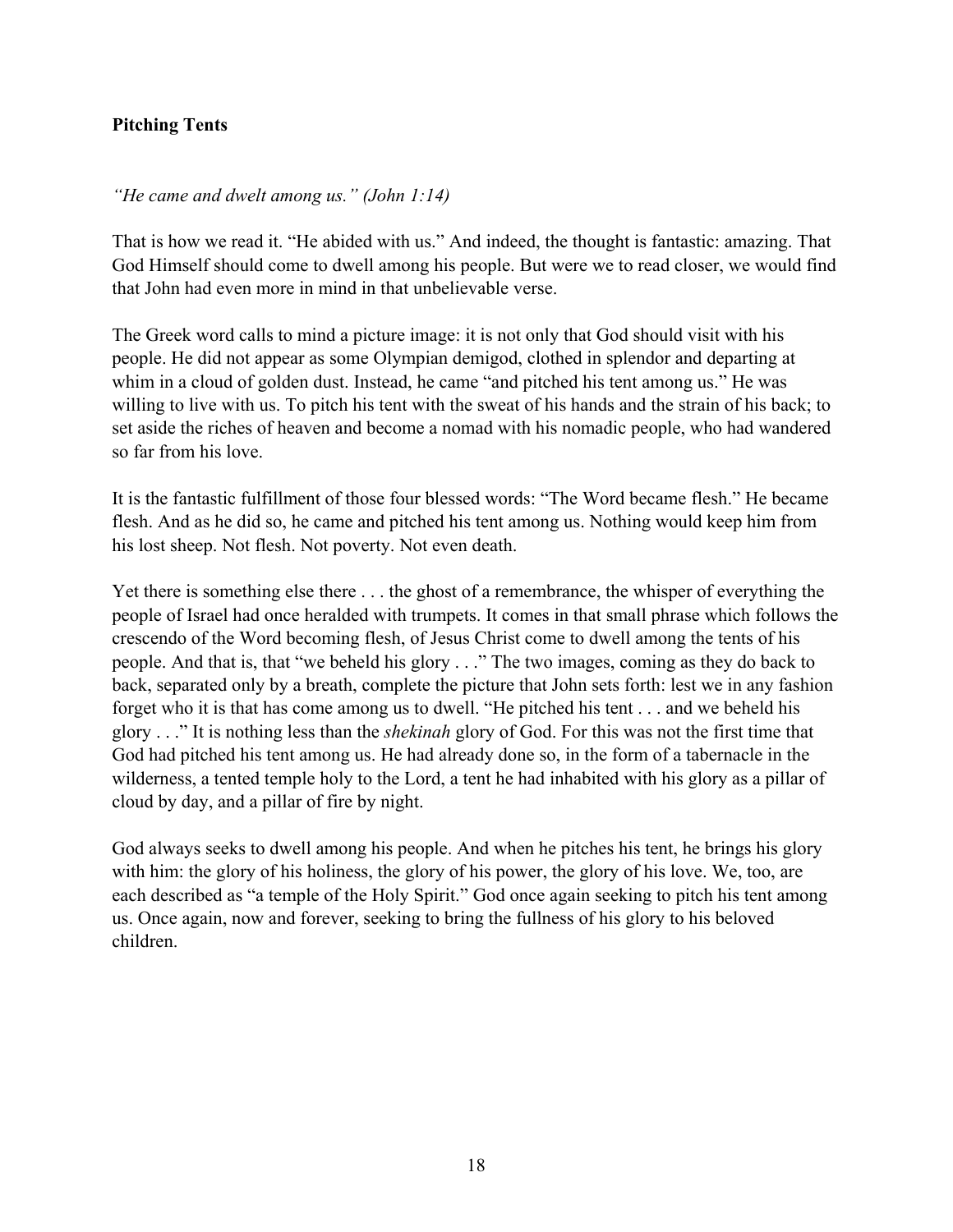# **Emmanuel**

He was the Almighty God, laid that night on a bed of straw and wrapped in swaddling clothes. He was the Bridegroom who would die for his bride in order that he might wed her. He was the Only-Begotten of the Father, born in flesh to become the First-Born from the dead. He was the Lion of Judah, clothed in the white fleece of the Lamb of God. He was the Kinsman-Redeemer, who was not ashamed to call us his brothers. He was the High Priest, stretching out his arms to offer the final Sacrifice.

He is God with  $us$ now and forevermore.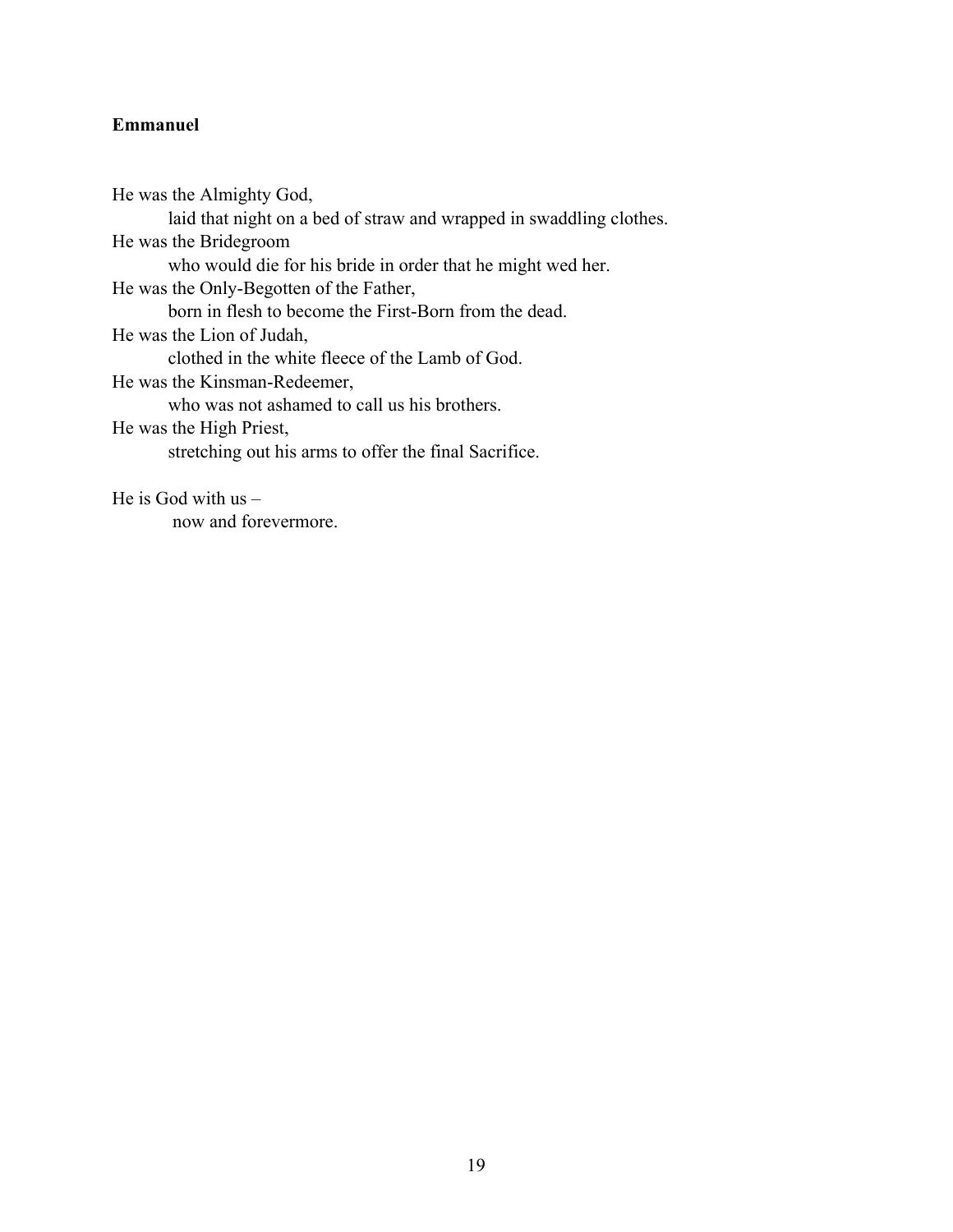*On Ash Wednesday, 1996, I listened to my co-workers discussing Lent. I was in a position only to listen to, not enter into, that conversation. Later that same day, I wrote down what I had heard adding only the connecting phrases.* 

#### **Ash Wednesday**

dust to dust. ashes to ashes.

holy crud! it's ash wednesday! is it? it is! damn, i forgot!

dust to dust. ashes to ashes.

man, and i already ate breakfast. so skip lunch. i can't! that would be wasteful ...

dust to dust. ashes to ashes.

you could have told me that before i had the apple in my mouth. don't take another bite. i've done this much, i might as well finish it.

dust to dust. ashes to ashes.

you can't turn it on and off like a tv set. you either are a catholic or you aren't. look who's talking – you're an atheist.

dust to dust. ashes to ashes.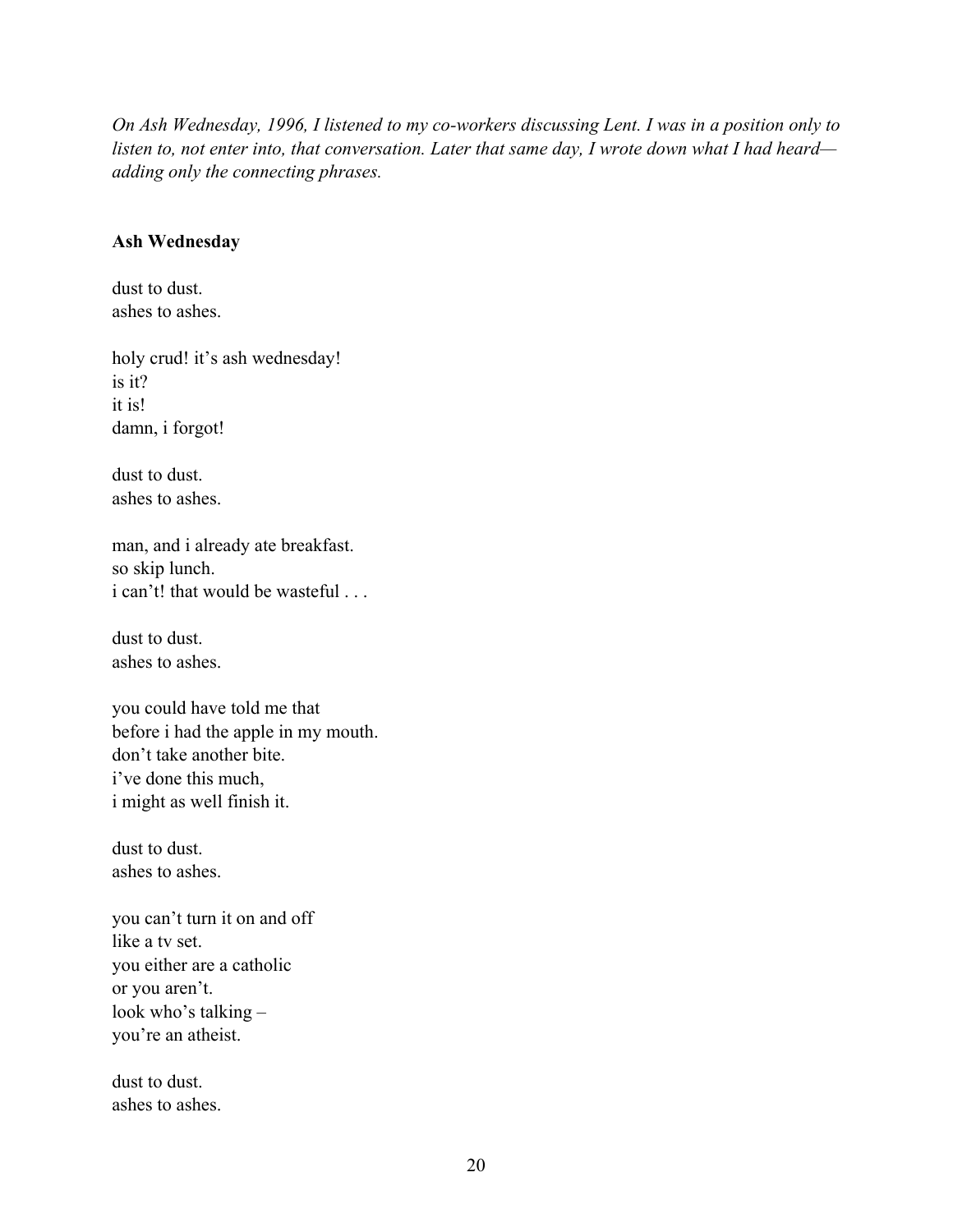i was raised in a strict catholic home. i was an altar boy. but now . . . it seems . . . i forgot.

dust to dust. ashes to ashes.

besides, it's such a pain in spring. after all, the weather's warm and you have all those friday night happy hours.

dust to dust. ashes to ashes.

well, i suppose i can do without meat. come off it . . . it's supposed to be a sacrifice.

dust to dust. ashes to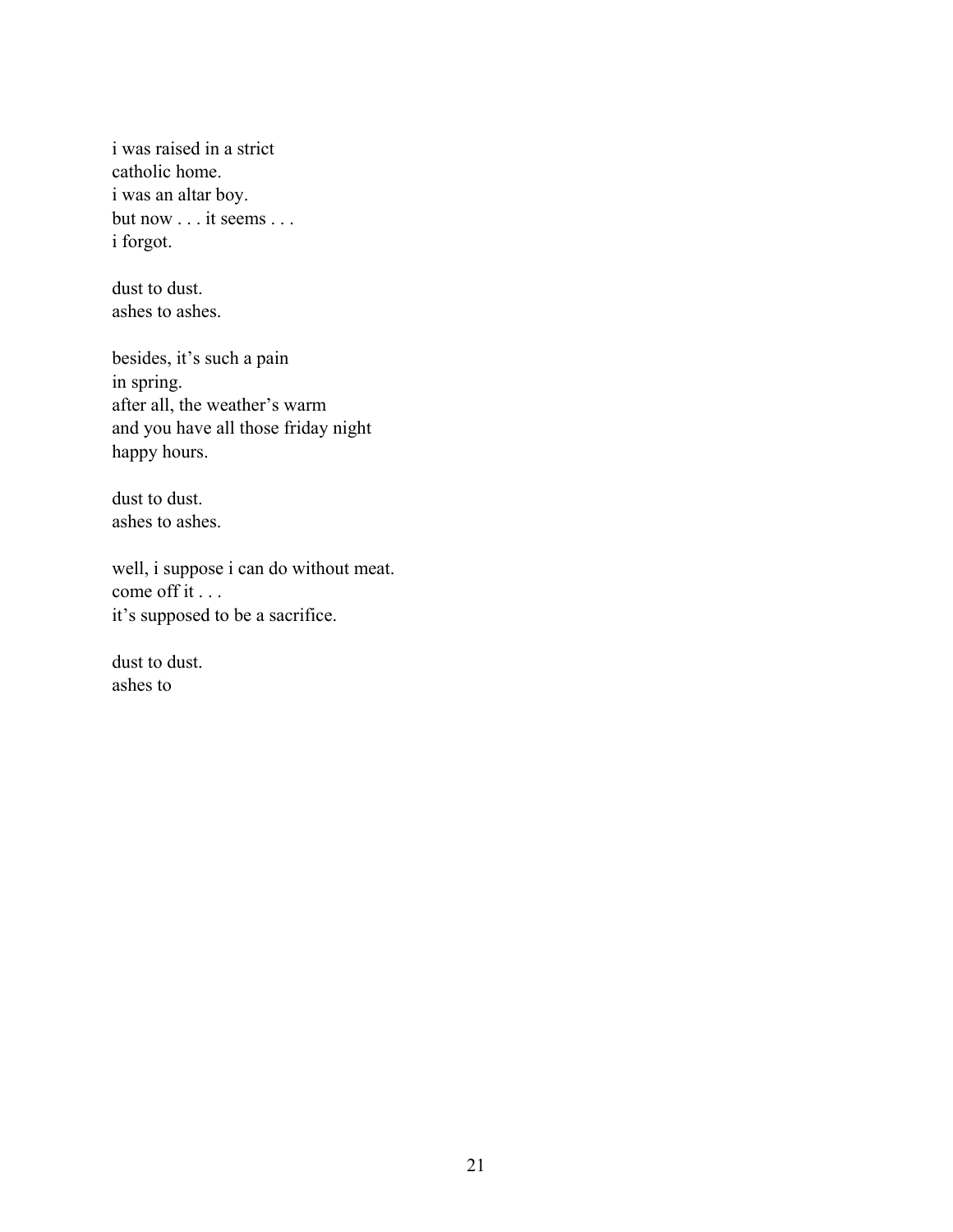## **Ash Wednesday II**

Ash Wednesday does not begin with words nor with silence. It begins with chaos – questions tangled in a serpent's knot accusations leveled at an omnipotent God fury and depression wreaking their alternating destruction. I do not begin with expectation. I cannot see lilies blooming nor anticipate an empty sepulcher. I cannot even see the thorns nor hear the dull thud of nails into wood. I begin with what I am – dust to dust ashes to ashes. The dust is the shattered rock of what I was or should have been or might have been. The ashes are what I am.

I know now that I am mortal for my dreams have died my hopes lie wrapped in shrouds and my faith has been laid in the sepulcher. And so I begin with chaos.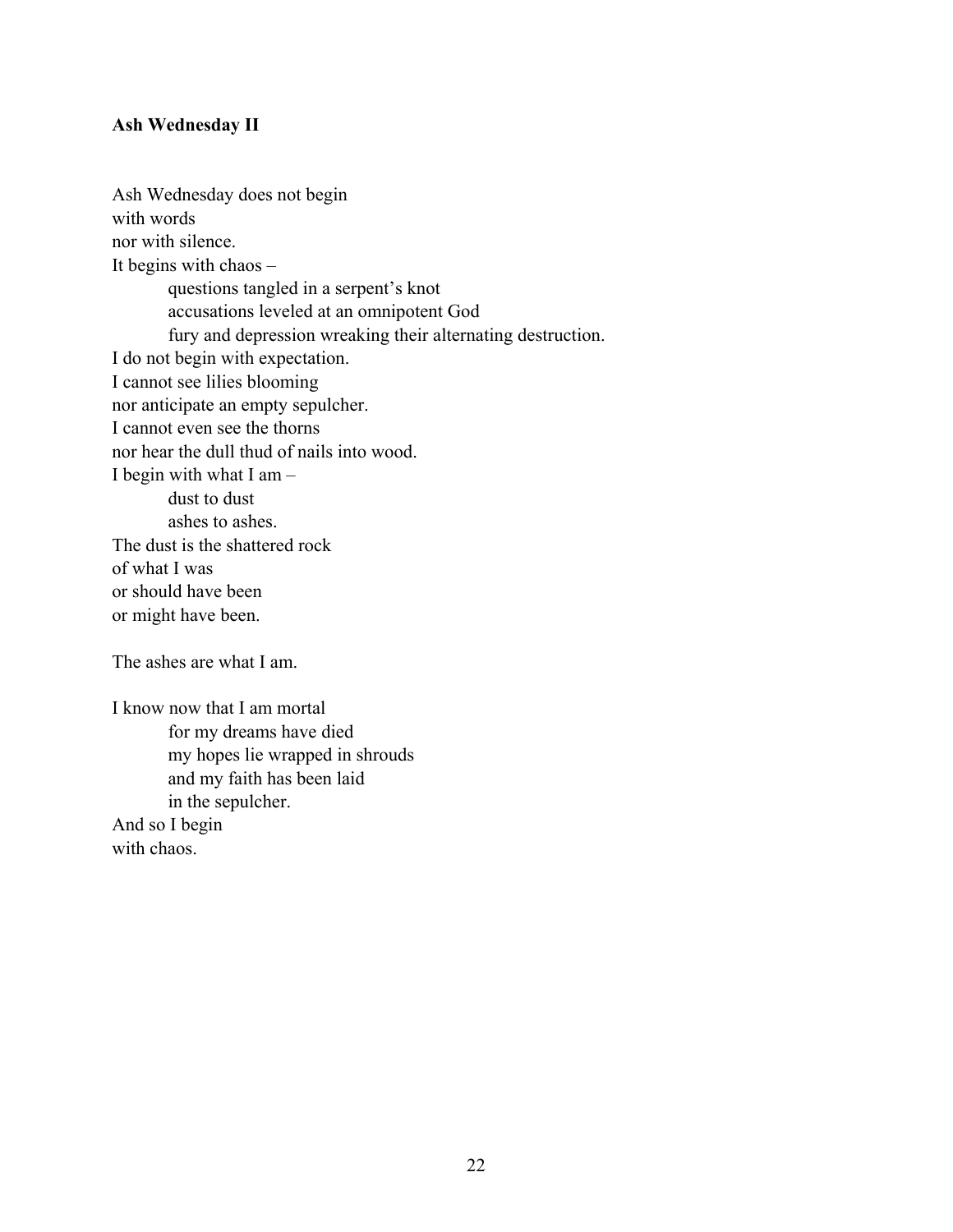## **Lilies**

bloomed like trumpet peals by an empty grave.

What is it that we feel – when supremity no longer can be held in our hands?

What if we are the one who does not see the risen in the cemetery?

Does the almighty disappoint.

I cannot attain to what I must in order to live.

Mary stood and stooped.

Do I meet grace or does grace meet me?

Who moved in the cemetery.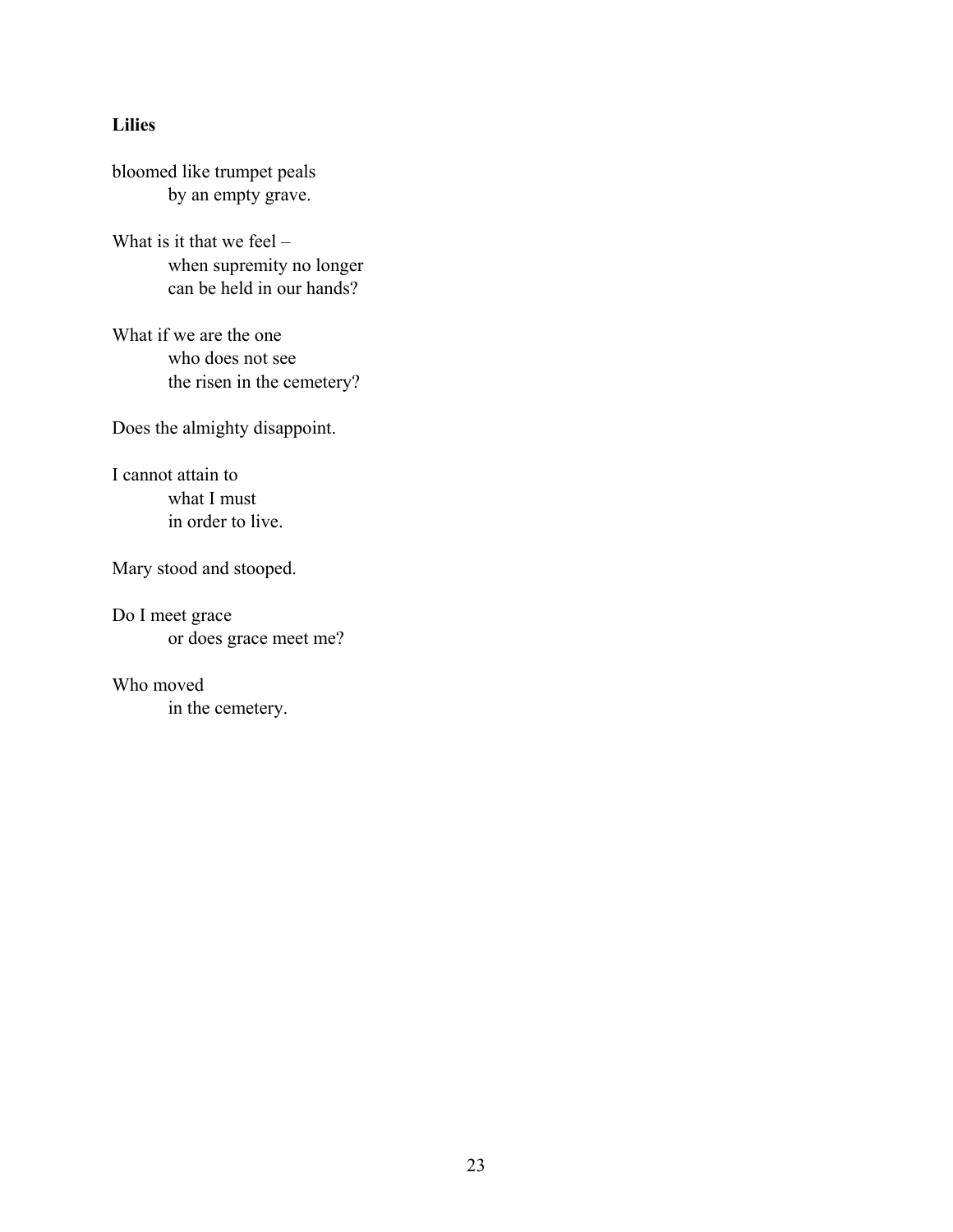# **Rebirth**

The trees lift their skeletal fingers heavenward, their royal robes in tatters hang upon them and inevitably drop to the ground. Soon bare and naked to the ravaging winds and cold, they continue their silent plea to the Creator to clothe them again in the delicate green of a new life and a new hope.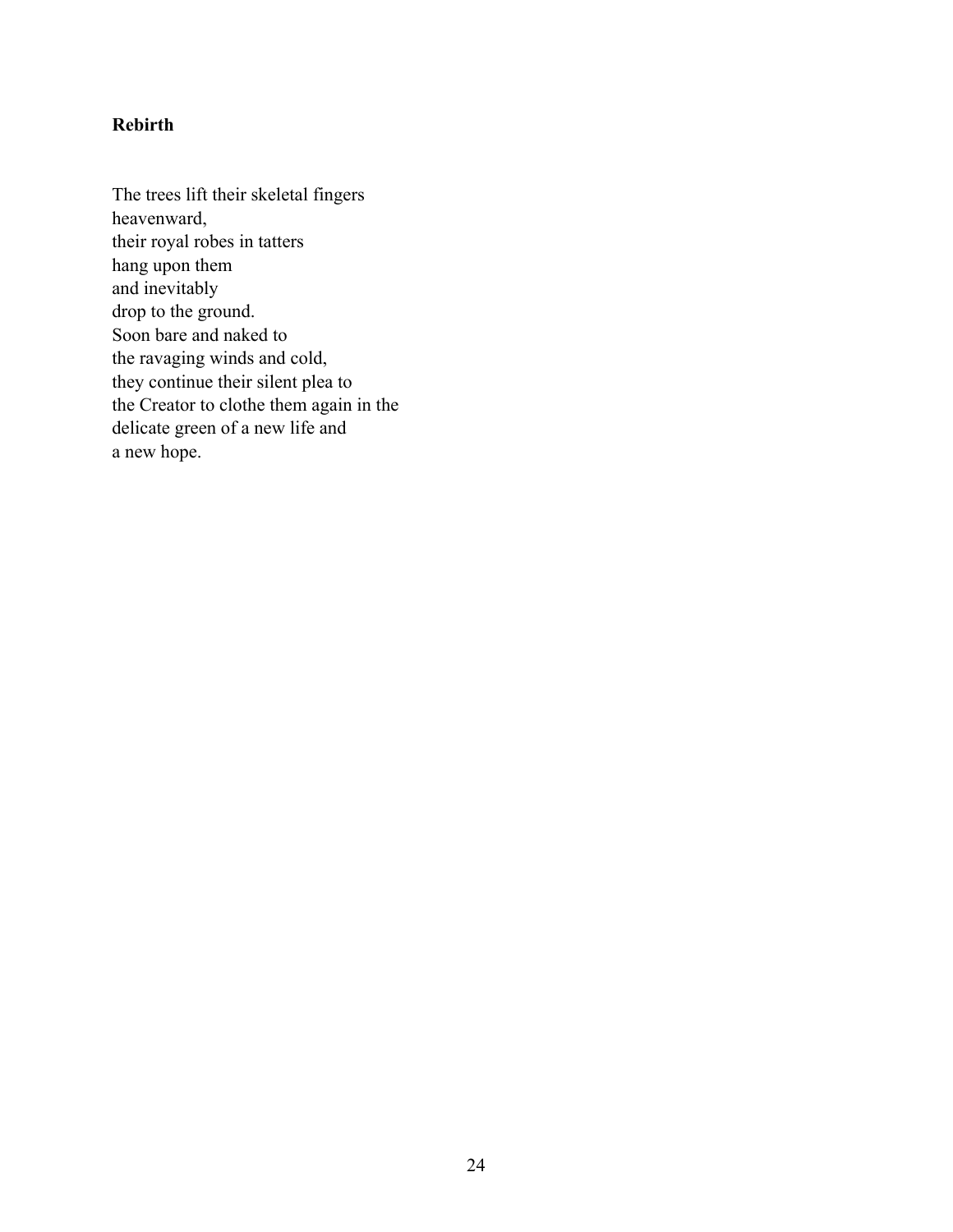## **Roll Away the Stone**

Sisyphus does not usually tread the dusty streets of Jerusalem. He has never appeared in a Paschal reading, nor was he ever mentioned in an Easter sermon.

But this Easter, I thought of him. That ancient man of Grecian myth, forever doomed to roll the stone of his judgment up the hill, forever doomed to watch it slip from his grasp and tumble to the bottom, just as he struggled to reach the crest.

A man without hope. A man without a future.

I pictured him in my mind: hoary with the eternal passing of time, his back bent and hunched and broken from the weight of the stone. His hands roughened and bleeding from scraping against the unfeeling rock. His clothing torn, dirtied, bloodied. But most of all, his face. The helpless look of an immortal soul. The haunted, desperate emptiness in his eyes. Trapped. Voiceless. Hopeless.

Do you know that look? Have you felt that burning, aching pain?

I know that stone. I have rolled it before me, in different shapes and guises, many times. The stone is my sin. My judgment. The crushing weight of knowing that I failed … failed my Lord and myself worse than I ever imagined possible. Failed repeatedly. Failed ignominiously. Failed completely.

I condemn myself to rolling that stone before me. I reproach myself day and night for the wickedness, ignorance, or willfulness which led me in the broad path of destruction. I curse my shortsightedness; my blindness.

And the longer I roll that stone before me, the deeper the hurts run.

I question my worth before God. My ability to accomplish anything for him. I doubt that I can make wise decisions … or perhaps any decisions at all.

My days and nights run together in endless misery. Purpose is gone. Dreams are crushed. Hope is destroyed, trodden down beneath my aching feet.

I long to reach God. To come before him once again. So I push the stone before me … inch by inch, punishing myself in order to appease what I believe to be his wrath, striving to gain in my own strength the right to stand before him.

And the stone slips.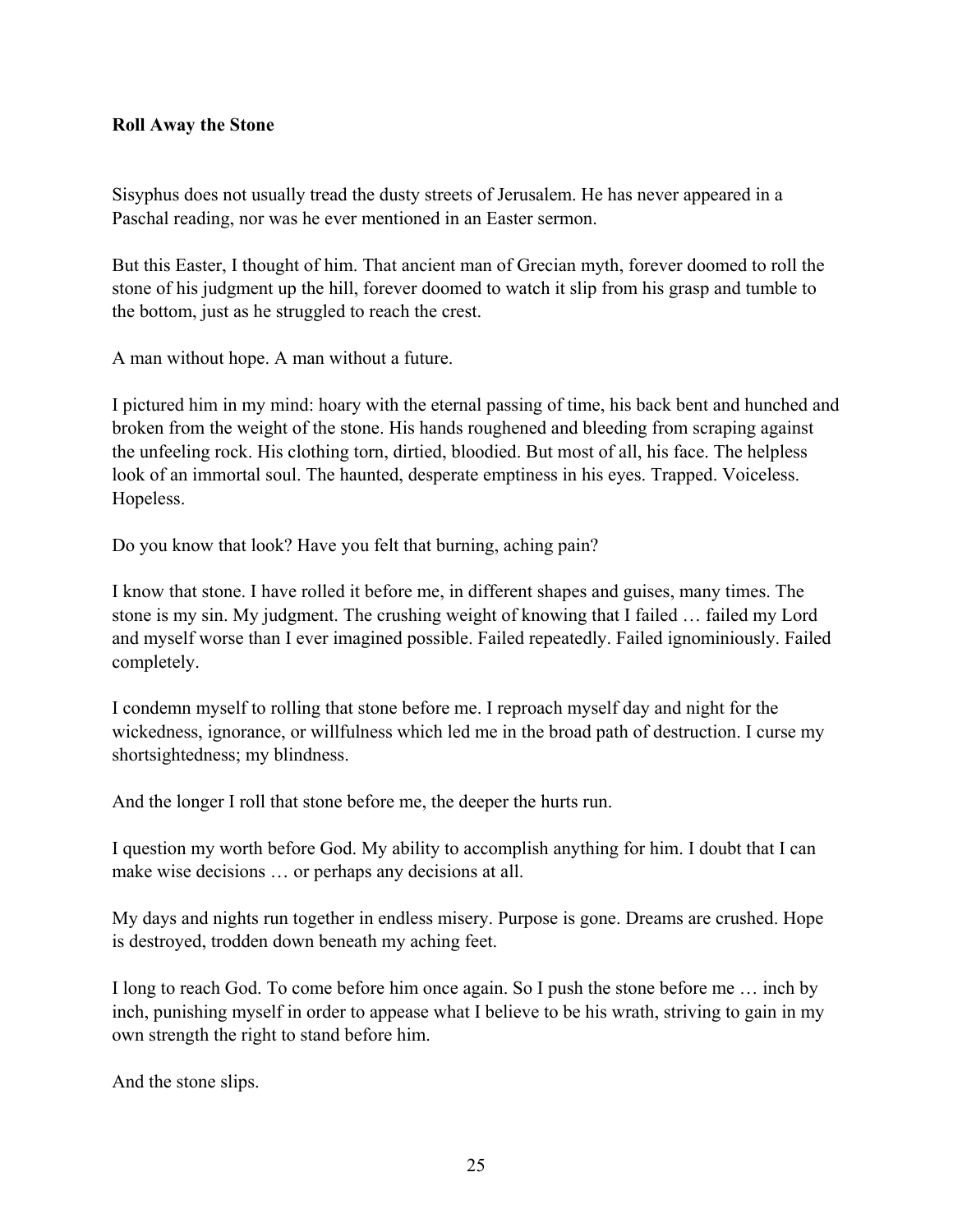I watch Sisyphus in my mind's eye. Watch as the stone rolls down the steep hill, gaining momentum as it goes.

His frame trembles with despair. His back, though temporarily not burdened, is still bent. His limbs are crooked from long days and nights, weeks and months, of straining against the stone. His crabbed figure, a tormented silhouette, begins its aching descent down the hill.

I feel for him. I feel with him. In that moment, I am he. I, too, have been grotesquely distorted and tortured by the weight of my sin and my condemnation.

I watch as he makes his painstaking way down the hill. Over grass he cannot feel, beneath a flaming sky he cannot see. For his eyes are blinded. Turned in. Sightless.

The ground levels out, and his breathing grows less hoarse. It is easy to follow the track of the stone … a deep depression mars the way of its passing.

He stops suddenly, with a sharp intake of breath. The track terminates at the mouth of a cave. But the stone is so large, it could not have gone in it …yet it is not there. His questioning gaze scans the surroundings uneasily.

And his eyes find the stone. Rolled to the side of the tomb.

*The stone has been rolled away.* 

Rolled away, by a hand not his own.

Set to rest, by an authority above his own.

And a voice from behind him calls his name – my name – and I whirl with new strength and joy to see the One who has rolled away the stone.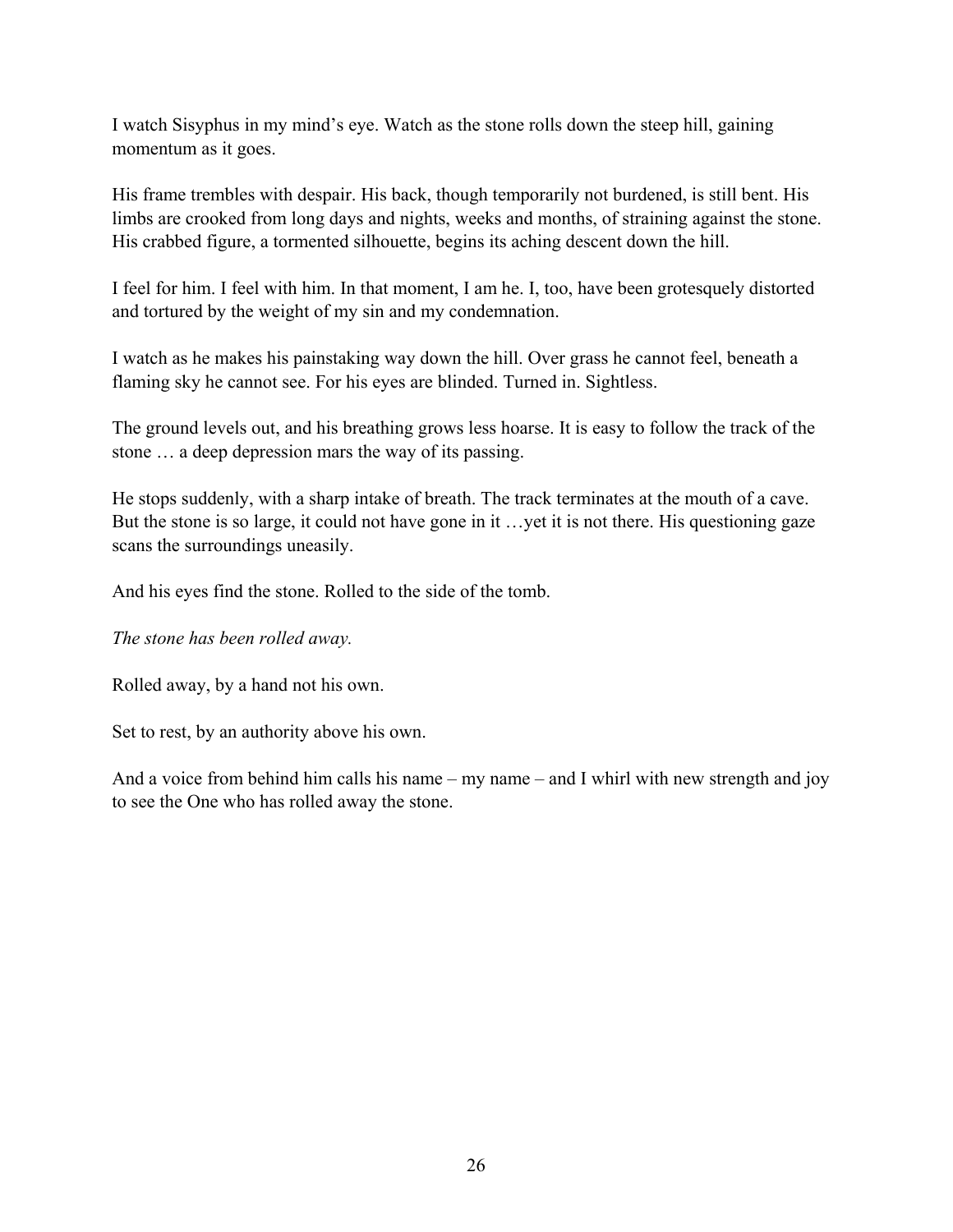## **Behold, I bring you good news**

The words spoken to a virgin, that she would be looked upon as loose or at least as hasty.

The promise given to the father of a nation that he would first have to wait ten years, then be prepared to take his son's life with his own hand.

The command issued to Ezekiel that he would be branded a raving lunatic, his actions symbolic and his words incomprehensible.

The whisper to Hosea to take a whore as his wife and to love her no matter how many times she hurt him.

The touch received by Jeremiah that the people would not listen: to words, to reason, to love.

The instruction to Elijah to be fed by outcasts, widows, and unclean birds.

The call spoken to Peter that he would be bound and led and killed.

How we long for the call the touch the promise.

Are we prepared to bear the cost?

"For whoever would save his life shall lose it; and whoever would lose his life *for My sake* shall save it."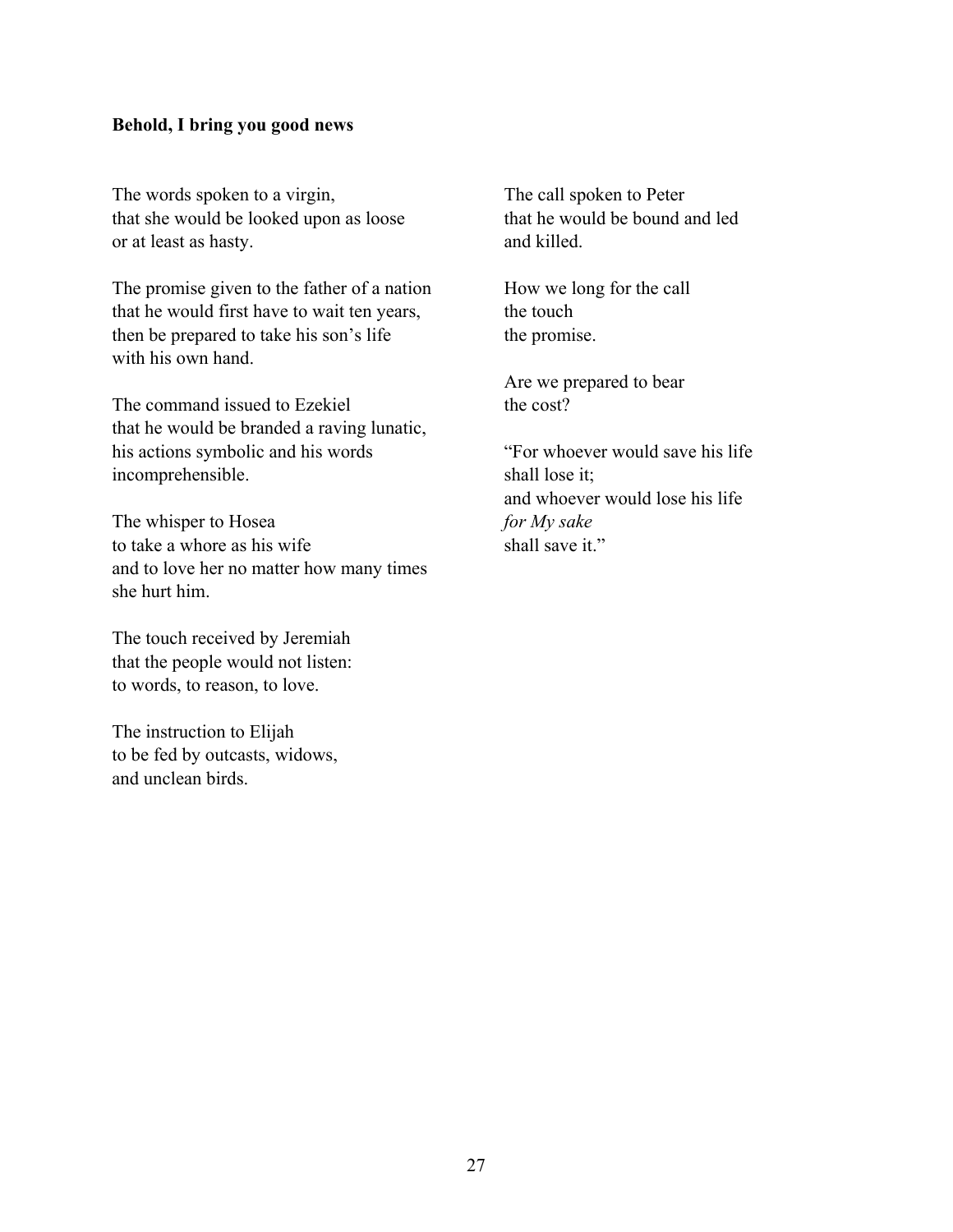## **The Call of the King**

#### I.

Wake, My soldier, from thy rest, for the battle rages on. Wake up thy soul from slumber deep and ope' thine eyes to see thy keep – assailed, assaulted on every side by Satan's guard under Satan's guide. For we battle not against flesh and blood, but against an overwhelming flood that may not visible appear, nor cry aloud upon thine ear. So wake, My soldier, see the Son. Yes, wake, and put His power on.

#### II.

Hear Me, soldier, lift thy prayers up to My holy throne. In all thy joy and all thy pain, at all thy times let speech not wane; and for thy fellow man in war – Press on! and thy petition pour, for I am waiting and will hear, yes, all thy cries to Me are dear. Now be alert at every time – whatever chance, whatever clime – and do not let thyself grow cold, but let thy heart be ever bold.

## III.

Take up the armor of thy God and clothe thyself complete. For should one evil see thee bare, he'll fit upon his bow with care a flaming dart of Satan's make – to kill or maim or so thee shake. But if thyself art caref'ly dressed, with power thou'lt be ever blest.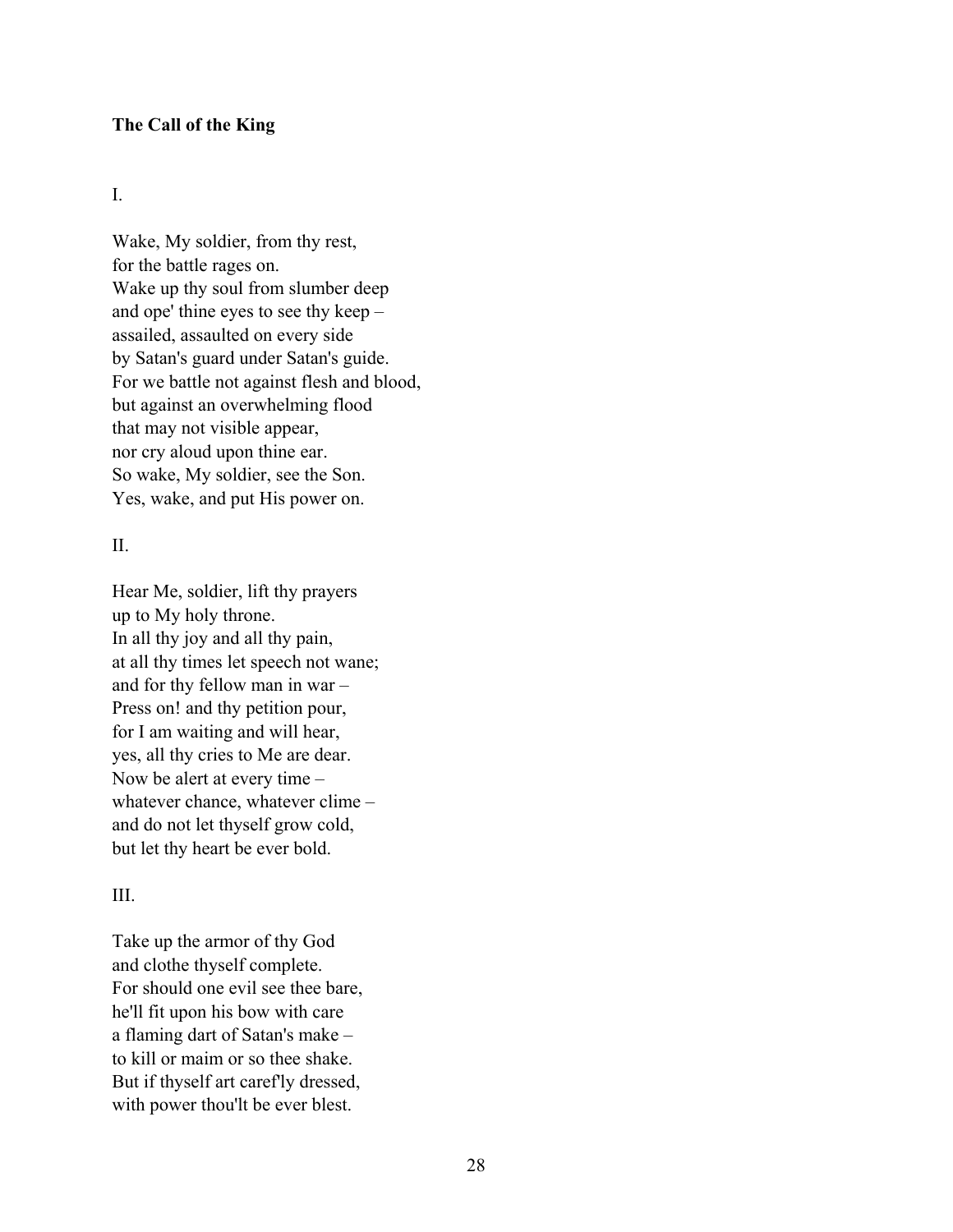And tho' the battle deepens more, know that thou'lt reach the farther shore, and hear the words, "Well done, My son, "The work I gave thee, thou hast done."

#### IV.

Belt now My truth about thy waist, and pause from all thy care. Let the Spirit touch thine eyes that thou might see the Tempter's lies – that though he coax with carnal lust or promise fame's eternal gust or offer all of earthly rule, (save that thou be his willing tool) Do not submit! I charge to thee: be ever holy unto Me. Be sanctified this final hour – enabled through My word and power.

## V.

My soldier, now thy rags cast off, for never could they save. Yet let thy countenance not fall, I know thy need and troubles all. Fear not! for tho' thou naked be, from hence My rightness shall clothe thee. It is My honor protects thy parts, and guards thee from the Serpent's arts. So stand thee tall and raise thine arm – go forth in strength and fear no harm; for should Apollyon draw his sword, thy breast is under holy ward.

## VI.

Next for thy shoes My gospel take, and harvest wheat from tare. Take the news to every part, and heal the aching, lonely heart. Yet be not prideful: humbly seek to know the words of grace to speak.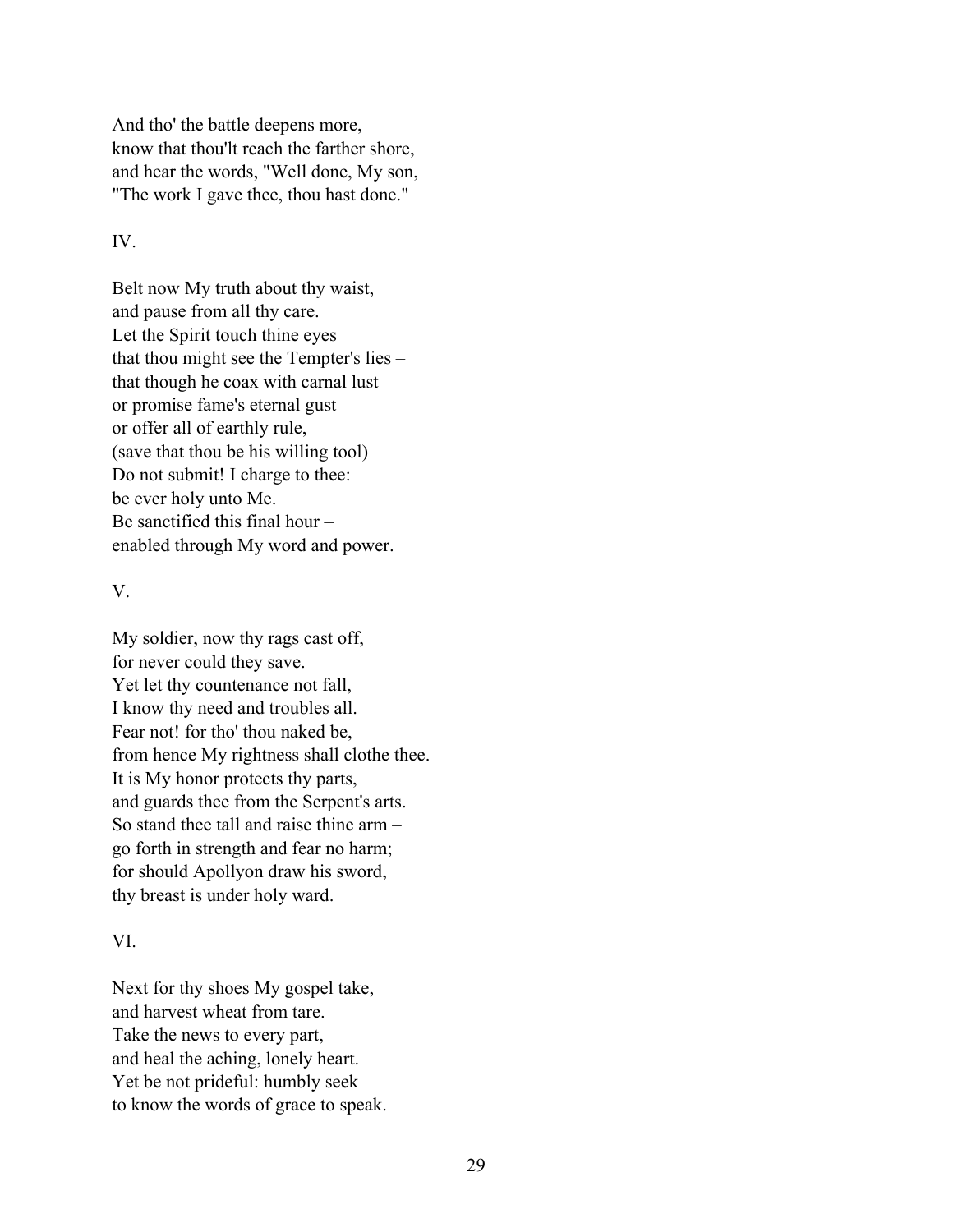For Satan's nets are subtly lain: be wary, self can make thee vain. Search on, forever test thy place – force thyself to run the race. For in this running, wear shall yield shoes of strength and words of steel.

#### VII.

Now clothed, take up thine weaponry and battle for thy God. Let faith protect thee as a shield so that thy soul may never yield: no feint to take thee off thy guard nor thrust to cause thee helpless barred. Though doubts assail and foes be strong, let this thy cause of victory song be now thy sure and quick defense: the cross thy perfect confidence. And thou, My son, shall onward go, to conquer each and every foe.

#### VIII.

Guard now thy head with crest of gold and wash thee in My blood. Free from the debt of deadly sin, free through the power now within to blameless stand before My throne, taking My call to be thine own. The Accuser may no longer come, for the cross and for the One who hangs accursed upon the tree has brought His holiness to thee. And now His Name upon thy brow shall be the seal of My vow.

## IX.

Now take thy sword from out its sheath and keep its edge fine honed. Choose from thy well-worn book of life the cuts thou needst to end the strife.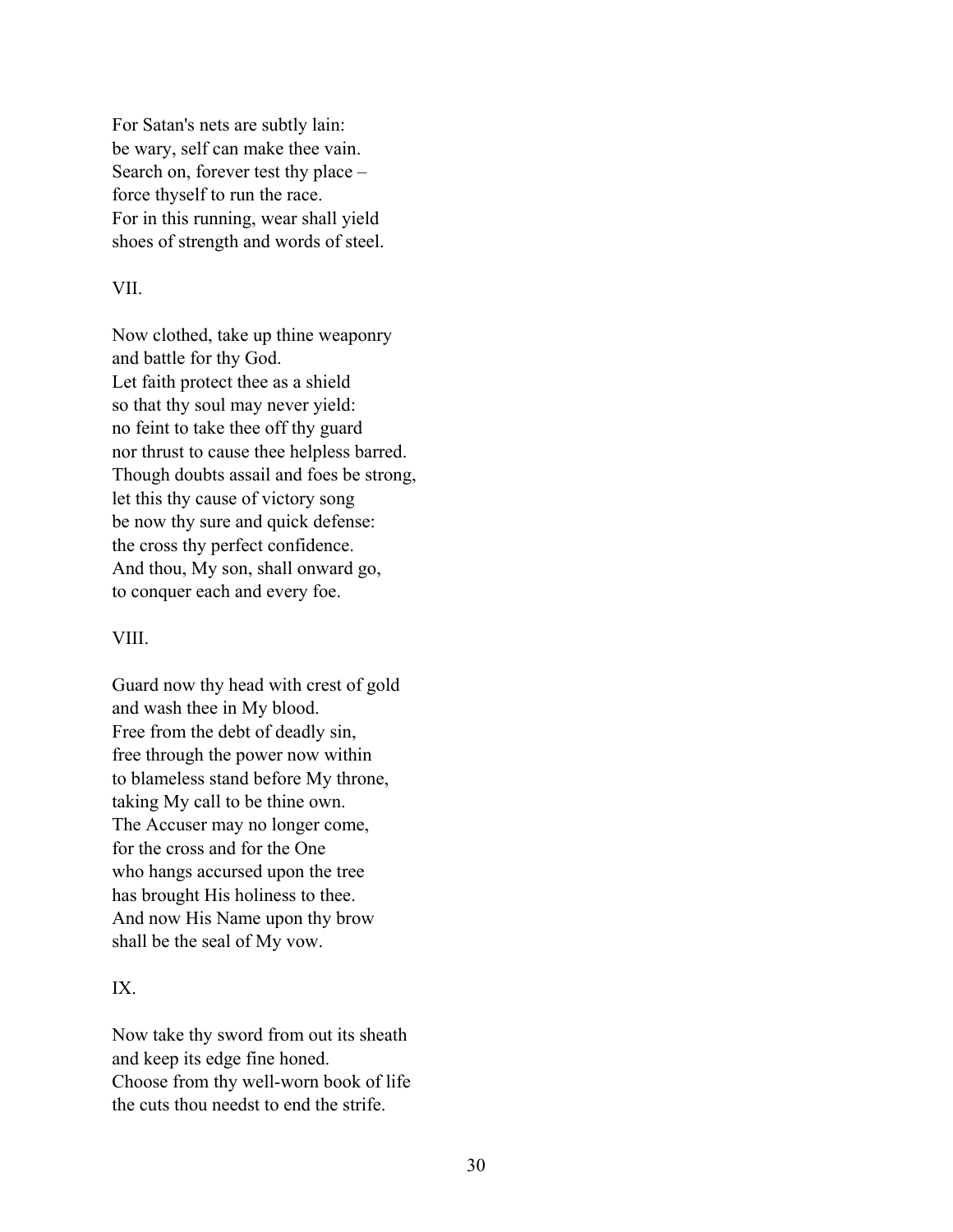Go forth and know that this thine blade was forged in truth, by My hand made to be thine only weapon, yet to conquer every foe that's set against thee by thine Enemy – and is full proof 'gainst even he. Remember that this war is won and was so by My sword and Son.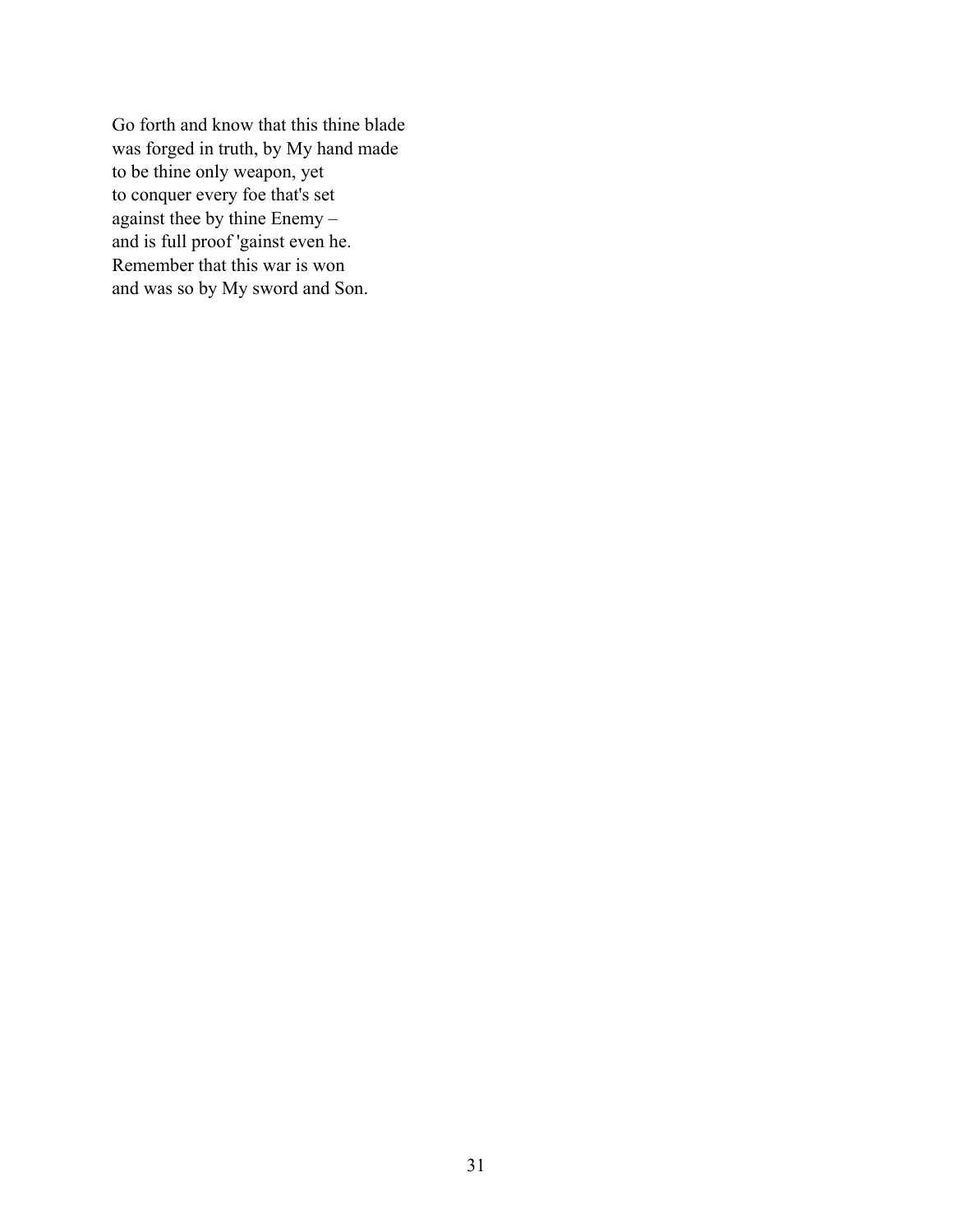#### **Behold the Man**

Are you the Man who taught multitudes on the mountain?

You have said that it is so.

Are you the Man who healed the paralytic?

You have said that it is so.

Are you the Man who touched the leper?

You have said that it is so.

Are you the Man who gave sight to the blind?

You have said that it is so.

Are you the Man who ate with publicans?

You have said that it is so.

Are you the Man who had compassion on harlots?

You have said that it is so.

Are you the Man who freed the demon-possessed?

You have said that it is so.

Are you the Man who calmed the storm?

You have said that it is so.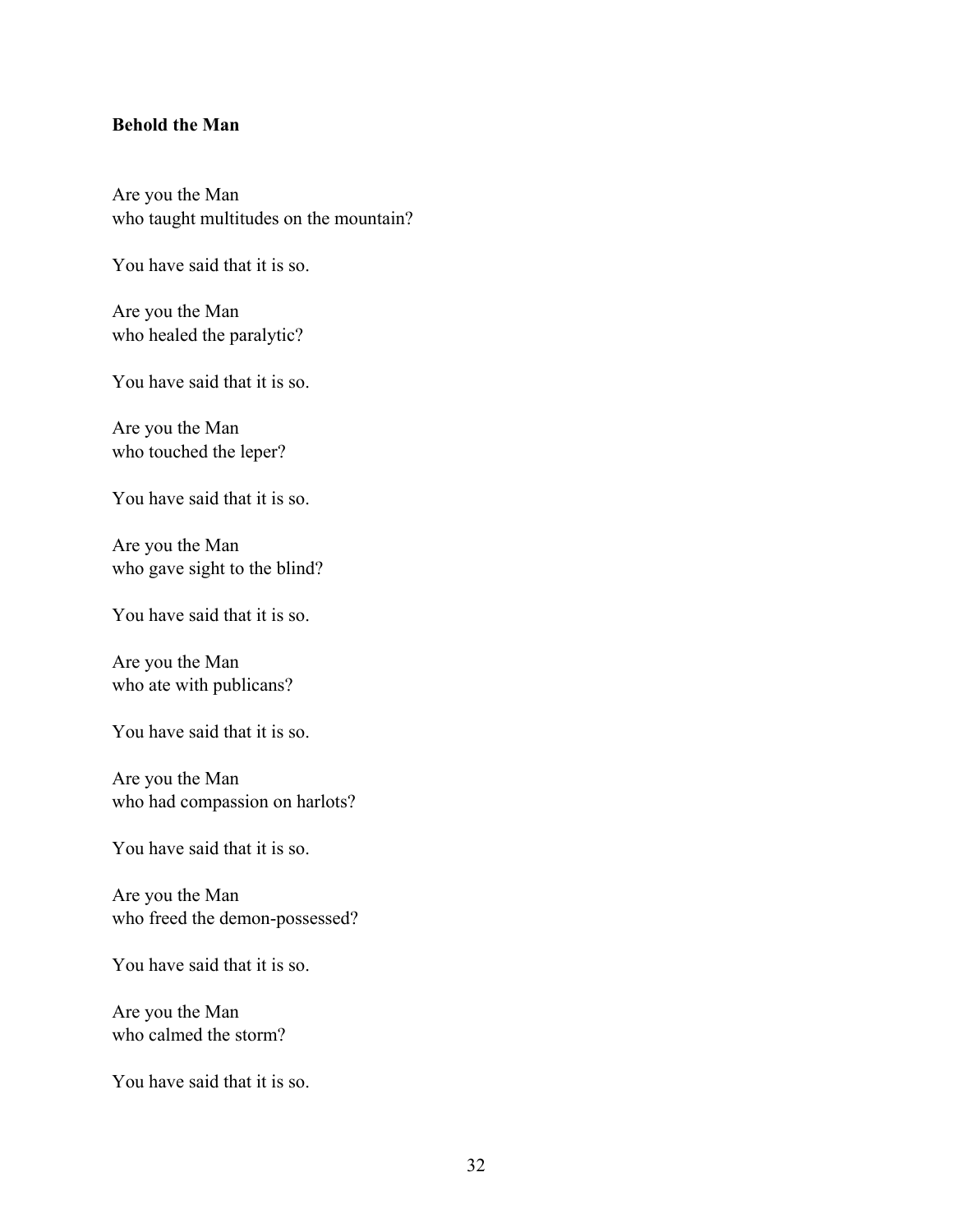Are you the Man who raised the dead?

You have said that it is so.

Are you the Man who taught the love of God?

You have said that it is so.

Are you the Man who showed love toward man?

You have said that it is so.

Are you the Man who wept over Jerusalem?

You have said that it is so.

Are you the Man who cleansed the Temple?

You have said that it is so.

Are you the Man who entered Jerusalem on a colt?

You have said that it is so.

Are you the Man who spoke peace in the Garden?

You have said that it is so.

Are you the Man who is the Son of the Blessed One?

You have said that it is so.

Take him out. And kill him.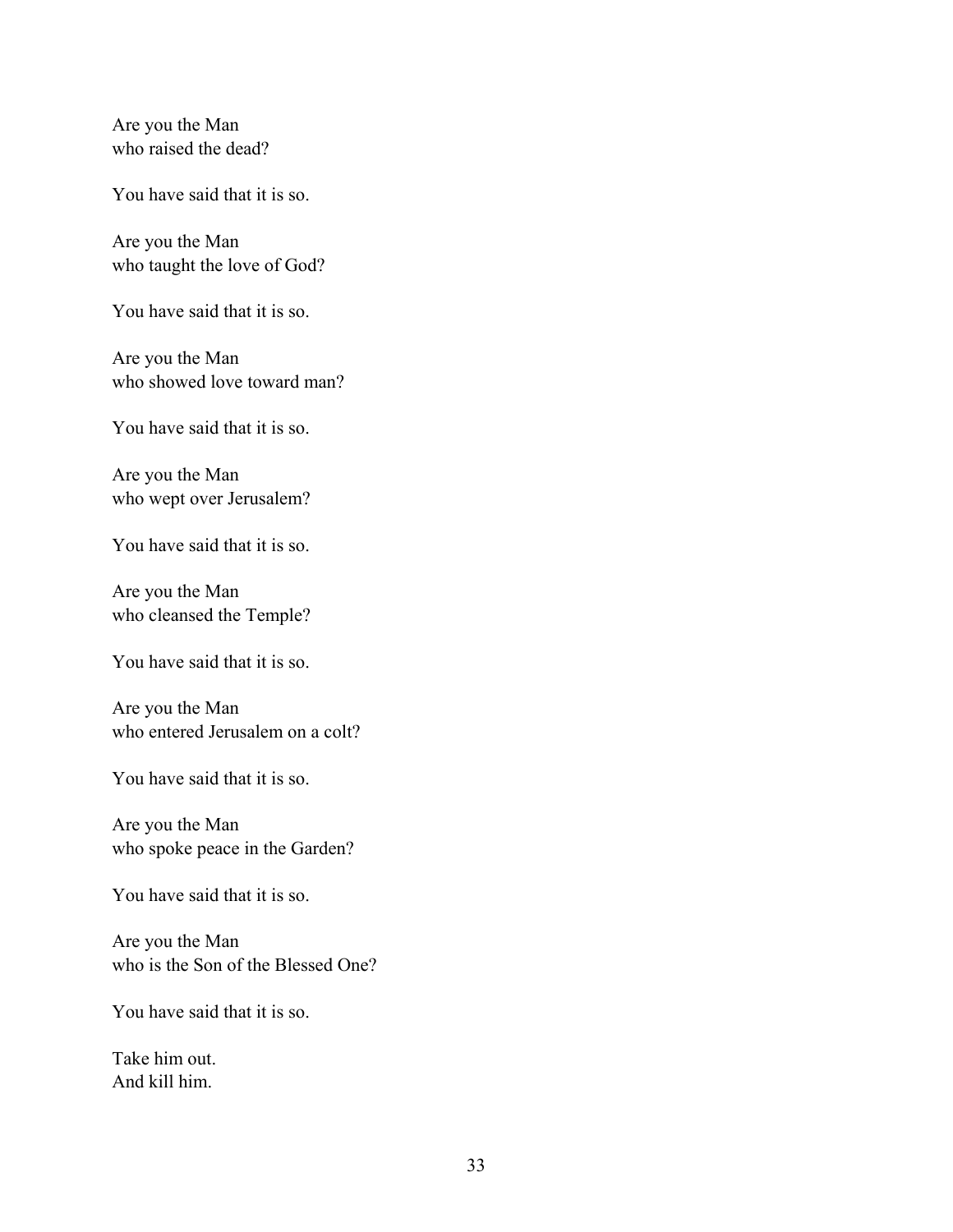# **Beholding the Light**

For a beggar – he certainly did not excel in humility. For a blind man – he certainly saw more clearly than most. For a sinner – he would not budge from the perimeter of the Temple.

Jesus found him there. After teaching that he was Light after teaching that he would die after teaching that he was Life after teaching that he was I AM.

And still, his disciples stuck their noses in the air strutted a bit pointed him out and asked, "Rabbi, who sinned? This *one* –" this object this thing this not-quite-a-man "– or his parents? That he should be born blind?"

The man thought – It is the Pharisees. Come again to make me a caricature an object lesson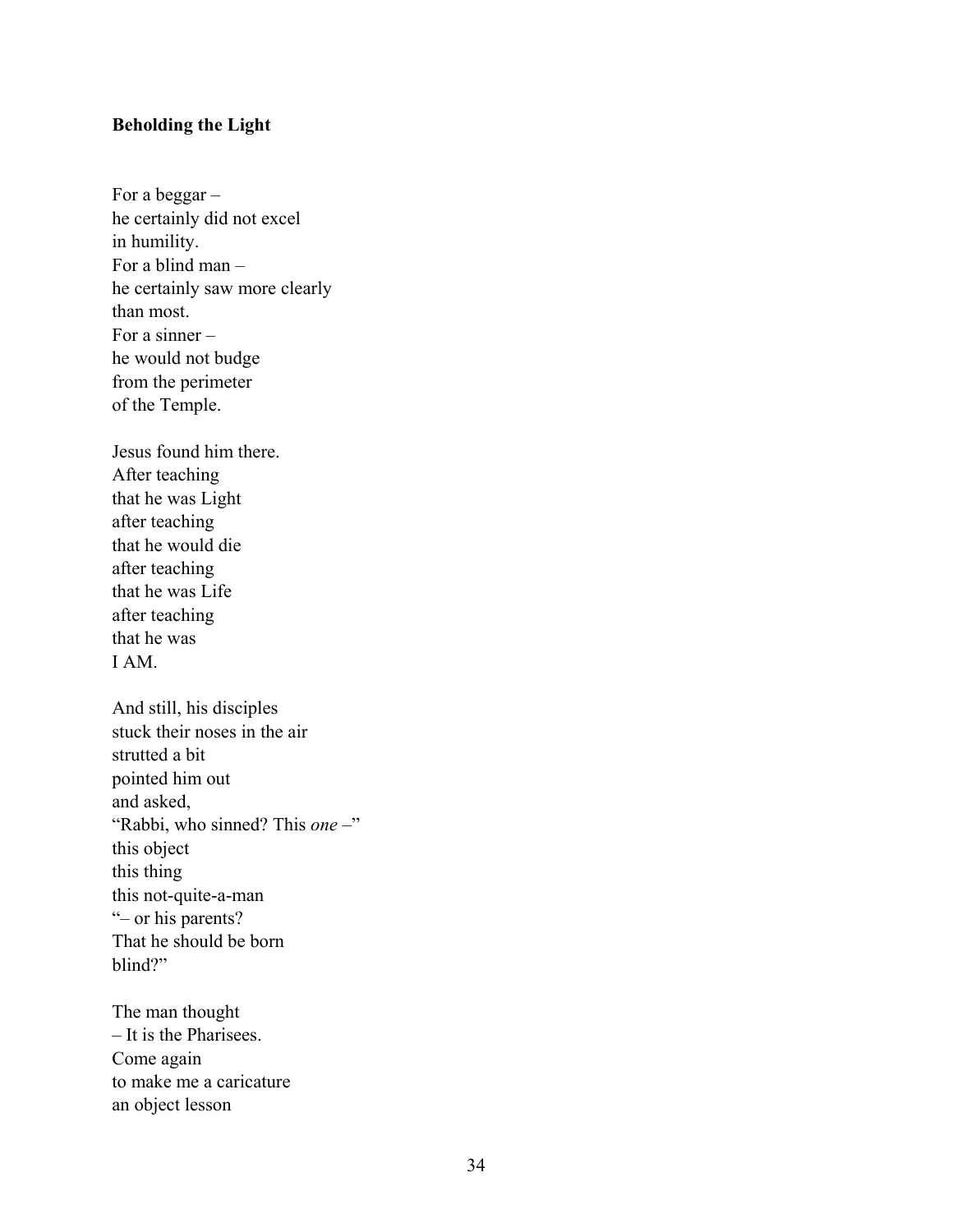a grave reproof. – They call him *'Rabbi'!* He turned the word in bitterness – and amused resignation – on his tongue. The Temple loomed at his back. And he waited for the catalogue of sins.

"Neither."

*Neither?* The blind man sat bolt upright ears straining to catch every nuance every word to commit to memory the tone the timbre the depth of that voice.

"It was so that the works *of God*  might be displayed – in *him."*

Tears glistened. All these years? To God's glory? His faithfulness with all the nothing he had had *not* gone unseen? The Temple at his back was not blind? He rejoiced. And had the voice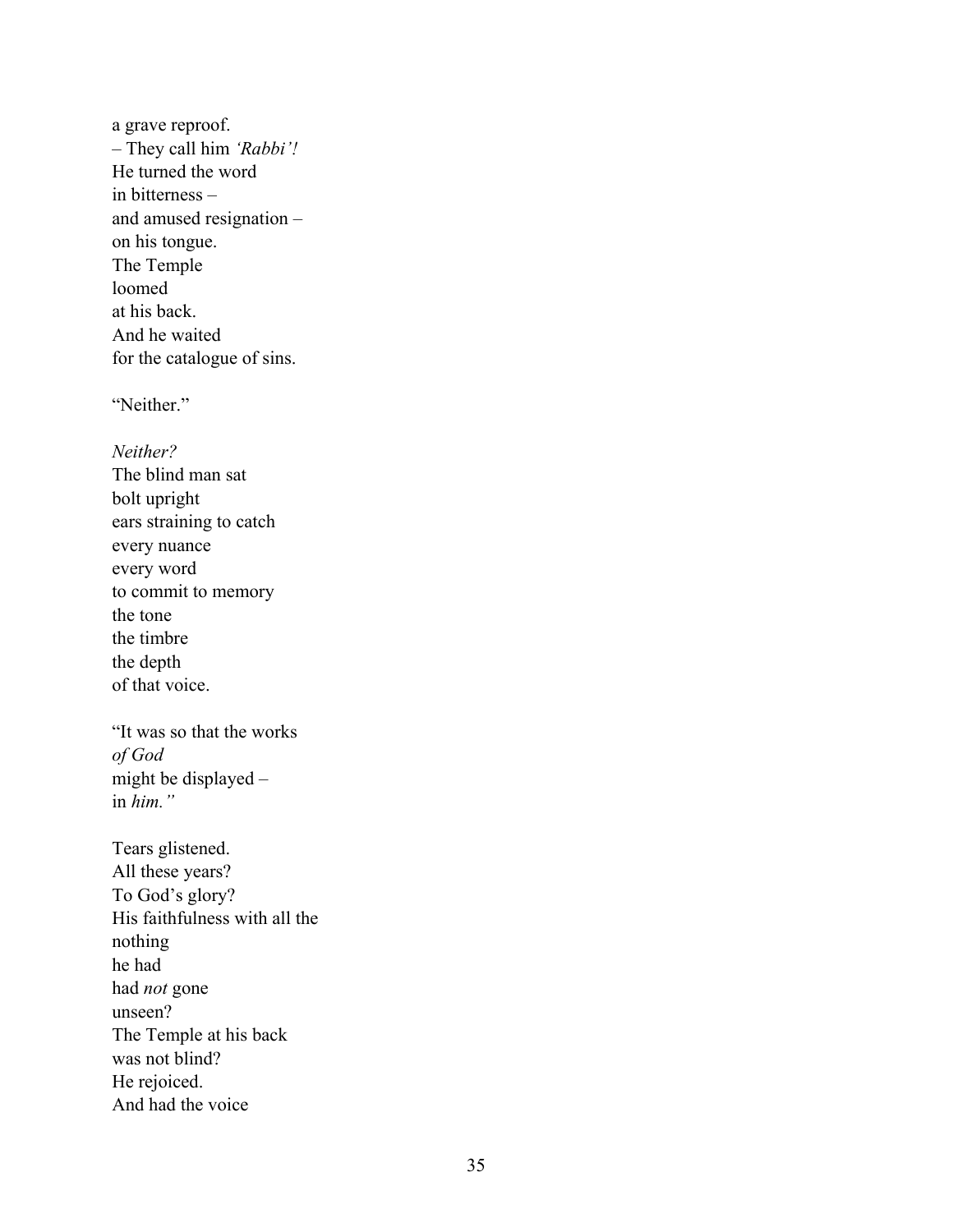passed on he would still and for all his life have rejoiced.

But the voice did not pass on. "While I am in the world I am the Light of the world."

The next moment gentle hands gave body to that gentle voice. A daub of clay applied to each sightless eye.

"Go. Wash in the pool of the Sent."

Sent? Wash in the pool of the *Running.* 

His blind hands could not force fast enough through jostling crowds begging again not food, not money but direction until he came at last to the crystal pool plunged his hands brought up living water baptized his face –

and opened his eyes.

His voice could be heard in every street over vendors and children over animals and hecklers – the Temple incarnate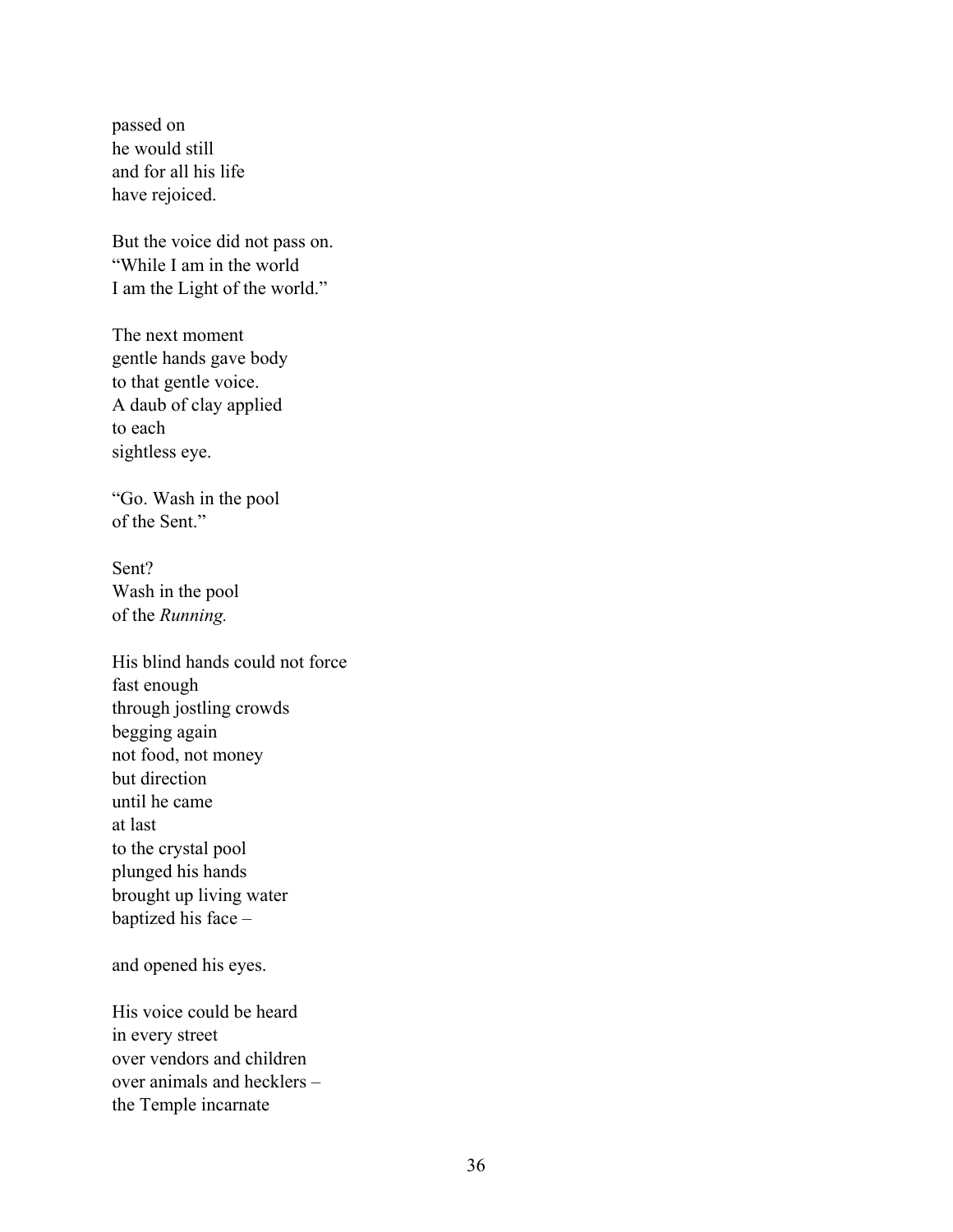had touched his eyes the Lord of the Sabbath had finally given rest.

But there were of course the Pharisees.

"What happened?"

"He put clay on my eyes bid me wash and I see."

"He breaks the sabbath."

"No," thought the man with a smile. "He is the Sabbath."

"Who do you say that he is?"

The man hesitated. Despite the witness within, he said, "A prophet." At the very least, he was the Word of God.

"He is a sinner!" they challenged him.

Something firmed within. "Really? Whether he is – or  $no -$ I was blind and now I see."

It was also a challenge. So they asked again,

"What happened?" Hoping, perhaps, for a different Answer.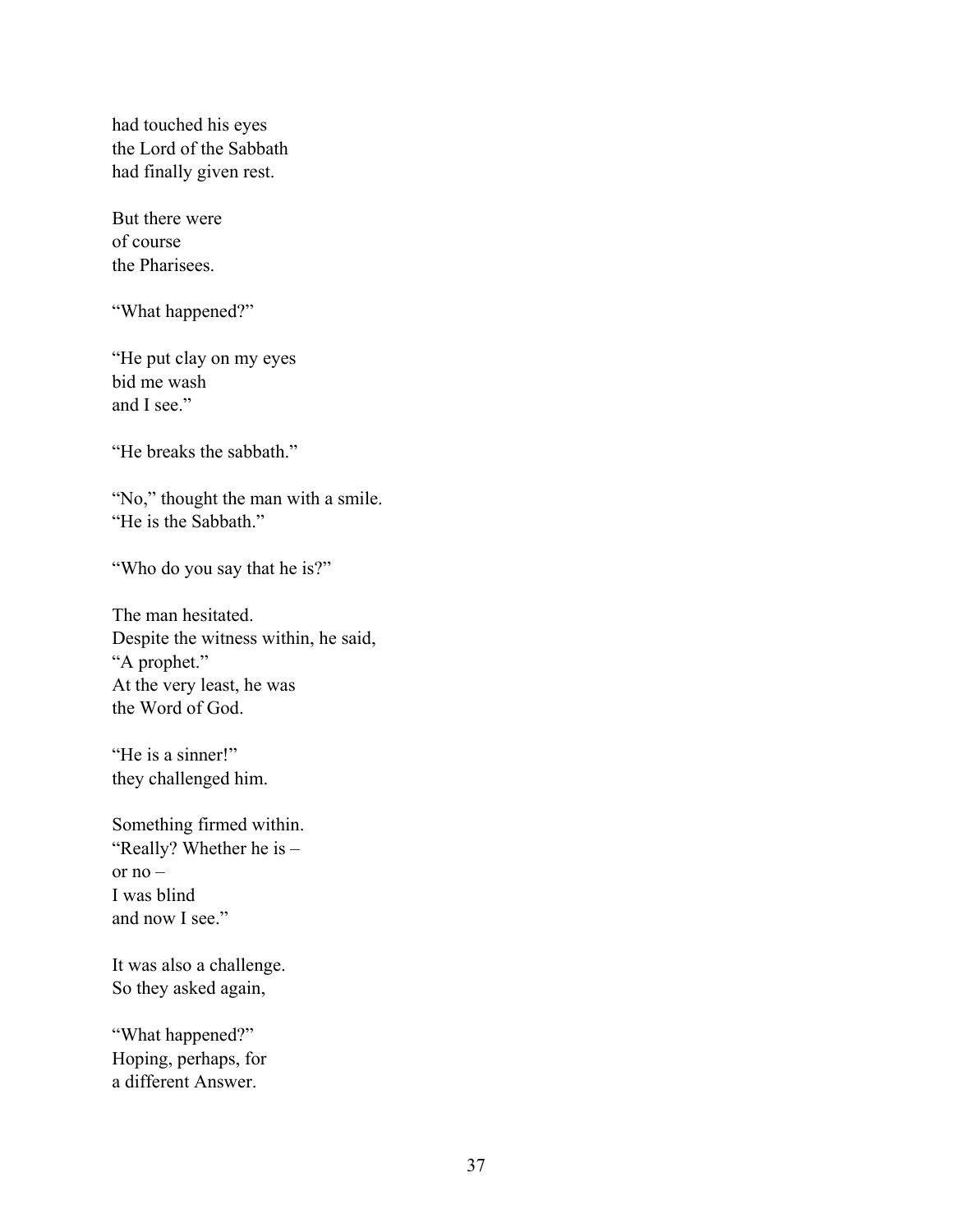The (blind) man chuckled. "Why? Do you also wish to follow him?"

And in that phrase 'prophet' moved closer to 'Lord.'

"Who knows where he is from!" they disparaged him.

"It is a simple syllogism," said the man born blind. Untutored beggar from outside the Temple walls. "He opened my eyes. We know that God hears the righteous – not sinners – and even so, from the beginning *no one* born blind has ever seen. If this Man were not *from alongside of*  God – then he could do nothing."

A glimmering lit his eyes of a Man unlike even the prophets. A Man who was more than a channel of grace. A Man who *was* Grace come from the Throne of Grace alongside of God.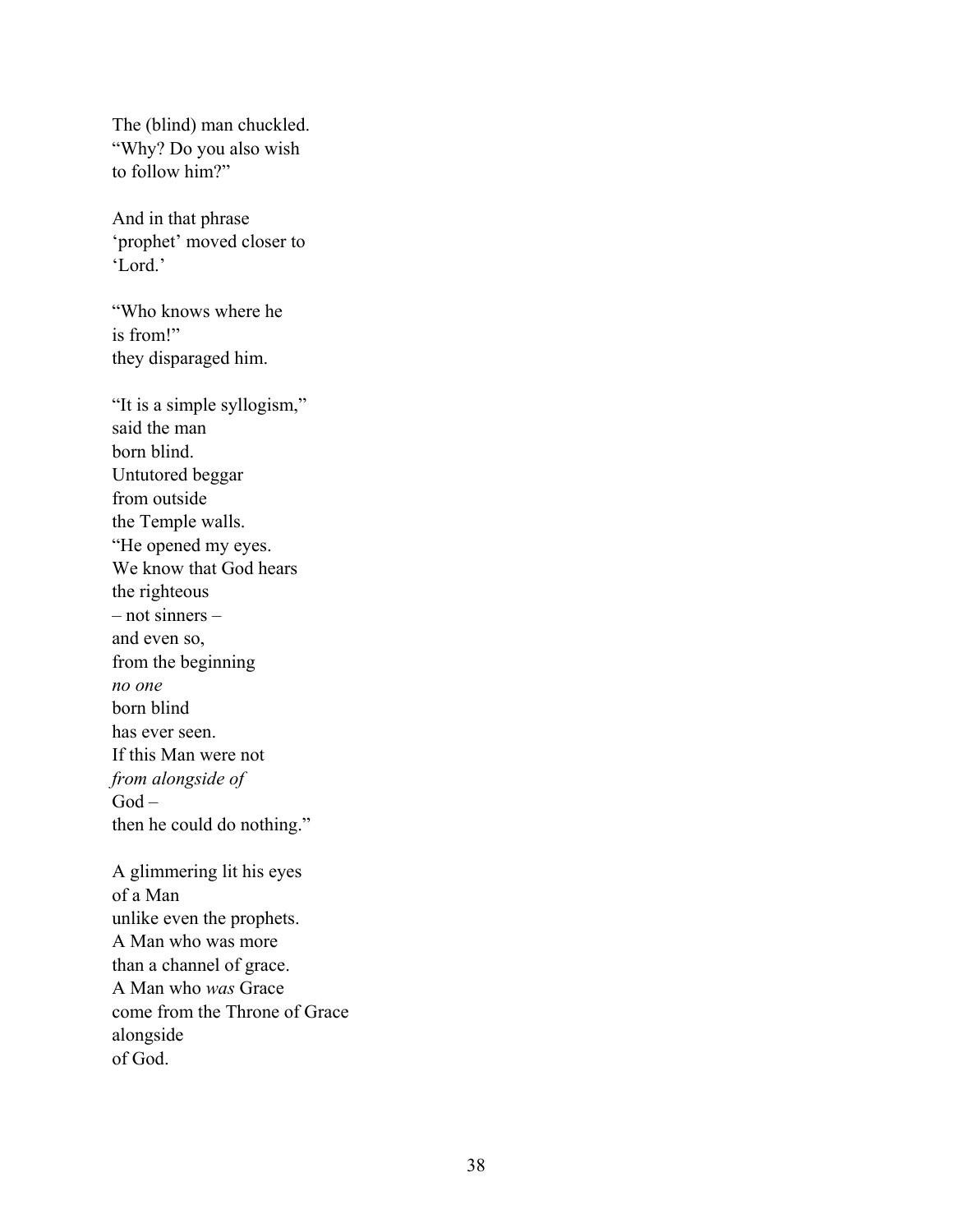The teachers found the teaching offensive. So they put him out  $$ he who had sat so long without. Because they could not put out his words.

Sighted, he wandered sightlessly dispirited to have lost what he had longed most to gain.

"Do you believe in the Son of Man?"

The words. The voice. The tone – and the eyes. So gentle. So open. So full of light.

"Who is he, Lord, that I may believe in him?"

Crowds had missed it. Scribes had not understood it. But the man born blind understood that when the Rabbi spoke of the Son of Man he spoke truly of the Son of God.

And so he answered, "Who is he – *Lord* – that I may believe in him?" In his heart he longed for one Answer and his lips spoke his faith before his ears heard his vindication.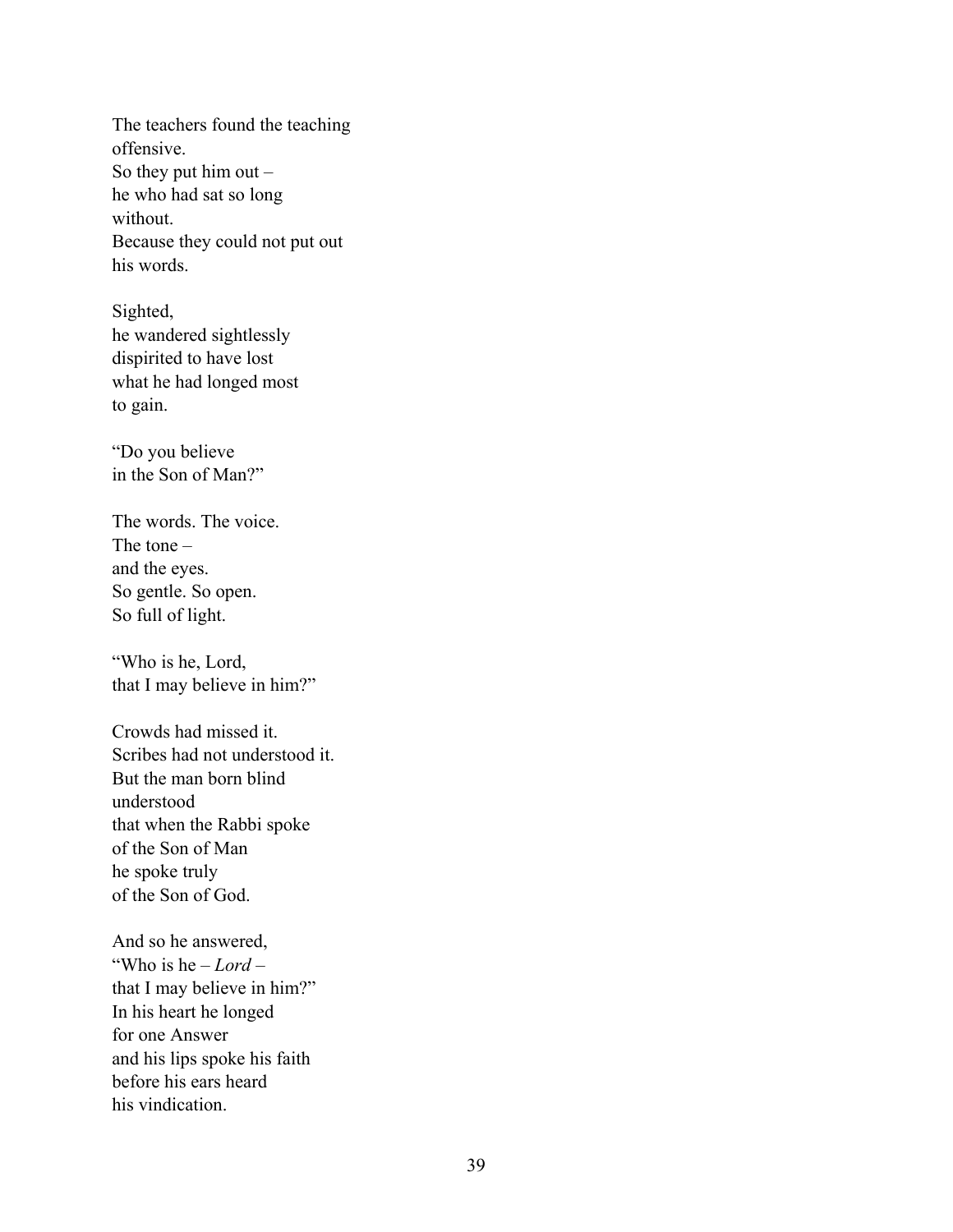And Jesus smiled.

Like sunlight through the clouds. Like gold in a vein of clay. Like laughter above meaningless chaos.

"You have seen him! –"

his voice teased and blessed the man's new-made sight.

"– and he is the one talking with you."

a heaven-sent affirmation of what his sightless ears had first heard outside the Temple. That tone. That timbre. That unforgettable voice.

And the clay was fully washed from his sparkling eyes as he fell to his knees and his voice rang out, "*Lord* – I believe!"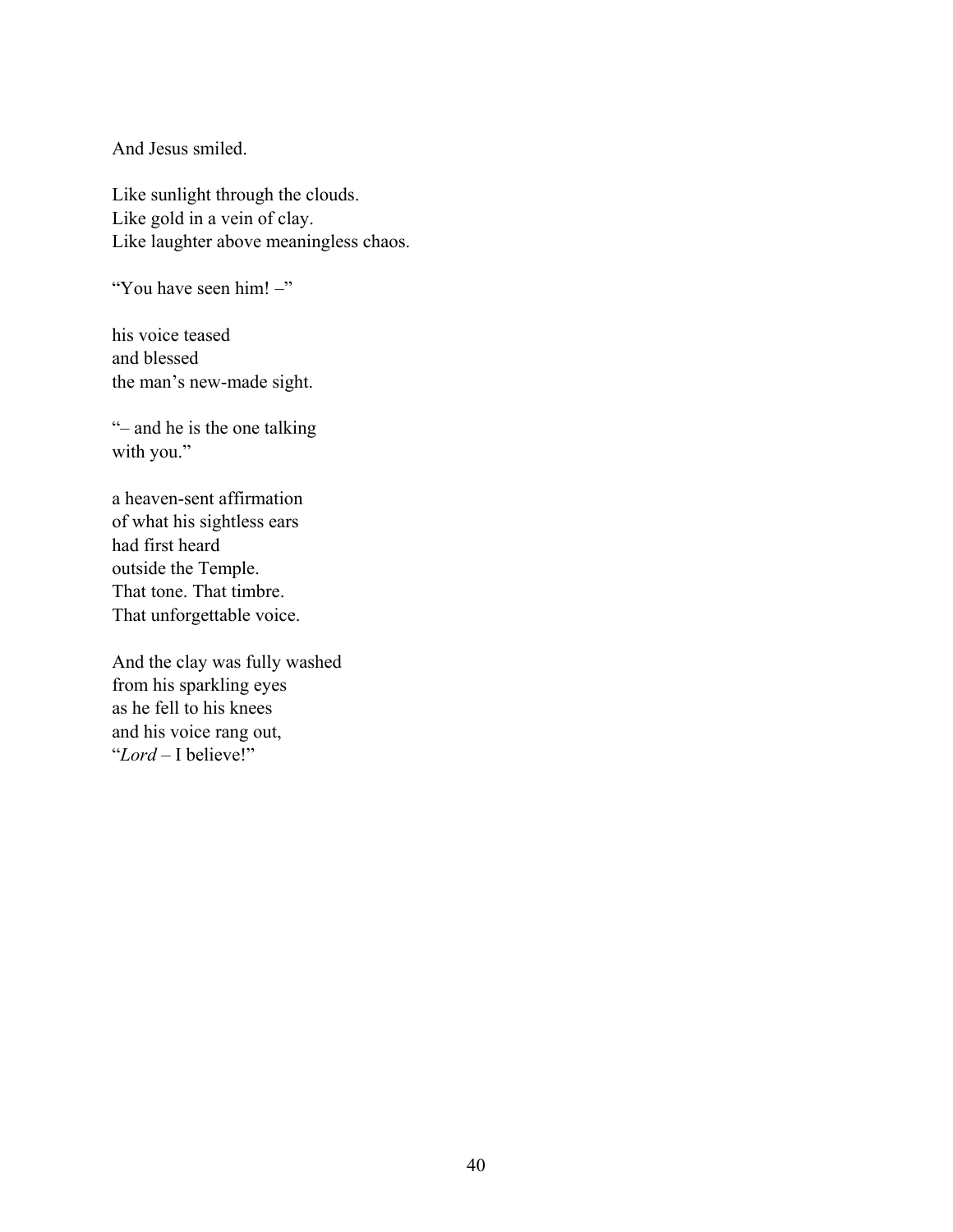# **Be Still and Know that I am God**

**Be –** Come with who you are, as you are. Come knowing that your personality and individuality are safe. Don't try to empty yourself of your selfhood: rather, acknowledge that selfhood and understand that it is treasured in heaven's eyes.

**Still –** Having come as yourself, quiet yourself. Not emptiness, but quietness. You spend your days being noisy and hearing noise, and you come with much-needed petitions. But now, come quietly. For the other end of the dialogue.

**and –** and while you are still . . .

**Know –** Know. Not "feel," but know. Knowing goes beyond mental apprehension, strikes deeper than emotional rest. Knowing is another look at the foundation of your heart, a reminder of eternal truths that get lost in temporal chaos. Knowing is trusting the utter safeness of God.

**that –** know this one thing . . .

**I –** Being still is turning your focus to me, away from yourself. It is understanding, in sober judgment, your own place at the foot of the throne*—*and beholding not your unworthiness, but the glory, the presence, the love of the Most High. Worries and cares can be put away for a while in the light of the eternal. I am real, and personal. I am not an abstract thought. I am with you.

**Am –** I am. I have touched you in the past and have ordained hope for your future, but it is now that I speak with you, meet with you, comfort you. Your worries and cares and joys are in the present, and so am I. Because I am, my presence will always be with you; and here, in your stillness, is where I remind you of that in a special way.

**God –** For all your needs, I will give grace. To your eternal hopes, I will give reality. In every question, I am your wisdom. For each sin, I grant forgiveness. I am the Alpha and Omega: mystery, light, savior, and life. I love you.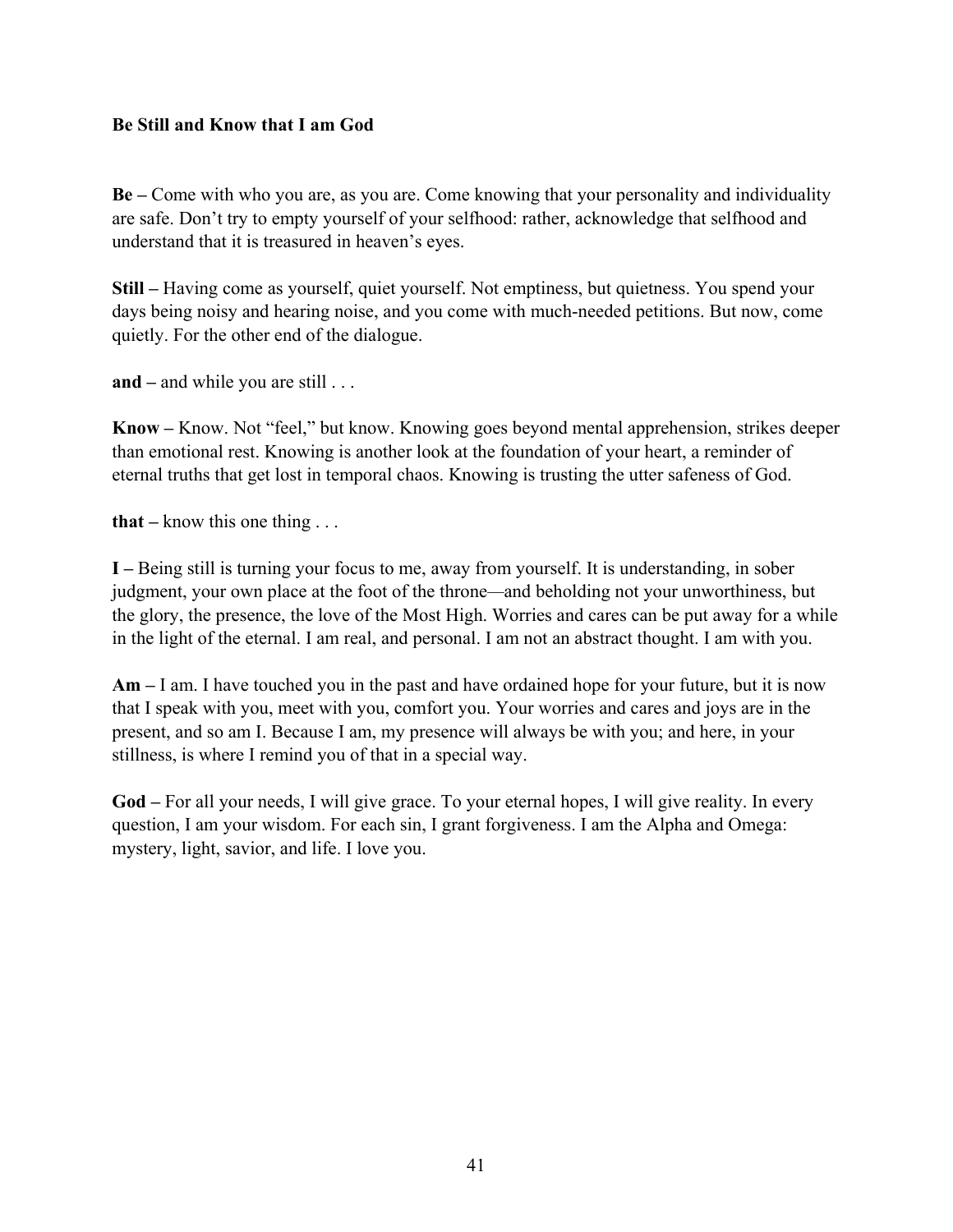## **Sentence Prayers**

Lord, I pray not for an emotional high, but for steadfastness of soul.

I pray not for happiness, but for joy.

I pray not for forgetfulness, but for the ability to forgive.

I pray not for the end of trials, but for grace in them.

I pray not for pleasure, but for purpose.

I pray not for the cessation of my loved one's struggles, but for their growth through them.

I pray not for a roadmap of my life, but for a light for my path.

I pray not for visions and thunder, but for an ear to hear your still, small voice.

I pray not for the fire to be cooled, but for the crucible to purify.

I pray not for independence, but for brokenness of spirit.

In all these things, I pray not for the quick, nor for the shallow. I pray not for what I want, but for what I need. I will set my eyes beyond my own pain, beyond my own reason, beyond my own understanding, and seek you alone.

And in all these things, I humbly beg your grace, for you alone are the Author and Perfecter of my faith.

Amen.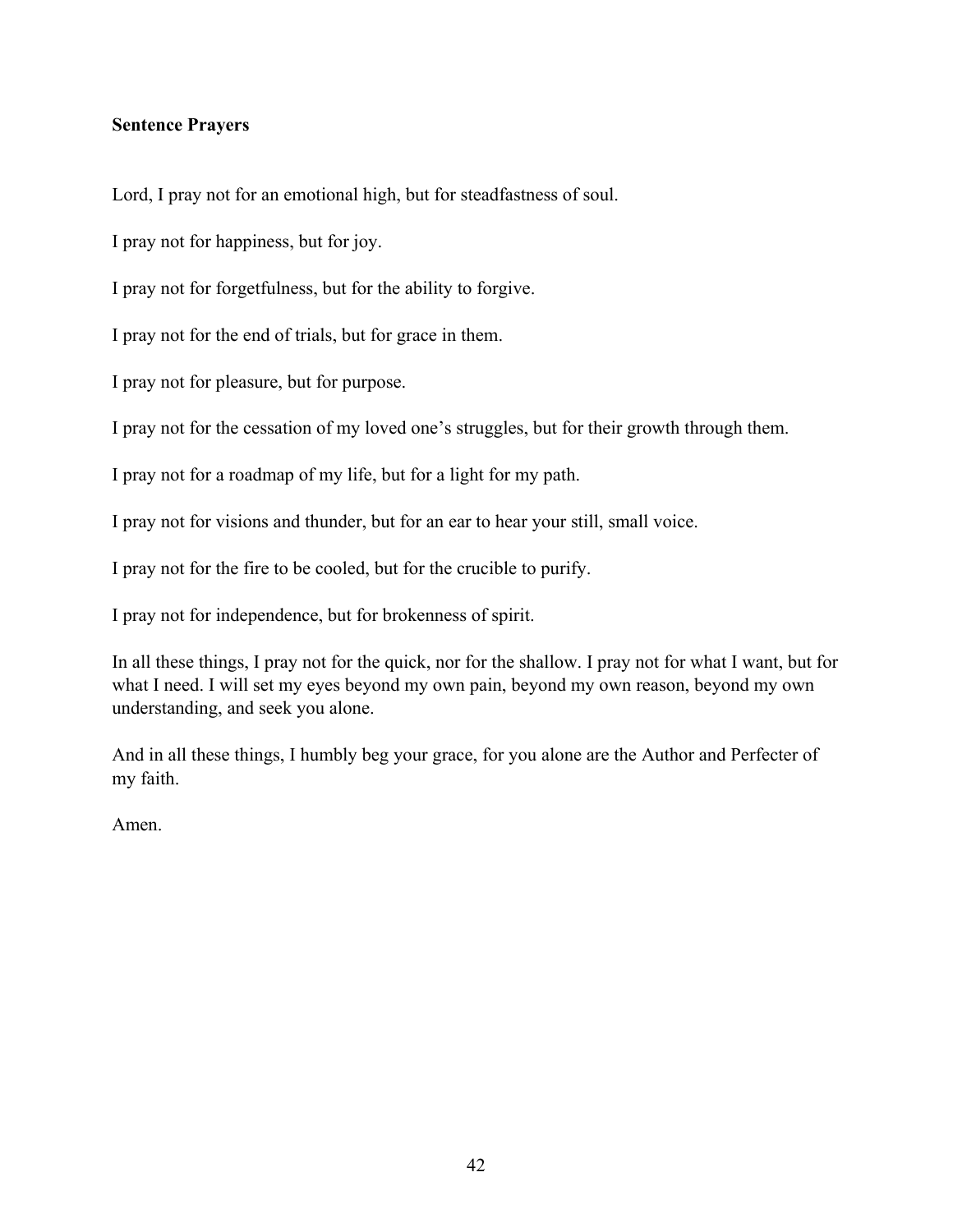#### **A Creed for Daily Life**

I believe that God is my Father and I am His child.

I believe that I have right standing with God because of what Jesus has done, not because of anything I do.

I believe that Christ is with me, whether or not I "feel" Him.

I believe that my worth is intrinsic because I am created in the image of God, and Jesus died and rose for me.

I believe that God is doing a good work in and through me, and that this day is part of it.

I believe that when I confess and repent, I am completely forgiven.

I believe that the Holy Spirit will lead me through this day, and will give me grace, strength, and wisdom as I need it.

I believe that God will provide for every need I have.

I believe that God holds me securely, and that nothing can separate me from Him.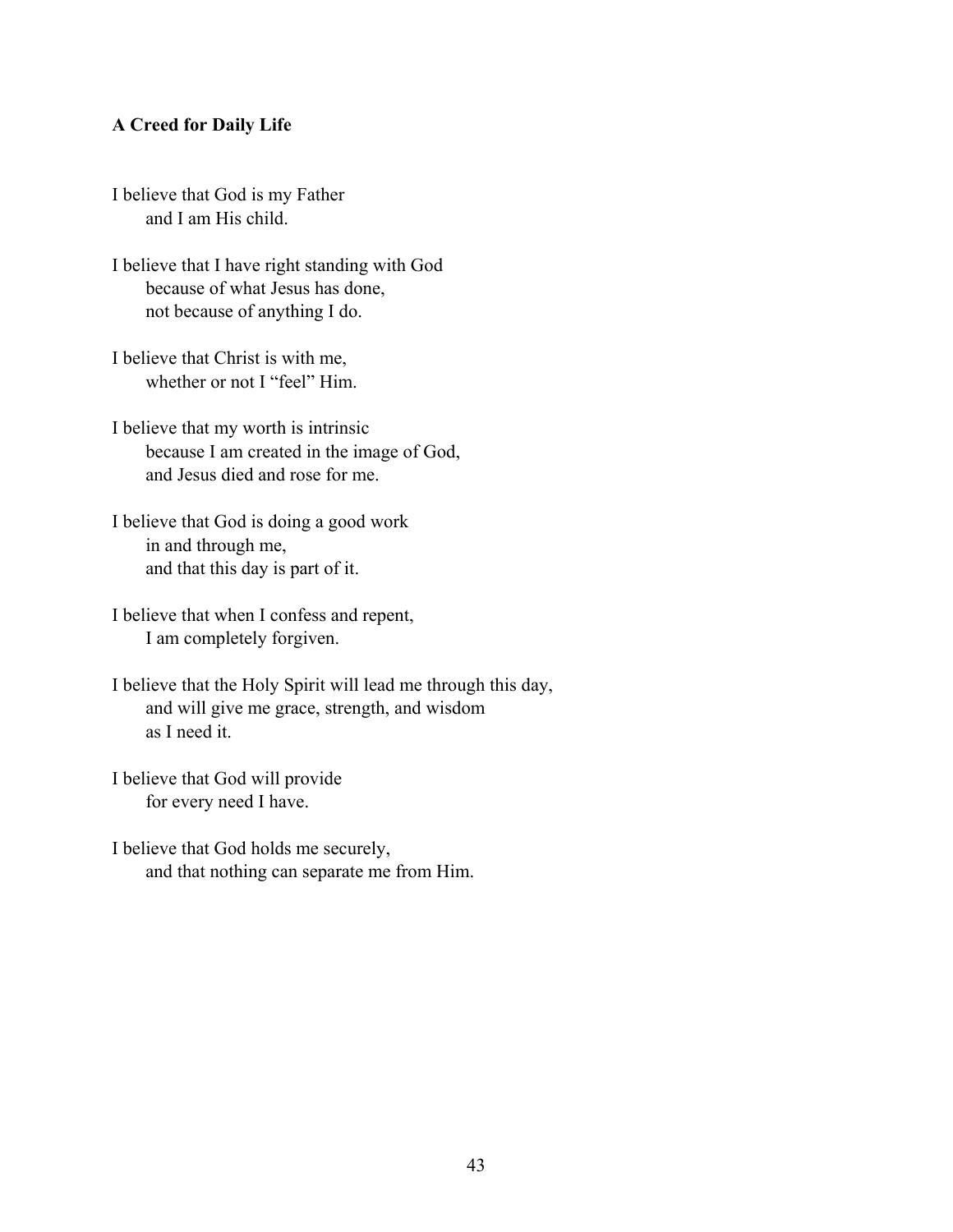#### **Seven Meditations on Grief and Loss**

*Following are seven meditations on grief and loss. I have purposefully left out any reference to what I experienced that brought on this grieving period—simply because it is grief that is the focus.* 

*This is not a dissertation on grief or a psychological examination of it. It is the lived experience; the image of the soul; the weeping of the spirit. In it, I hope you will find a voice for your own suffering, and hope in our faithful God.* 

1.

Healing takes place slowly. Like the measured tread of weary feet, the soul struggles to find the equilibrium of normalcy again. Tries to recall what it is to think without pain, to remember without the stab of memory. Faith seems too much a distant dream, and the thought of hope brings only the swirling chill of November air, bleak and grey in the twilight.

And so I walk. Step by step, and step by step. I walk along fields of corn, whose dry husks and stalks rustle and clack softly in the wind. I walk beside trees and see the autumn reds and oranges grow luminescent in the golden hues of the setting sun. I walk on the edge of streams and listen to the chuckle of the water as it skips over stones, and bubbles in festive solitude.

I walk. It is a simple act that reaffirms life. My mind trudges in an endless rut of pain, remembering and hurting, remembering and hurting. Questioning in anguished silence. Ceaselessly re-living the moment of separation: joy lost; dreams destroyed.

But I walk. My eyes, though drawn, can still see color. My soul is lost in the grey land, where stark images of black and fearful white shimmer momentarily before being swallowed up in the never-ending grey. But my eyes can still see the October blue of the sky; can still behold the rich russet of the leaves; can still pause to commit to memory the laughing golds of blackeyed susans seen peeking out between a thousand beige-toned and fluffy-headed grasses.

It is there, imperceptibly, that color begins to return within.

I walk. There is a voice I will never hear again; words held sacred whose syllables will nevermore fall on my ears. Perhaps more than all else, it is that silence which is unbearable. It is with words that we make ourselves known; with words that we understand that incomprehensible reality which is another human soul; with words that we move heaven and earth by swearing an unbreakable commitment before the throne of Jehovah-God.

Is it a wonder, then, that loneliness is spoken of as silence?

But I walk; and crickets chirrup a continuous foundation for my soul to build upon. Deep among the cornstalks, squirrels rustle as they busily forage the hardened kernels. And listening still, high above, killdeer cry with the voice of empty meadows, answered once and rarely by the shrill creel of the wheeling peregrines.

It is the only voice I can hear; the only whisper that can truly comfort.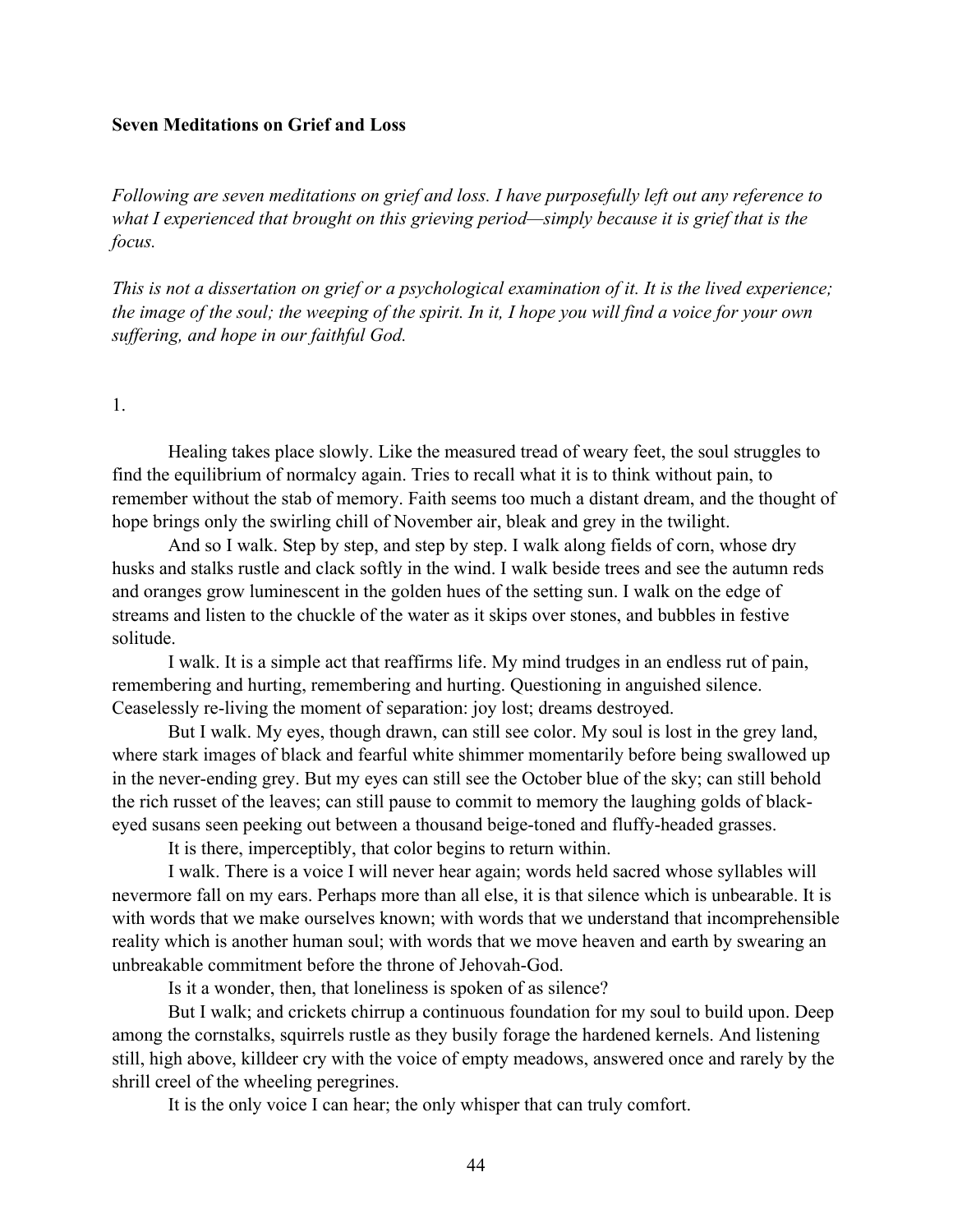And so I walk. Each step is a happening; a drop of reality. The curve of the world is solid against the soles of my feet, and its roughness and smoothness anchors the soul of my self. Leaving the path, the dry, cropped grasses crunch under my steps. A pause; a kneel on coldhardened ground; fingers extend to touch the silken whisper of milkweed wishes, or to pet the barred back of a reluctant woolly bear.

It fills my body. It comforts my hands that will not be held again. It embraces my soul that will not be touched again.

I walk. Step by step, and step by step. And the smell of autumn—the rich humus of leaves returning to the soil with the promise to live again after winter's frost—fills each deep inhale with the promise that all life shall be re-born. Not without trials, but with the surety of every step.

## 2.

#### Milkweed wishes.

Gossamer silk floating unperturbed on the merest breaths of moving air, bearing their burdens of single tear-shaped seeds.

My sister told me solemnly that when you caught a wish and wished upon it, then released it to the wind, if the wish didn't sink to the ground for as long as you watched it then your wish would come true. And she was older by three and a half years, so she would know.

I still catch wishes. And wish. And watch.

I treat my wishes more lightly than my prayers. For my prayers, I follow the advice of Ecclesiastes: "Guard your steps as you go to the house of God . . . do not be hasty in word, nor impulsive in thought to bring up a matter in the presence of God, for God is in heaven, and you are on the earth—therefore, let your words be few." But for my wishes, I tell God the lighthearted, gossamer whims of my heart. Like a child tells her daddy. Knowing that many will never come to be, but enjoying them all the same and enjoying sharing them with her heavenly Father. A trusting hand tucked in the divine.

Like a child, I thought that all wishes should rise up, caught on the wind and carried to flowering fields far beyond my ken. But I have seen the silken threads tangled in grasses, and floating sodden in oil-stained puddles. I have seen the milk-white strands trodden under foot: stamped into the mud to never rise again. I have knelt beside them; and I have wept.

They were only wishes, Daddy—only wishes and dreams and hopes for the young and innocent heart. If they couldn't come true for real, why did you let them come so close within my grasp? Why give love, and passion, and tenderness, when you knew that in the end, it would be taken from me?

I am afraid, Daddy. Afraid that I will never be able to catch wishes again. Afraid that if I catch one and whisper a wish, it will bring tears to my eyes. Will a wish ever rise from my hand again? Or will they all fall to the ground where I stand, denying both small joys and large?

Will I ever be able to wish with faith and hope again? I am afraid that you give with one hand and take away with the other . . . and in so doing, destroy even the possibility of my taking joy in my carefree wishes ever again.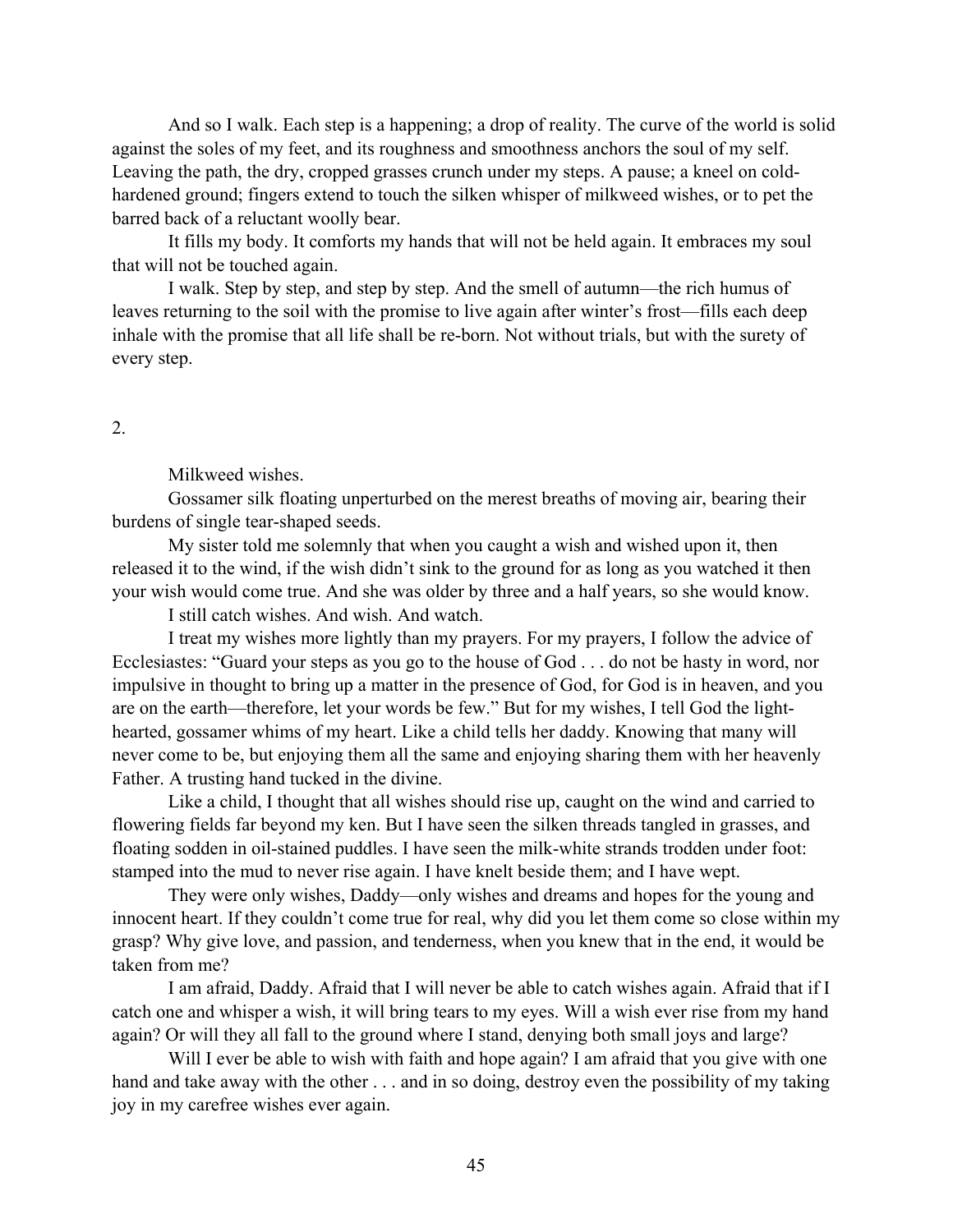And what of these, my wishes? My heart is numb, and broken, and frightened. Can oncespecial things ever be special again? Or will there always be the pain of trampled wishes?

I believe your hand is delicate enough to untangle silken strands from briars and thorns. I believe your touch is careful enough to restore the gossamer threads from out their coating of mud and dirt. I believe your grasp is tender enough to release the wishes to the wind of a gentle Spirit.

I believe in the God of milkweed wishes.

## 3.

The tree was not simply yellow, nor even autumn gold. Its beauty transcended color, for it *glowed*—a burnished living flame, sunflower hues at the base transforming into a thousand fiery orange-red flickers against a pale grey October sky.

That was, perhaps, the greatest mystery of it. My soul can never drink enough of sunlight streaming through brilliant leaves, nor does the depth of a cloudless autumn sky ever pall. But the day was not bright, nor clear. It was strewn with long, thick grey clouds that crowded so close on the horizon that not a single strip of blue could be seen between them. Yet withal, the sun was throwing slanted rays from behind me onto the tree as if it were the sole object and focus of a Renaissance masterpiece, leaving all the rest of the landscape muted in gentle shadows.

So, too, the voice of the divine. When the soul's landscape is haunted with sorrow, and tears blot out happiness as surely as an overcast sky, it is impossible to hear more than a single word. Strength is not present to comprehend a sermon or exhortation from on high. Doctrine and theological ramifications are meaningless—however appropriate they may be. Even a psalm's length may strain the spirit to the breaking point. Exhaustion is not comprised only of what we can or cannot *do:* it is also a matter of what we can or cannot *hear.* 

Isaiah writes wisely that the Servant Messiah sustains the weary one with a word. Not with many words; but with a word. He gathers the weary one in his arms and speaks to him in single words, as they can be heard. To speak more would be to destroy the very thing he desires to build up. But his single spoken words become an anchor to the soul; they become the promise held fast, the tower of refuge to which to run.

Such words glow in the autumn of the soul. They fix the spirit's eye, standing out like a living flame, all the more enchantingly beautiful for standing as they do—in the midst of the grey land.

*Mourn*. Allow yourself time to be human: frail, weak, too often sinful, but regardless of the circumstances—hurting. Allow yourself all the time you need, all the tears you need, all the upsurging torrent of hopelessness, sorrow, helplessness, and fear that you need. Only those who mourn can be comforted. Only those who have worn sackcloth and ashes will truly be thankful when the divine Servant exchanges those clothes for robes of rejoicing and garlands of joy.

*Speak*. Never cease to pour out your heart. Questions, doubts, anger, memories, fears, hopes, dreams. Leave nothing unspoken in your heart or it will linger there and fester. No emotion is too terrible, no thought too wild. Grieving and loss leave in their wake a maelstrom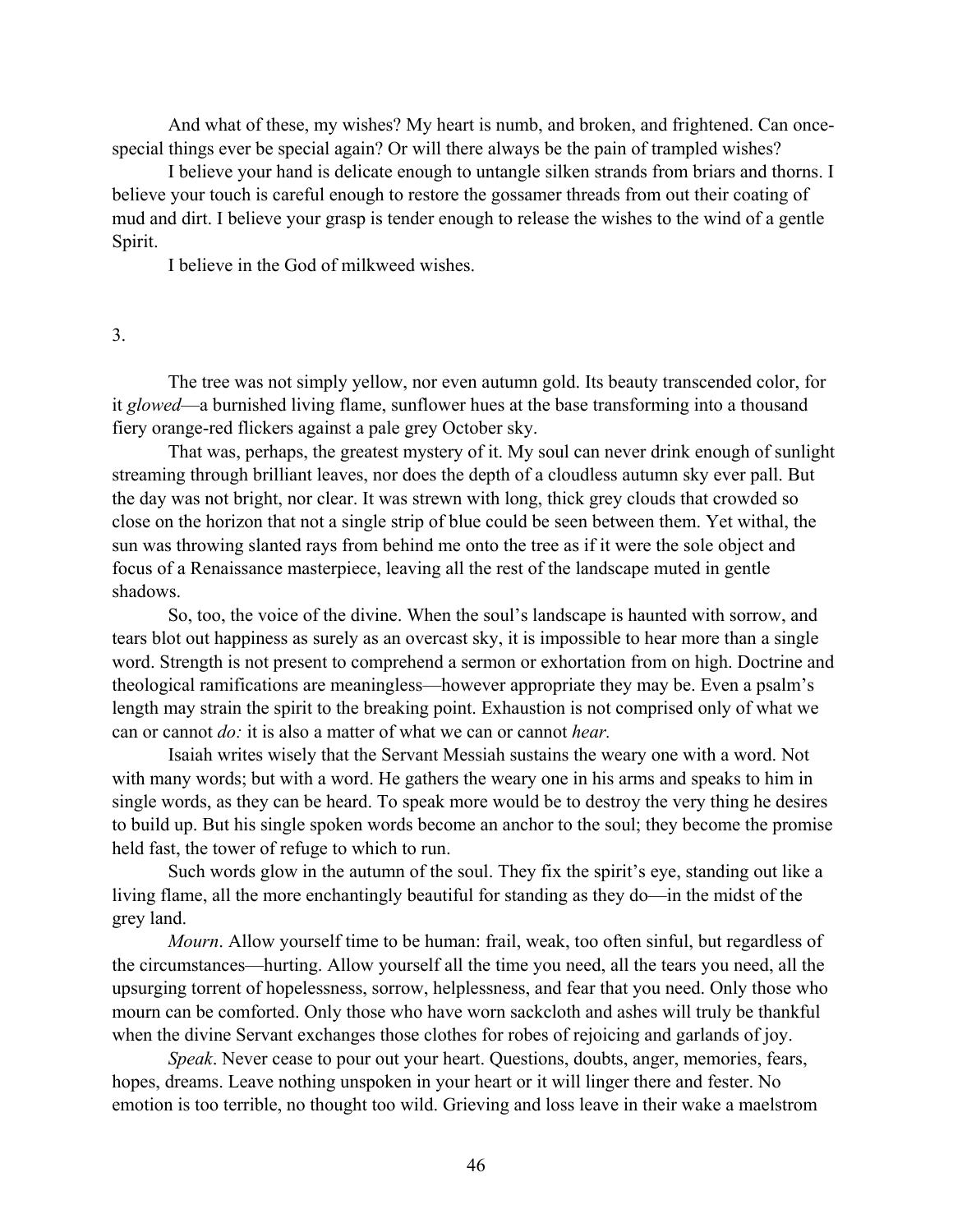that will only calm and recede as it is accepted and spoken. Because in the single word *'speak'* is another word, silent, but as real as the living pulse in the veins—"*I am listening."* 

*Presence*. No other word speaks as much as those two syllables. It contains in it the promise of a never failing companion; it places the divine seal on the human life. All hope, all faith, all joy, is based upon that single word. He is Jehovah the Healer, Jehovah the Provider, Jehovah the Shepherd. He is Jehovah: and all that he is, he is because he is *present*. The I AM becomes more than ever in our sorrow the *I AM HERE*.

We are sustained by single words, each word as it is spoken becoming illumined as a single flame-gold tree in a landscape of grey. As these words become emblazoned on our minds and within our souls, we slowly realize what we are truly seeing, and what we truly hear—

One single burnished and glowing Tree.

And one spoken Word.

## 4.

A bird whistles: high and clear above the late-autumn crickets, calling to the wind that ruffles orange-tipped leaves. And like the bird call—instant, immediate—a smile is brought to my lips. The corners of my eyes crinkle as I picture the tiny fluff of grey feathers, stretching its neck with self-imposed importance to send forth the announcement of its presence. Then, just as quickly, as the sound of the whistle ceases its infinitesimal echo on the breeze, the smile slips and fades. The silence within is magnified by the silence without.

It is the guilt of happiness. The guilt of forgetfulness. The wrenching of the heart that returns in the wake of having—if only for a moment—left behind the pain, the sorrow, the memories that so consistently brood and often torment the mind.

The fleeting smiles and moments of honest, free laughter stab at the heart like a traitor's wounds . . . surely I cannot forget? surely I have not forgotten? surely to be happy again is to cease to bear the love within my soul, to lay aside the one more precious to me than my own life?

Our divine Father bids us lay aside our garments of mourning and live again, and laugh again. He desires more than all else for a smile to brighten our face and give youth to our heart. But the road from sorrow to happiness is fraught with pain.

My human desire is to hold on: to enshrine the memory of my love and dwell there, keeping it ever before me. How can I let go? Is that not a cheapening and lessening of my love? Dear Father, how much grace I need, in order to understand that letting go is the only way to hold the memories sacred.

Living again in no way lessens the truth and reality and depth of all that has gone before. Being free and happy—to the very core of your soul—does not degrade the memory either of the joy known when your love was still with you, or the pain experienced when your loved one was taken from you. Both the joy and the pain are real and remain a part of the soul forever. But they do not decree that the soul must live in an endless rut of despair dwelling upon a loved one lost or given up, unless that is the course we choose ourselves.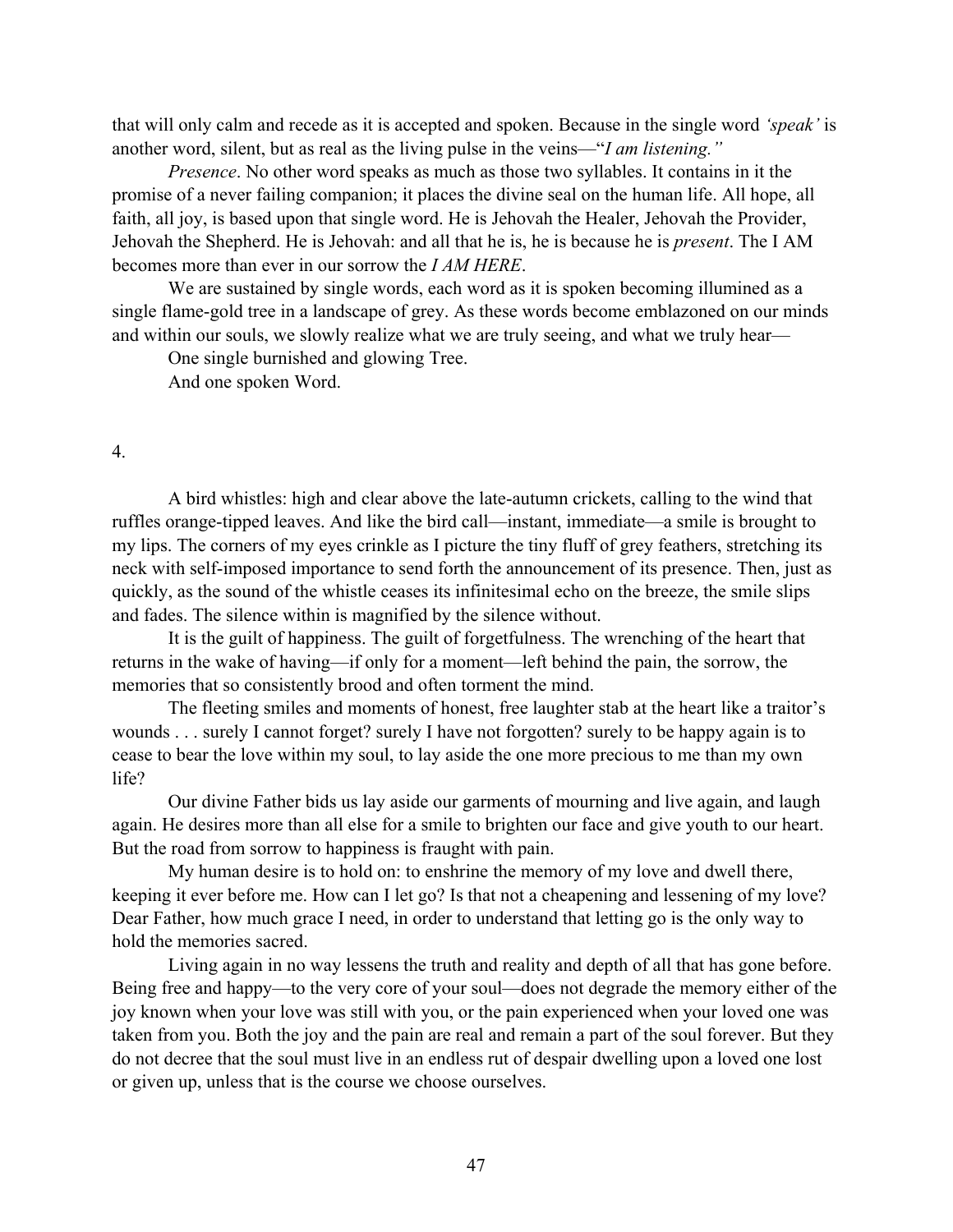The paradoxical truth is that by letting go, we allow all the good to remain. By letting go, laughing again, smiling again, pain recedes in the memory, as it always does by the grace of God. But the good remains: joys remembered, jokes shared, times spent together. Perhaps they will always be tinged with a touch of sadness, but perhaps not. But this is assured: they will no longer cause the stab of hurt and agony that is present now, in the time given for mourning.

It hurts to smile again. Each smile reminds me of a joy I am not sharing with the one I love. Laughter leaves a deep sense of grief in its wake. Even so, I begin to see that smiles come more frequently, and bring fewer painful memories. Laughter quickens more easily, and lasts longer. The times that I am able to let go lengthen slowly, and I find therein that when I do remember again, it is with more peace, and less pain.

The crickets are still singing in the field, though with fewer and fewer voices after each frosty night. The birds still carol in the trees, and high above, Canadian geese arrow toward warmer climes. I do not doubt that the crickets will have sung another season before I will come to the place where laughter is ready and smiles bright again. To the place where peace and contentment once more are the seals on my heart. For though it still causes pain, I can be happy again. The reality of my love will never fade, and I will carry that with me through my life—but I need not dwell here in the place of grief and mourning. Each smile and laugh takes me one step farther from grief, and one step closer to remembering with peace.

Sing, little bird—help me to smile once more.

#### 5.

I am self-sufficient. I am independent. I pride myself on having complete control over my mind and person. I am addicted to nothing and will not be mastered by anything.

I am also full of quite a dose of self-deception.

Normally, this self-deception glides under the surface: unseen, unbeknownst to myself. I go through life making decisions, whether they be effortless or following a period of serious deliberation. I laugh, I live as the social being that I am, I talk, I listen. I plan, hope, act. In fact, I personify the verse in James that observes, "Tomorrow, I shall go forth and also do this or that;" forgetting all the time that that verse reads as a warning, not a commendation.

Sorrow rips the disguise off my self-reliance. I am not self-sufficient: I am lonely. I am not independent: were it not for my friends and family who have stood fast beside me, I would probably be dead. I do not have complete control over my mind, or even over my emotions: I get caught in the downward spiral of depression and am helpless to free myself from it. I am mastered by circumstances beyond my control that show me to myself all that I am: frail, and fallen, and desperately in need of grace.

Sorrow takes away tomorrow. It leaves an empty today where every minute is endured, not lived. Disappointment, depression, and hopelessness are its close confidantes. From under this assault, I have no chance in my weak humanity to rise above the pain and live again. I despair of ever seeing dreams realized, or experiencing again the abundant life that God above has promised his children.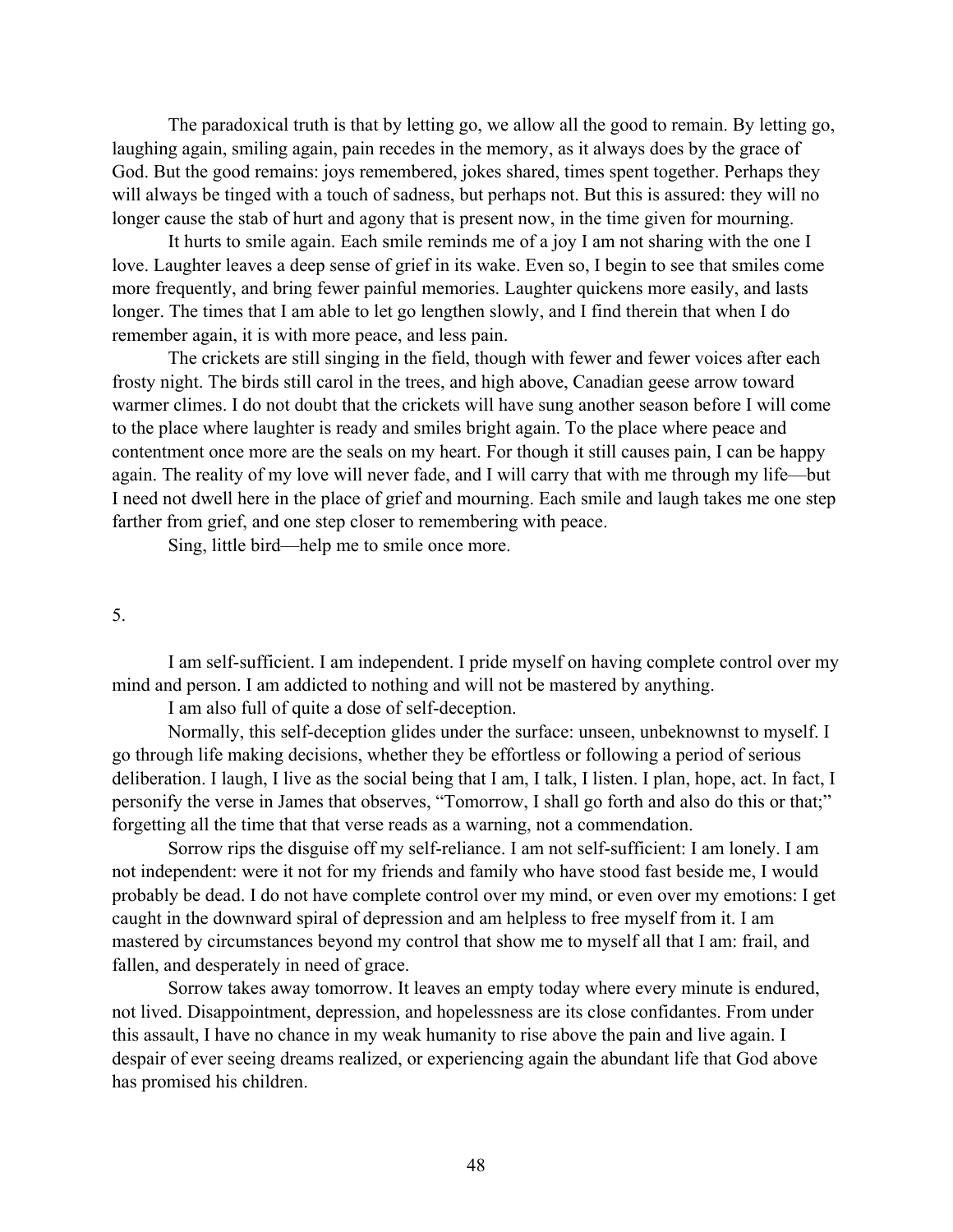Into this circling abyss, God has to reach down and take hold of his child. I need his Word, for my soul needs to feed. Sometimes a single phrase is all I can take in: eternity is overwhelming, and even more so when the spirit is in pain. I need his presence. In the blackest times, when my eyes are swollen from crying and my throat is raw from the choking sobs, I need to know the swirling, comforting sense of Jehovah Shammah, the Lord who is Present. I need his peace. Peace of mind, so that I can think through and process all that has happened. Peace of heart, so that I can slowly begin to heal. Peace of spirit, so that the seeds of hope can begin to germinate once again.

He does come. He will not fail to come to his child. The Psalms echo the cry of the brokenhearted, "Surely the darkness will overwhelm me, and the light around me become as night." Not a cry of one trying to escape the presence of God, but of one who is terrified lest he be separated from the only One who can save him. So comes the divine reassurance, "Even the darkness is not dark to Thee, and the night is as bright as the day. Darkness and light are alike to Thee."

The darkness of sorrow is not overwhelming to him, nor will despair and hopelessness separate us from him. Hope and grace and comfort flow from him and from him alone: they cannot come from within us.

Therefore, it is in that place that we learn humility once again. Begging for daily manna: food enough to survive just one more day. We learn our dependence on the One who is utterly dependable. We come to see that hopes and dreams and wishes are best and clearest and brightest when they flow from the eternal Source, rather than from our human finite minds.

I am small, and I am broken, and I am weary.

But I am held in the hollow of his hand.

6.

Sometimes, I come at God from the side.

You've been there—I've been there—in so many different ways. The task that is daunting. The confrontation you really don't want to face. The memory that you cannot bear to re-live.

So you sidle up to them from the side. Ease into them. Do your best to fool yourself into believing you're not going to do what you know you're going to do.

So it has been countless times for me in prayer. Stripped of my strength, independence, and even basic self-worth, I cannot draw enough courage to approach God face to face. I know that I need him—that is not the question. I know that he loves me—that is not my problem. It is the simple question of *how* I will come into his presence.

To drop to my knees and bare my soul would come close to killing me—or so it feels. My soul is weighed down with pain to such an extent that were I to open it to him all at once, it would overwhelm me. Even to admit to myself, "I am going to pray now," is to open the hurt too much.

So I walk. I wander. And as I would with a good friend, when I am ready, I talk.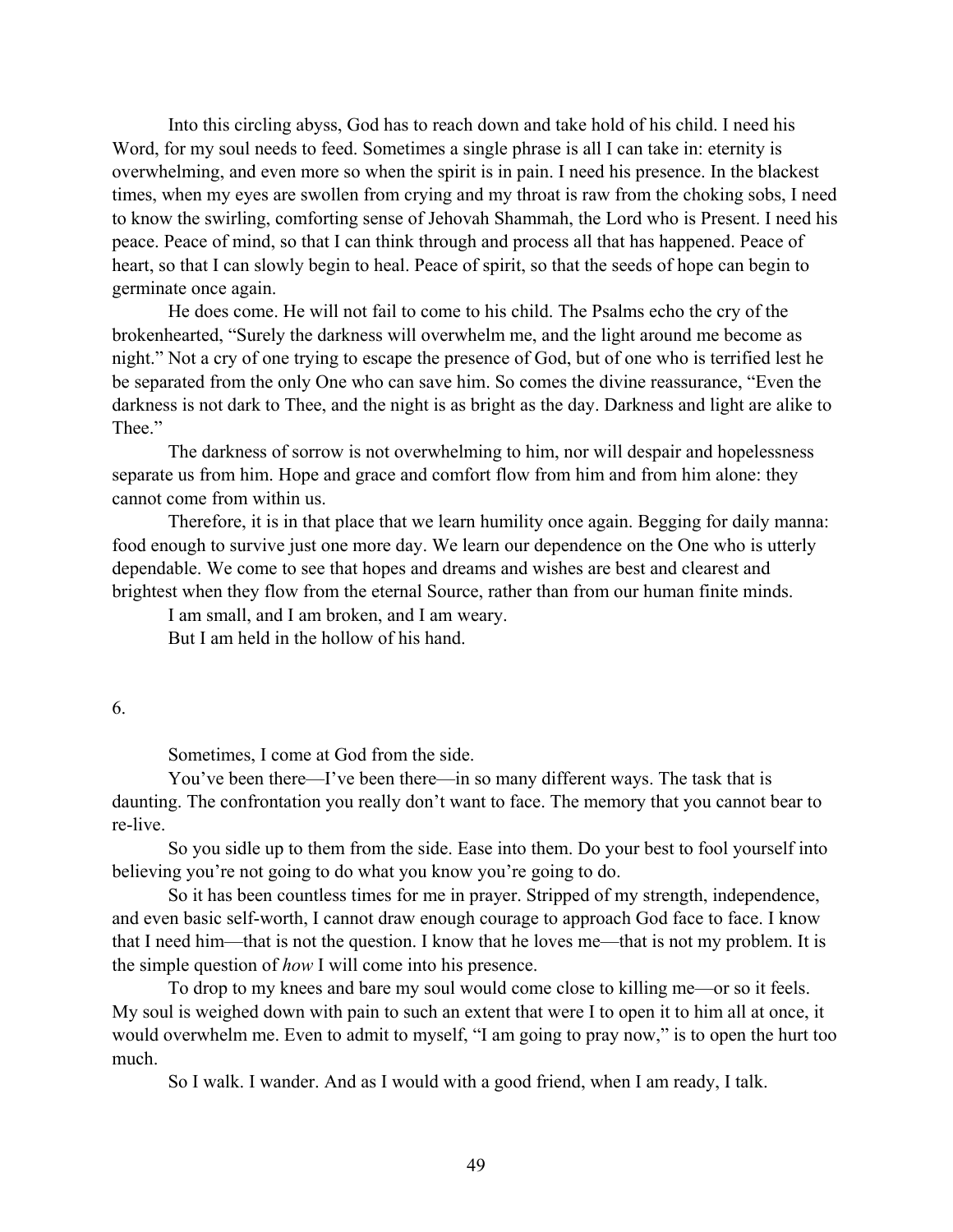I talk of the day, and the frustrations. I talk of the birdcalls I hear, and the wind, chill on my face. I talk of fears, and I talk of weeping in the night—and how much it hurt.

I talk of my doubts, and how much I love God and how much I am frightened that he will allow me to be hurt again.

And slowly, more slowly than one might think, it all comes out. Could I spend an hour on my knees pouring my heart out to God? No. Not now. Other times, other places; but not now. But I can walk and murmur my heart's thoughts for an hour.

That is where I go to meet him, and that is where I am met. He doesn't count any less the informality of the setting—he rushes to embrace his child in whatever way we can manage to reach out to him. It is there, walking, that I feel his hand slip into mine, and hear his voice on the feather-whispers of the birds, and in the call of the dying crickets.

Sometimes I do get on my knees. And the tears pour out as I come baldly face to face with my sorrow and my God. They are important times. And though they hurt, they do also heal. But the healing has come mostly through walking with him, talking as I talk, and drifting where I will.

And strangely, I remember the love as it flows from his face most clearly from the times I come at him from the side.

## 7.

A November chill bites my cheekbones and causes me to narrow my eyes against the piercing wind. Few trees are left with their autumn glory: most have dropped their gala robes and lift bare arms as silent sentinels to the coming winter.

I walk along the fields. Until only days ago, the dry stalks holding their bounty of hardened kernels extended endlessly as a living sea, swaying over the hills like swells on the ocean, bursting with the promise of rich harvest.

Now, the fields are silent. The stalks are shorn close to the ground and present the endlessly jagged angles of a crushed and trampled reaping. Here and there, a single cornstalk rises above the rest; battered sentries over their fallen brethren.

I sense that I am not only looking out; I am looking in.

I am that field. It was not very long ago that I would have described myself as rich: bearing within an order and a harmony as endless as those endless fields swaying with ripening corn. Full of promise and strength and hope for the future.

Now, I am jagged angles.

Broken stalks.

Trampled earth.

Barren land.

And I cry to my Father for hope, and I implore him to know if I shall ever be me again. Full again. Able to give again. Happy again. Love again.

In the place of barrenness, I have nothing to hold onto but words. The word that streams will flow in the desert. The word that the cypress will grow in the wilderness. The word that this field will be bountiful again.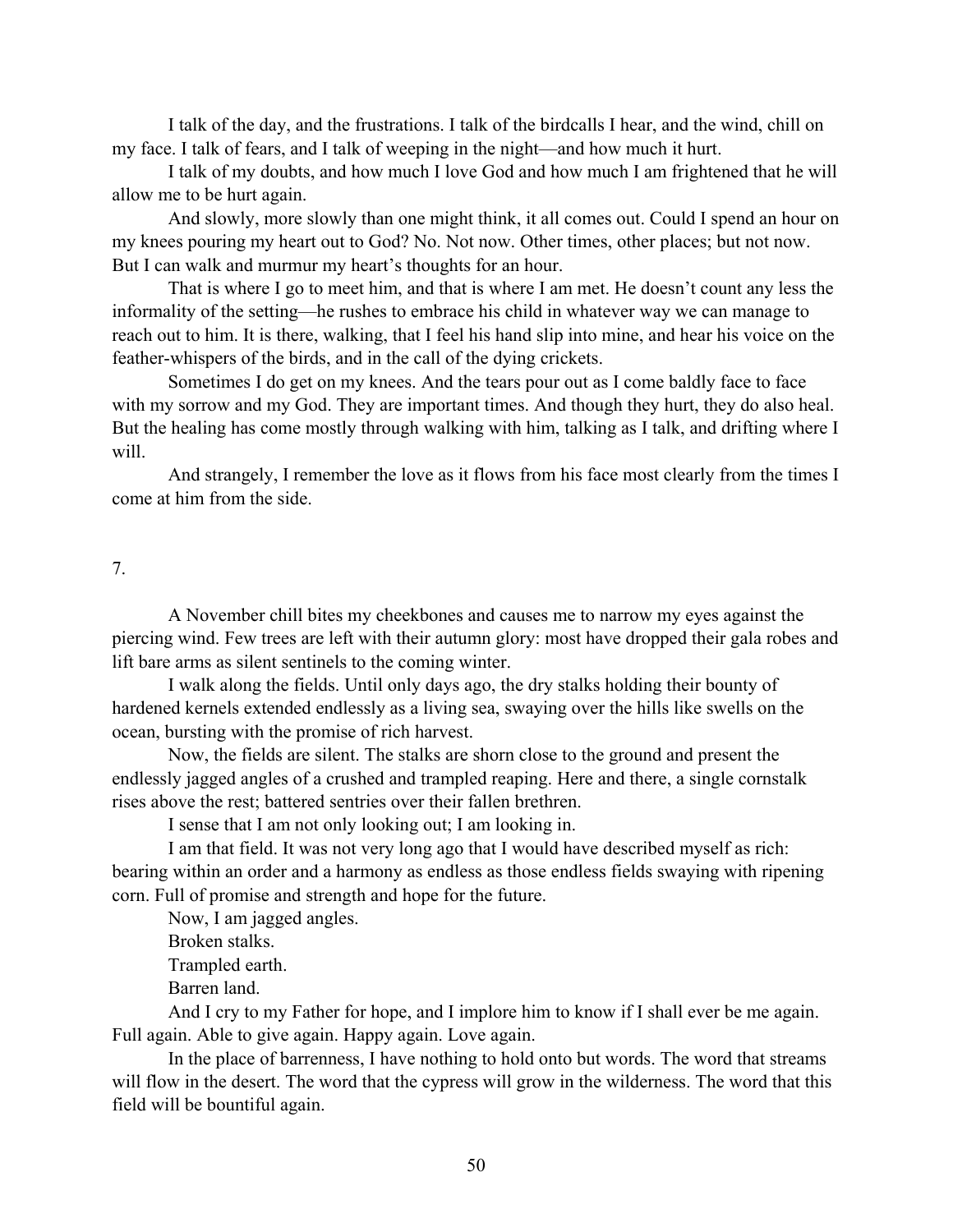Of such is faith.

I look out over the cracked land. The farmer's faith in the spring does not cause the field to put forth green shoots in this November chill. He must wait, and be still; he knows the winter will freeze the ground and split it, and burn it with frost and ice.

I place what trust I can in Another's words spoken in promise. It does not ease the pain. It does not cause me to smile. It does not lessen the time of agony, and crying, and waiting. I am jagged angles. Broken stalks. Trampled earth.

Of such is faith.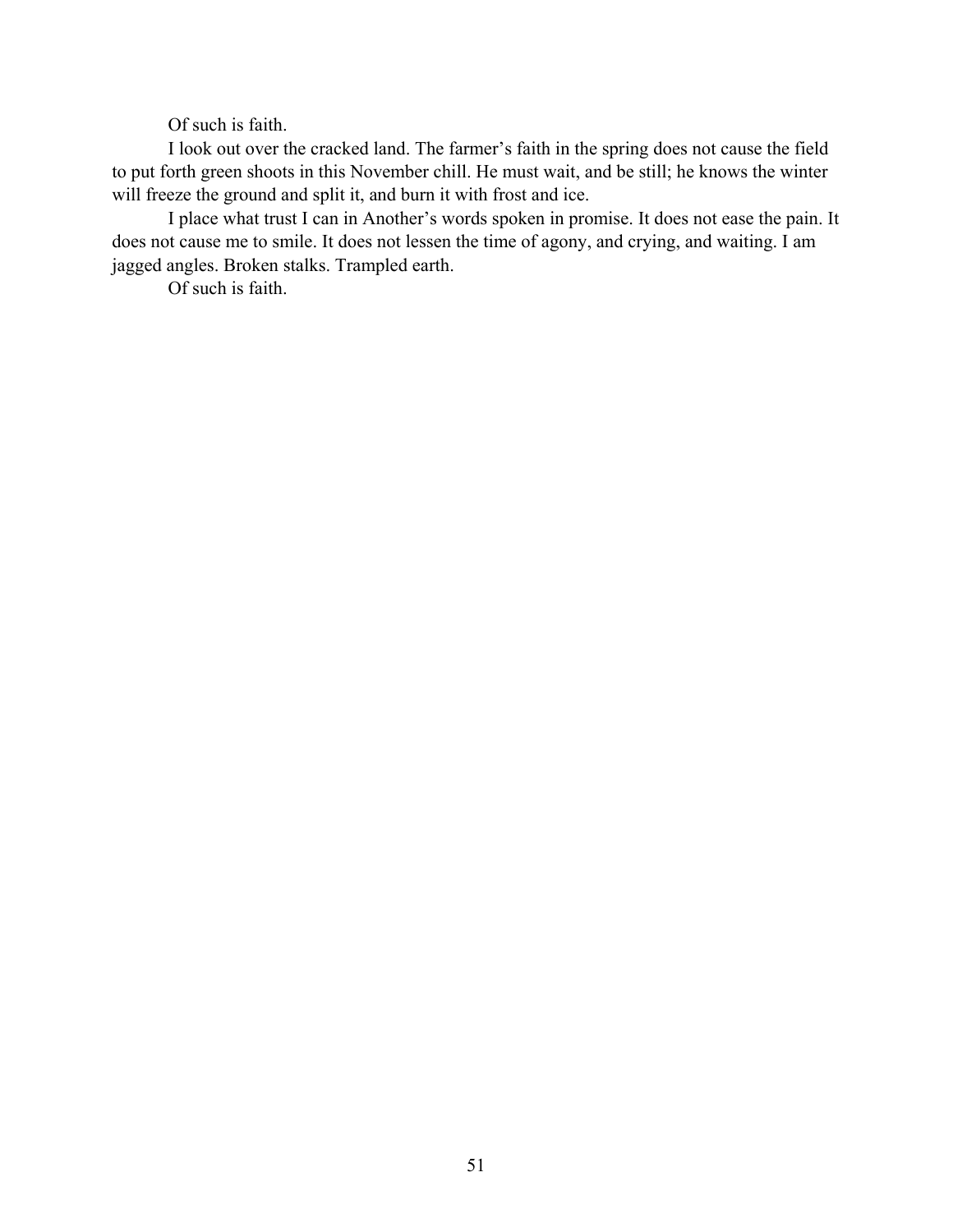# **Fasting**

*Dramatic monologue, spoken as if by an older person turning the pages of a journal, reading excerpts from a year-long exercise in weekly fasting* – *from many, many years ago.* 

I remember this. How old was I? Here's the date – twenty-seven. *(chuckle)* A veritable kid! But I knew it all . . . I definitely knew it all!

*(wryly)* For one thing, I knew how to obtain complete and total victory in my life! I can hear it in those opening words, "This year, I am going to fast once a week. Every Thursday. This is my 'New Year's Resolution.' I have put this off long enough, but God has impressed it on my heart and hounded me with it for months. So I am going to do it. This isn't as slipshod as my normal resolutions . . . I've been reading all the Scripture passages on it. And I know one thing – it ain't going to be easy – but I'm going to do it! I want God's power to flow through my life. So I began today, Thursday, January 1."

Not a bad winter, that year. I got my first really decent job with a good company. *(reading)* "February 3. Thought about fasting for three days, I want that job so much! But that would be over-doing it – or making it like a good luck charm. I'm just going to be faithful to my Thursday. Haven't missed one yet . . . except the week I had the flu. Man, when this job came around, I jumped! Spent so long on my knees that my legs fell asleep . . . but I'm going back on them now. There's a special kind of 'alive-ness' to my praying when I'm fasting. . ."

There it is – February 24. "I got it! The job of my dreams! I start in two and a half weeks. I spent the whole day praising God – I figured I'd better be as serious about my praises as I was about my prayers! We forget to say 'thank you!' too many times."

*(reminiscing, with sadness beginning to show)* That 'thank you' didn't last for long. Special entry, March 25. "Mom died today. I'm not fasting – I just can't eat. Thought I'd journal – just for a bit. The thoughts in my head aren't nice . . . but I'd better let God know. I hate him. Hate him for doing this to me . . . for letting this happen. Why give good things with one hand and evil with the other? I'd give up every good thing in the world to have Mom back. I'm too young to see her die."

*(turning a few pages)* "July 7. Yes. I am fasting today. I don't know why. I haven't done it since Mom died. I don't really care about being serious with a God who lets me hurt that much. But I'm going to do it just because I'm supposed to be obedient . . . I remember Bonhoeffer's words – something like love carrying you through the times you don't feel like being obedient, and obedience carrying you through the times you don't feel like you love him. So I'll be obedient. I sure don't feel like I love him."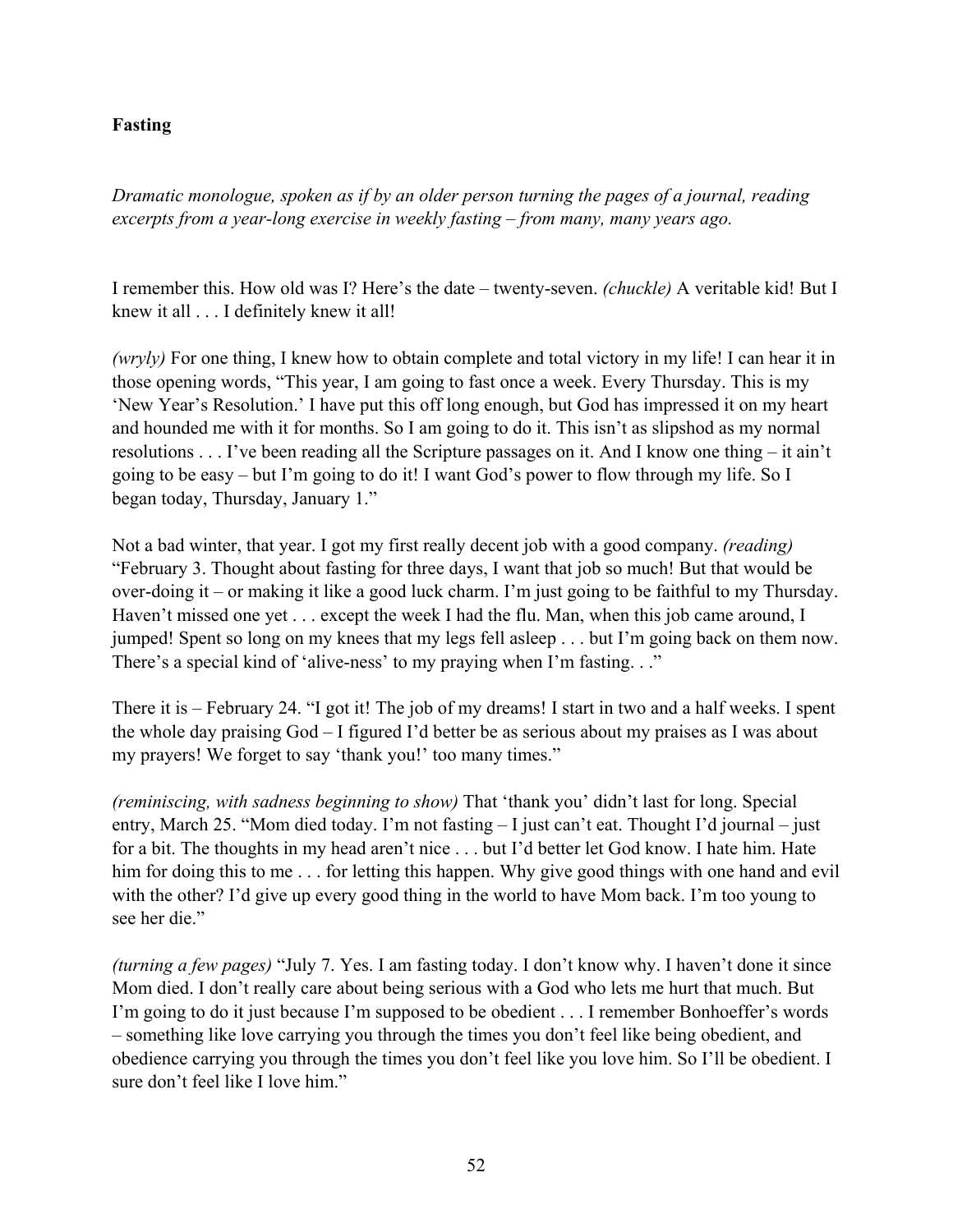*(turning pages again)* "August 13. Prayer seems dull, and worse because I'm plain old hungry. I focus more on my stomach than my heart on days like this. And I get depressed easier when I haven't eaten. Maybe I should leave off the fasting until my soul heals a bit more."

But I didn't. I stuck it out through sheer stubbornness. I remember thinking that I'd show God – I almost dared him to make any changes in me. I just knew that all the fasting and praying I did – not that I could really pray much – wouldn't make any difference at all. I didn't love him, and I didn't trust him. And that was the bottom line.

I couldn't see the changes as they happened. But I can hear them. Here. On October 8. "The falling leaves danced today over the road and sidewalk as I took my usual walk. The maples were red and gold against the sky as I watched the storm roll in."

It was such a little change. But it was simply that I was able to see beauty in the world around me; able to take little pleasures again. Felt my heart quickening, even as it pained me.

"November 2. The frost was on the grass again. I am fasting today – I know I've avoided using the word. Sometimes, I haven't even had any prayers to pray. But today, I was able to read my Bible a bit. Read it and actually hear the words, as if God was saying to me, 'Everything you give me – no matter how faltering and small – I take and treasure. Obedience when it is hard is the most victorious of all. I will heal you. Completely. I will do it.' The verse was one that I memorized as a child – 'My grace is sufficient for you – for power is made perfect in weakness<sup>"</sup>

"November 23. Thanksgiving. I had a hard time giving thanks today. I fasted yesterday, rather than today – turkey and stuffing and all. I wouldn't say that I could give thanks much – but I could sit and be glad that God was there. Through it all. Maybe that's giving thanks without saying words."

"December 10. My heart is lifting with Advent and coming Christmas. Jesus fasted, too. He fasted and prayed and gave all he had in perfect love and total obedience – and he still faced the cross. Whippings and beatings and a crown of thorns and being forsaken by his Father. I think – I think that I had a very shallow definition of 'victory,' and really don't understand what grace is all about. I've fasted a lot of the year . . . I haven't made it every week, but I've tried my best. I think that without that promise that I made to fast each week, and this journal sitting on top of my Bible beside my bed . . . I don't know if I would have made it. The discipline of doing it – whether my heart was right or not – kept me in touch with a God I wanted to turn my back on.

"I'm back in his arms now. I don't feel particularly joyful, and I'm sad a lot, and I still have a dry taste when I read my Bible, but I am back with God now. And I think . . . I think it's because fasting threw me a lifeline. I thought it was something that I gave to God – to let him know how serious I was about my prayers or requests or commitment. And it is that. It will always be that. And hopefully, for the rest of my life, that is what it will mostly be. But I didn't know that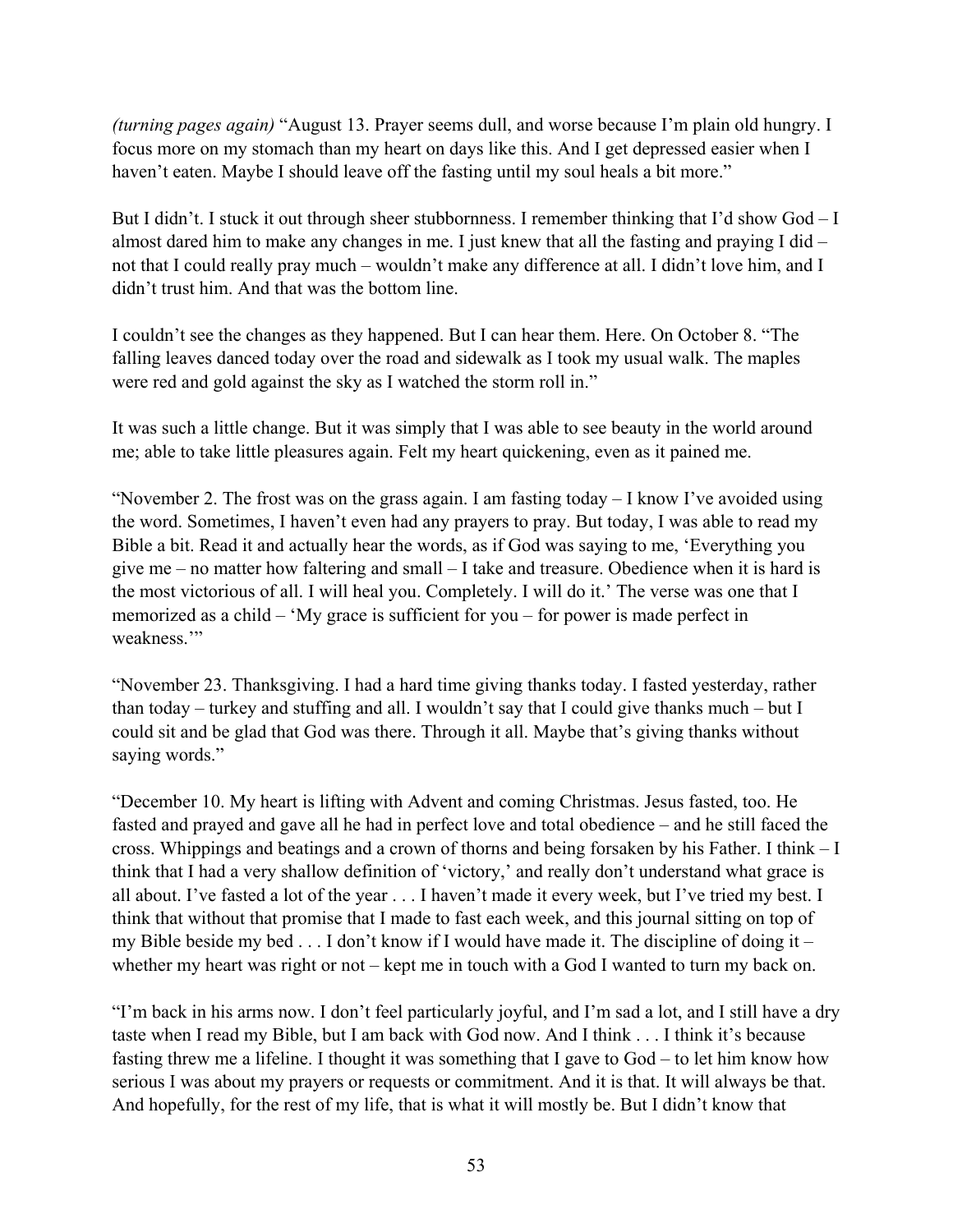fasting is not so much our gift to God, as God's gift to us. Through it he gives grace, he saves lives – like mine . . . . Through it he builds strength to hold on when the going gets impossible. Through it he brings himself to our minds. He exposes our weakness so that he can be our strength.

"Fasting humbled me. I know now that I have nothing and am nothing. I also know, as I have fasted and prayed, and fasted and been silent, that God is everything and gives everything. He is with me in sorrow as well as in joy. He longs to hear of my hurts as well as hear my praise. Grace reaches its fullness in times of loss and weakness and pain."

"December 31 New Year's Eve. I shall end the year as I began it – in fasting and prayer. It is approaching midnight now. I shall only write for a few minutes, because I want to be on my knees at midnight. Call it a symbolic thing. I pray that I never have another year like this one – but I expect that I will. I also know that the path God established in my life this year will keep me safe in every year to come.

"I know that in many other years, my walk with God, through fasting and prayer, will bring about great victories – of the kind I still think of as victories. Happiness, success, evangelism, ministry, family . . . I believe all those things will come in time. But I know now that I must reserve a special place for the kind of victory this year brought: for it showed me what total reliance on God meant. I wonder if God wanted to show me that first, because the other victories must build on this foundation. It was not what I expected, but it was what I needed.

"And in the end, I now know that God is faithful. Beyond all time and circumstance, God is forever faithful."

*(close the journal and leave quietly)*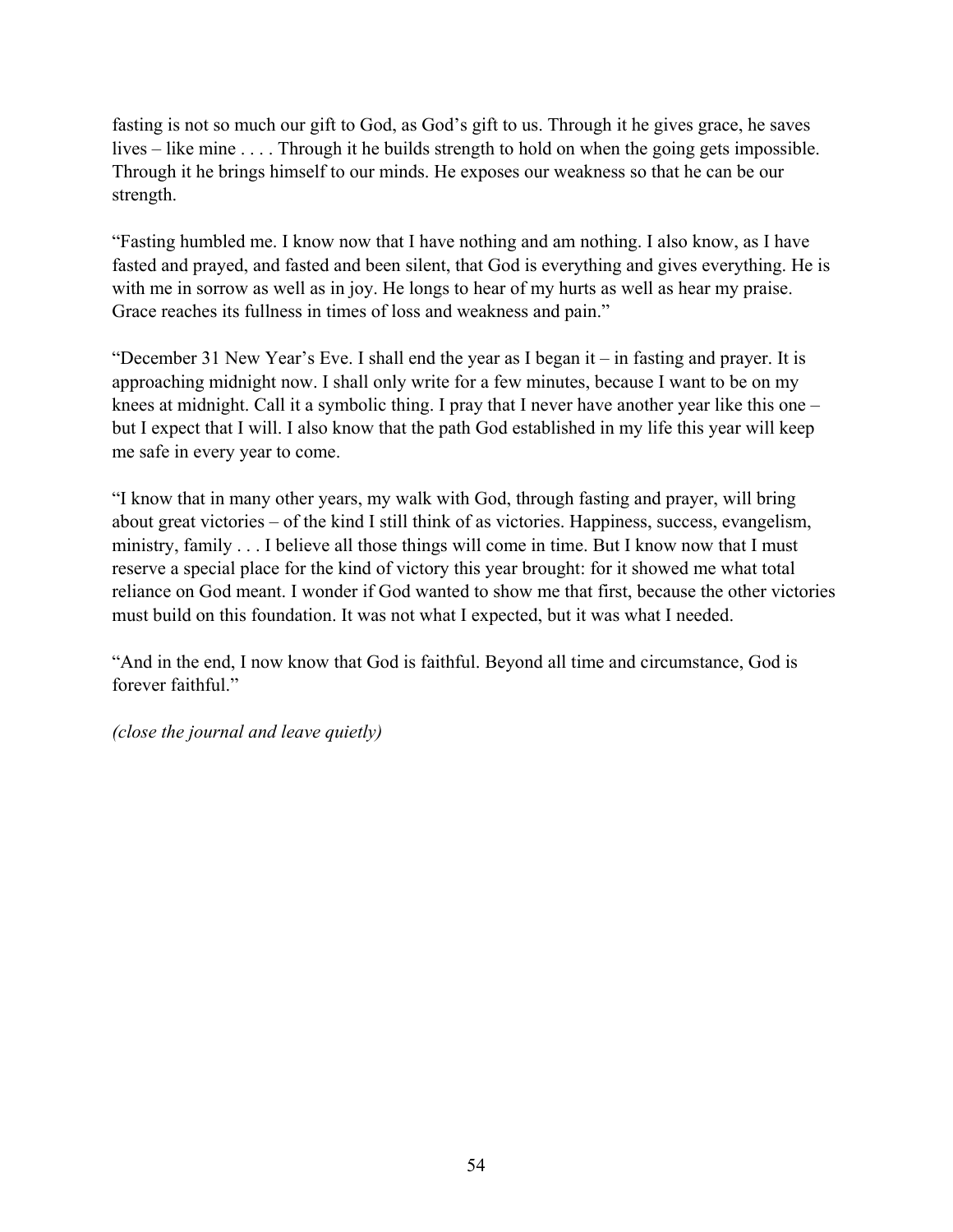#### **Musings I**

1.

There was silence. And it was in that silence that I could finally hear.

Hearing is a process; never an event. It engages the mind and impacts the soul. Physicians might say that we hear with the ear, but we do not. Those who hear only with the ear, do not hear at all. Those who strive to hear, who seek out sound, who search for meaning, who crawl on bloodied hands and knees for a whisper of that elusive quarry named in some years, Truth – they will hear.

But as hearing is not of the ear, neither is silence the absence of sound. Silence is those things which the word itself conveys: Solitude. Emptiness. Stillness. Silence is the ability to see, and the clarity to perceive. Silence is pure water on the tongue, and smooth, unfinished wood beneath the fingers. Silence is an attitude of waiting, neither restless nor passive.

That is how we hear. And hearing begins slowly.

#### 2.

As I walked the trails, I put aside for a time the cares. The forest was rich with bird calls and green called to gold in sunlit shafts through cathedral-arching leaves. I walked, and each step released the rich smell of *humus* into the air. The lake rippled green and blue through the trees. Warmth, and damp.

A single cascade of sunlight, narrow as my fist, plunged the depths to illumine the lumpy, soft brown form of a fungoid. Dumpy. Matter-of-fact.

Puffballs like golf balls peaked from beneath dead leaves.

Orange caps with white polka-dots called to mind a caterpillar with a hooka, asking again that age old question: "Who –  $are$  – you – ?"

White fungus like coral undersea; black-streaked decomposing caps; brown, yellow, tan, red.

I love the smell of the *humus*. It is myself. Warm. Earthy. Rich and fertile. Unadorned and unashamed; the exultation of being; the freedom of being, unfettered and unique. Why, then, does *humiliation* take these things away? Make me cold. Barren. Ashamed. Fettered.

Embrace, embrace. *Humus* is rich only by absorbing death. If you turn it away – reject the realities, deny your part, your place, your pain – what will you be? What will you answer?

"Who –  $are$  – you – ?"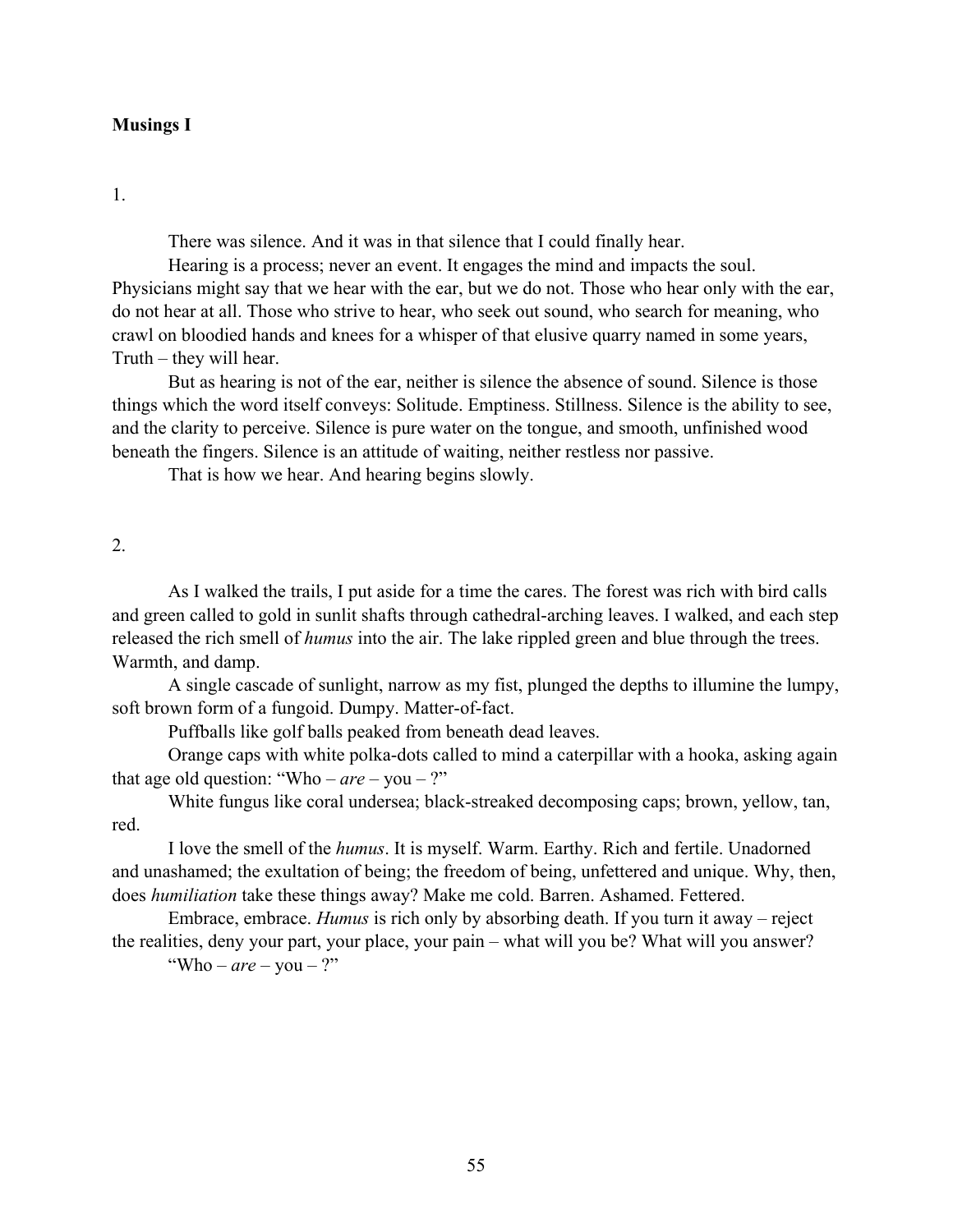Sunlight slants red-golden. I can feel it with my palms; tangible against my legs and on my neck. It spreads questing fingers through my hair, beating with an uneven pulse on my back.

Tiptoeing away from me, my shadow lengthens on the grass. I walk on two banks of the stream at once; one of me feels the sun, outlining my body. One of me ripples over every hillock and valley of the creekbed; walking on water and gliding with unafraid water striders.

Now and then I pass a tree, grey bark corrugated and lichen-touched. My shadow stands suddenly upright. Graceful. Elongated. A madonna formed of the one substance Michaelangelo could not carve.

When I lift my hands, I see the silhouette of priests, and I am more than ever aware of the glowing censer of the sun behind me. I see dancers, every line supple, beautiful, unhurried. I see a person who transfixes my attention, for it is I, myself, yet as I wish to be.

Mirrors often mislead; misguide by their polished quicksilver surface. When I see my hollow eyes, I fall into them. When I see the stoop of my shoulders, I cannot but feel the weight of my burden. When I see the paleness of my face, I know that I have passed into the grave.

My shadow captivates me. She is untouched by hollowness. No gauntness detracts from her beauty. She is rich and full in her very darkness and mystery. In her, the stoop of my shoulders is lifted: undefeated, and unworried.

We are joined only at the heels. Bruised heels. Tired feet.

She dances as I walk. She glides as I pace. When I pause, she is quiet: silent with a presence none other can equal. I rejoice to see her. I have stood, marveling, tracing her lines and the attitude of her hands. Memorizing her profile and exulting as the wind played with her hair and dress. Finding her beautiful. Intoxicating and playful; somber and joyful.

She is myself. And as she walks with me, I am becoming what she is.

#### 4.

Chopping cranberries in my little hand-grinder is a winterly task. I take a mixing bowl, a bag of cranberries, and a few papertowels into the living room, sit cross-legged on the floor, and turn on a favorite movie. Candles scented with vanilla and cinnamon work the knots out of my muscles and the wrinkles from my mind.

Handful by handful, I put the fresh cranberries in the chopper, and grind away at the little crank. At first there is only a small, lumpy pile of cranberry glop in the mixing bowl, but by the time I am finished, I have some eight cups of cranberries.

Then I rise, somewhat stiff-legged, and take my largess into the kitchen.

It is my yearly ritual. At the first hint of winter in the air, I spend several evenings making dough. Not cookies. Just dough. The eight cups of cranberries are joined by an equal measure of chopped walnuts. They are for cranberry-softies, long since my favorite winter treat. I will use an entire jar of dried orange peel when I make my six or eight recipes'-worth of cookie dough.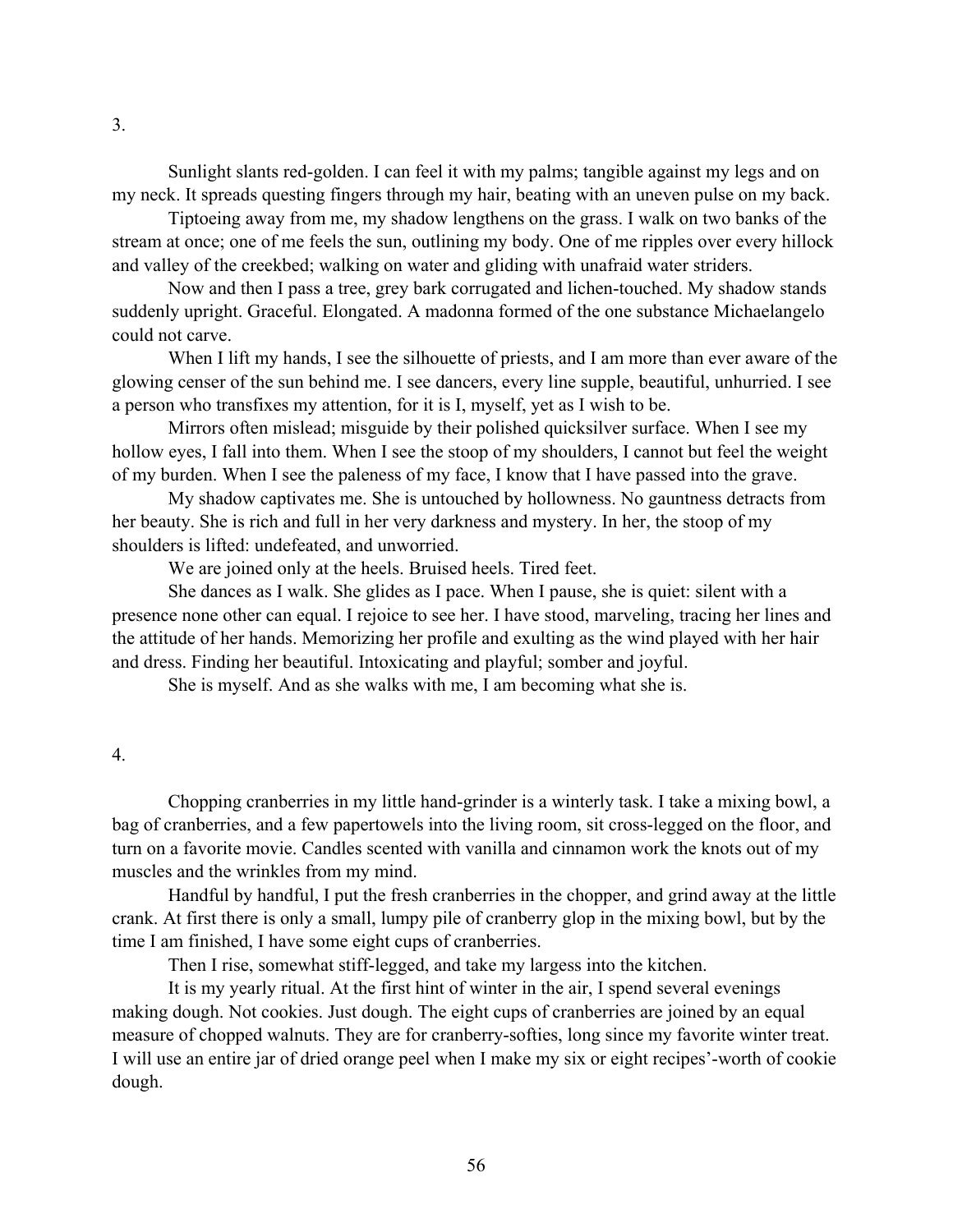Zip-loc bags are filled, pressed flat, and placed in the freezer. Soon they are joined by cocoa cookies with peanut butter chips, spiced applesauce drops, molasses softies, peanut butter cookies, and holiday date drops. Half of my freezer becomes packed with carefully stacked bricks of dough.

Getting in and kneading the dough is time-consuming, and rough on the hands. Cranberries stain my fingernails, and cocoa powder *poofs* in all directions. If I do a lot, my wrists will ache the next day.

But there is something I look forward to all year that is found in this simple act. It is preparing something with my own hands. It is a creation of skill as serious in my eyes as if I were a woodcarver or a sculptor. The fact that I can turn tasteless flour, slippery eggs, and toostrong spices into mouthwatering treats that fill the house with the scent of home/security/warmth/love – that is something I treasure.

Creation is reaffirming. Self-affirming. Is that what God said at the end of the sixth day? *I have done this thing. This thing is myself.* 

*And it is very good.* 

#### 5.

I have a subscription to *International Wildlife.* Often on its pages, I will find stunning tropical birds, their plumage a kaleisdescope of color, their eyes bright, as if to say, Have you ever seen any bird like me?

I used to shake my head somewhat in disappointment. I live in the northeast U.S., I would respond. There is nothing here like you. Grey and brown – that is what we have here. Very dull.

Eyes open, please. Eyes open.

Brown is the color of the sparrow, soft and mottled. Is "common" synonymous with "dull"? Have you considered her bright eye, and the fact that no matter how much concrete man pours over grass and fields and trees, she is there – a brown flurry of feathers, a perky beak, a delicate profile: always available to proclaim to a busy, unobservant, littering humanity that God is still alive? And if he cares for the sparrow, for one note of song in a lonely world, surely he cares for you?

Grey is the color of the mourning dove. Grey and muted beige, cautious in every step, taking noisy flight at the slightest provocation. She bobs her head with each movement, communicating always a gentle defenselessness. Doves were the poor man's sacrifice, centuries past. Their coos are mournful still; have you asked why they cry?

White is the color of the woodpecker's breast. His back is a checkerboard of black and white, his sound a pounding percussion to the woods' silence. Rooting out rot, tearing away dead wood, consuming the invading crawling army. The incessant drilling must, I think, wound the tree. But the buffeting from without is survivable. A kind of surgery. The rot from within will kill. Every time.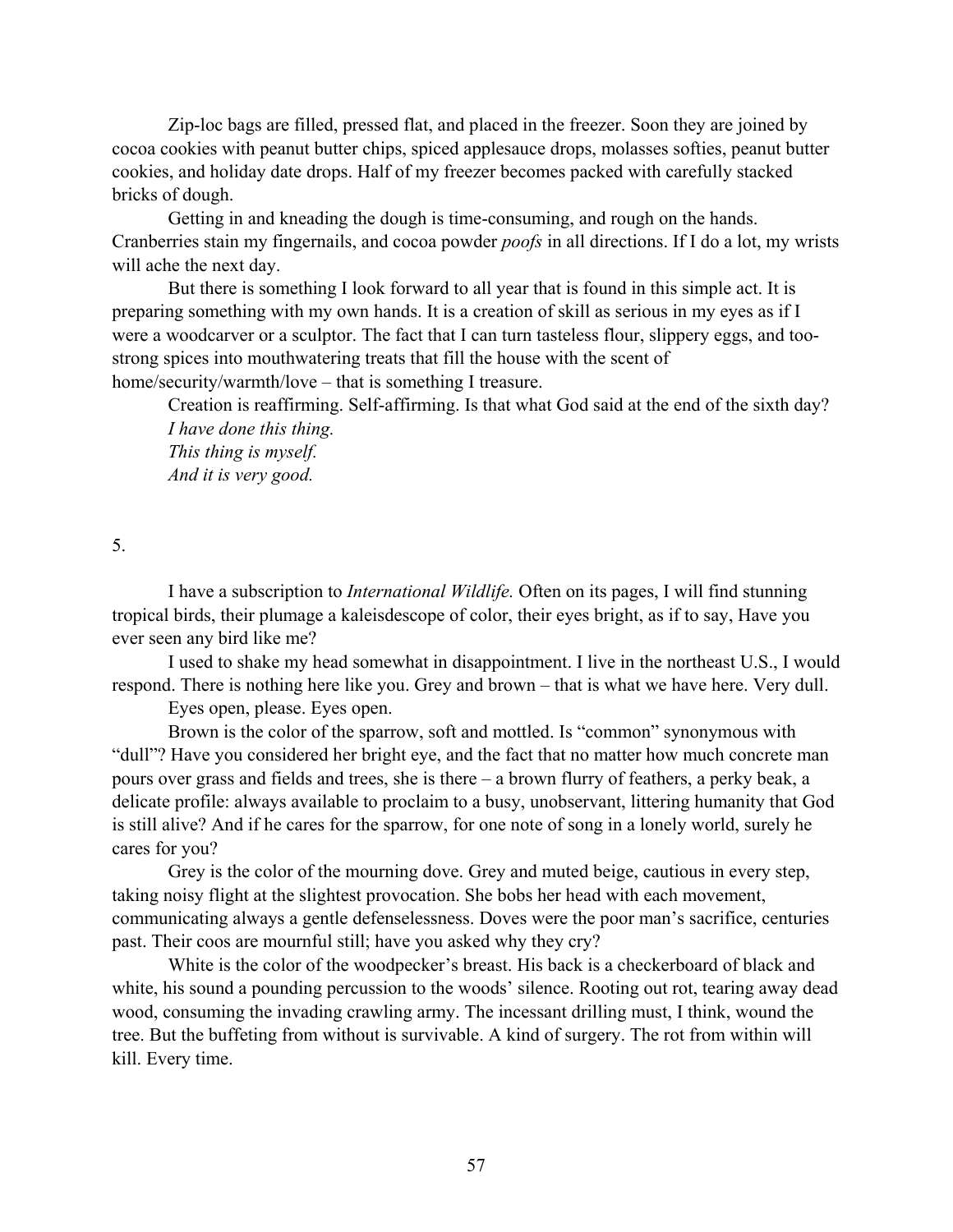Black is the color of the crow. Nothing so picturesque as a raven; nevermore. Just a somewhat skittish carrion eater, garbed in the Reaper's black garment, a reminder of mortality and a prediction of . . . that which we do not want predicted.

Red is the color of the cardinal. Though your sins be as crimson, they shall be white as snow. So he cocks his black-masked head from an ice-encrusted branch. Will you listen? he asks. And again, Will you listen?

Yellow is the color of the goldfinch. Warbler of joy, stalwart defender of his territory, dancer in the air, soulmate of flowers.

Blue is the color of the jay. Raucous with color, defiant in strife, unsurpassingly beautiful in flight. Others have sweet songs, he laughs with glee. I challenge with color – See me! See me!

Are not all the rest of these things written in the chronicles of the kings of Israel? Time will fail me if I tell of the irridescent green mallard, and his mate of the royal purple feather. If I speak of the silent wingspan of the blue heron, and the dark brown practicality of the junco. The titmouse tilts her head with the soft grey of a morning sky, and is joined by the pert package of the chickadee.

As I learn their names, calling them as did Adam – finch, bluebird, Canadian goose, nuthatch, flicker, cedar waxwing, indigo bunting – I find myself suddenly no longer alone. The wind takes wing, and the air bursts with song. I am surrounded by a flight of witnesses, none of them silent, all of them vibrant with beauty, melody, understanding, presence.

Then it is that I walk out into the field, away from the noise and away from the torment of being human. And the sparrow comes, and alights on the swaying cattail. He trills lightly:

A still, small voice, and a bright and knowing eye.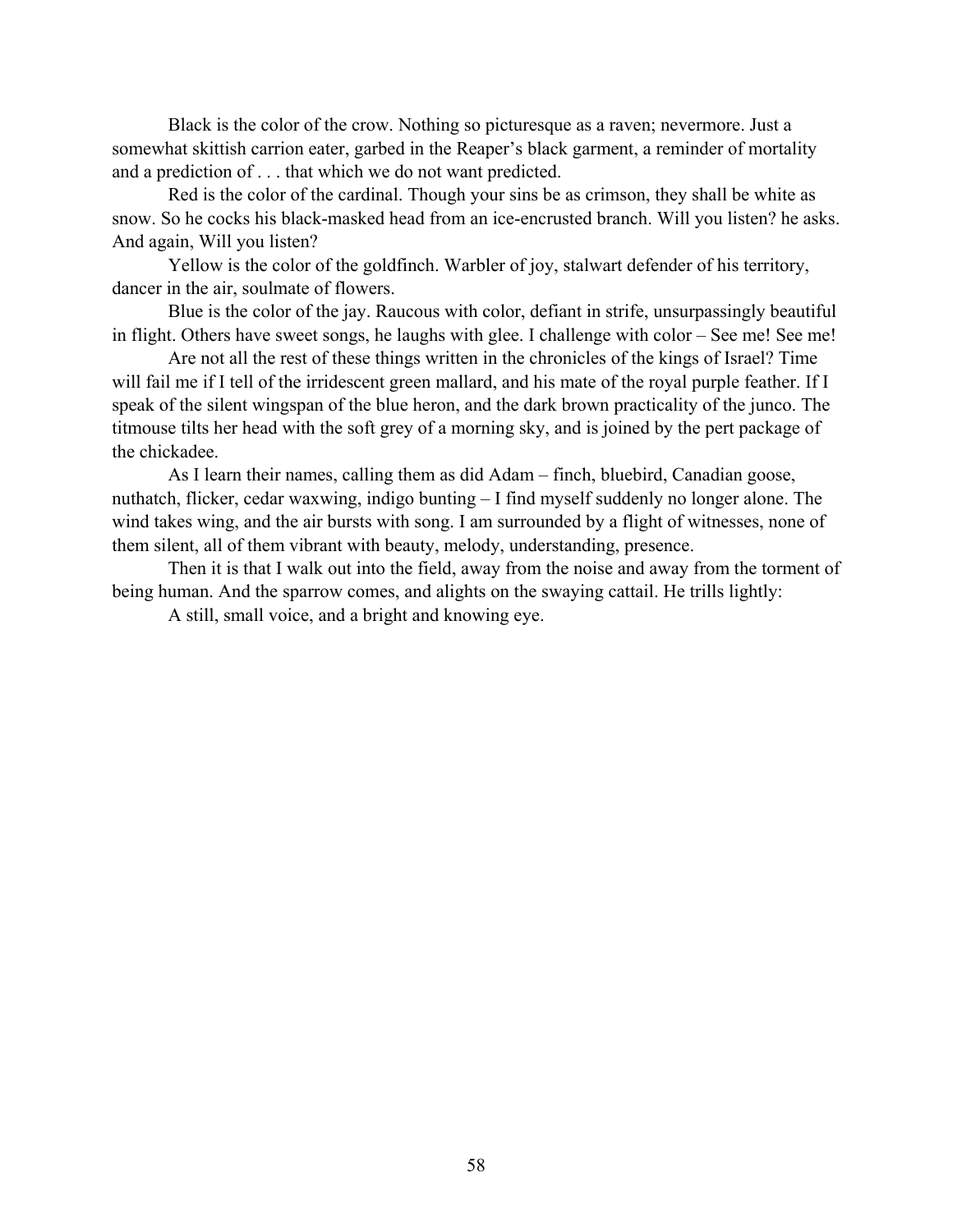## **Ode to a Bugzapper**

O purplish light! O blue so bright! May ergs forever flow through all your glass to excite the gas that makes you sweetly glow.

My debt to you grows greater through as summer hastens on: as bugs and gnats breed in the flats and fly up with the dawn.

As darkness falls and deadly palls of 'squitos gather round, your light burns bright all through the night and I hear a welcome sound.

*Crr-ack!* and *zap!* Yes, with a snap the bugs I loathe are fried – and still you bring more to your sting to join those that have died!